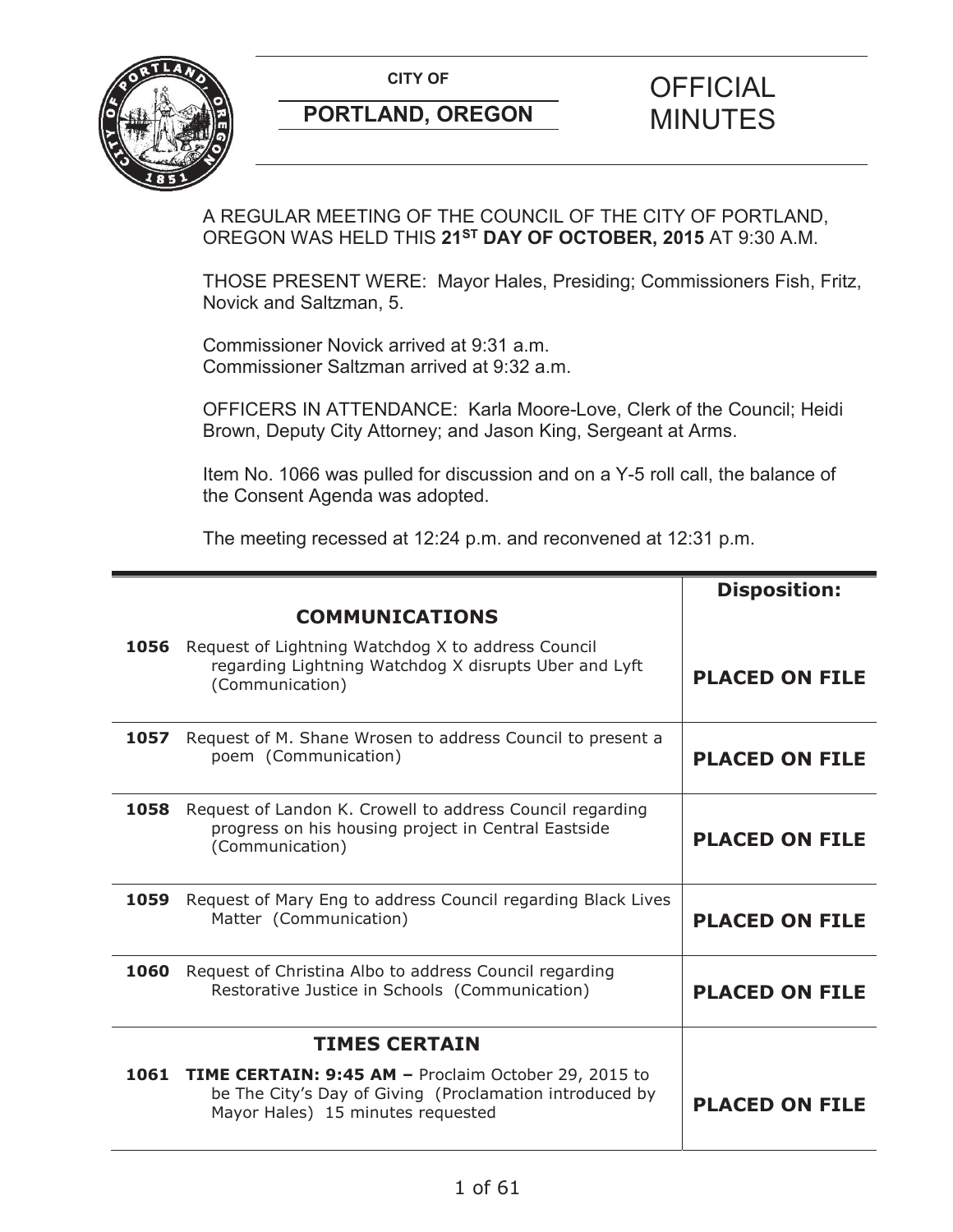|       | 1062 TIME CERTAIN: 10:00 AM - Direct the Office of<br>Management and Finance to solicit bids for the Portland<br>Building Reconstruction project in an amount not to<br>exceed \$195,000,000 with construction to be completed<br>no later than 2020 (Resolution introduced by Mayor<br>Hales) 1 hour requested for items 1062-1064<br>$(Y-5)$                                                                                            | 37158  |
|-------|-------------------------------------------------------------------------------------------------------------------------------------------------------------------------------------------------------------------------------------------------------------------------------------------------------------------------------------------------------------------------------------------------------------------------------------------|--------|
| 1063  | Direct the Office of Management and Finance to develop<br>office space rates for specific City-owned or City-leased<br>facilities located in the Central Business District to achieve<br>rate equalization (Resolution introduced by Mayor Hales)<br>Motion to change the implementation date from FY<br>2020-21 to FY 2017-18: Moved by Fritz and seconded<br>by Hales. Hales withdrew his second. Motion withdrawn.<br>(Y-4; N-1 Fritz) | 37159  |
| 1064  | Direct the Office of Management and Finance to develop a<br>One Percent for Community Opportunities and<br>Enhancements proposal for the Portland Building<br>Reconstruction project (Resolution introduced by Mayor<br>Hales)<br>(Y-3; N-2 Fritz, Novick)                                                                                                                                                                                | 37160  |
|       | <b>CONSENT AGENDA - NO DISCUSSION</b>                                                                                                                                                                                                                                                                                                                                                                                                     |        |
|       | <b>Mayor Charlie Hales</b>                                                                                                                                                                                                                                                                                                                                                                                                                |        |
| *1065 | Authorize grant agreement with Self Enhancement Inc. for<br>programming for at-risk youth in partnership with Portland<br>Parks & Recreation Community Centers in an amount not<br>to exceed \$50,000 (Ordinance)<br>$(Y-5)$                                                                                                                                                                                                              | 187382 |
|       | <b>Bureau of Police</b>                                                                                                                                                                                                                                                                                                                                                                                                                   |        |
| *1066 | Accept a grant in the amount of \$92,143, appropriate<br>\$29,445 for FY 2015-16, and authorize an<br>Intergovernmental Agreement with Multnomah County for<br>the Domestic Violence Enhanced Response Team to be<br>partially reimbursed for a Police Bureau sergeant through<br>December 31, 2017 (Ordinance)<br>$(Y-5)$                                                                                                                | 187387 |
| *1067 | Authorize disposal of a usable surplus WWI US Model 1918<br>trench knife and authorize the Portland Police Bureau to<br>proceed with donation of the property to the National WWI<br>Museum and Memorial (Ordinance)<br>$(Y-5)$                                                                                                                                                                                                           | 187383 |
|       | <b>Office of Management and Finance</b>                                                                                                                                                                                                                                                                                                                                                                                                   |        |
|       |                                                                                                                                                                                                                                                                                                                                                                                                                                           |        |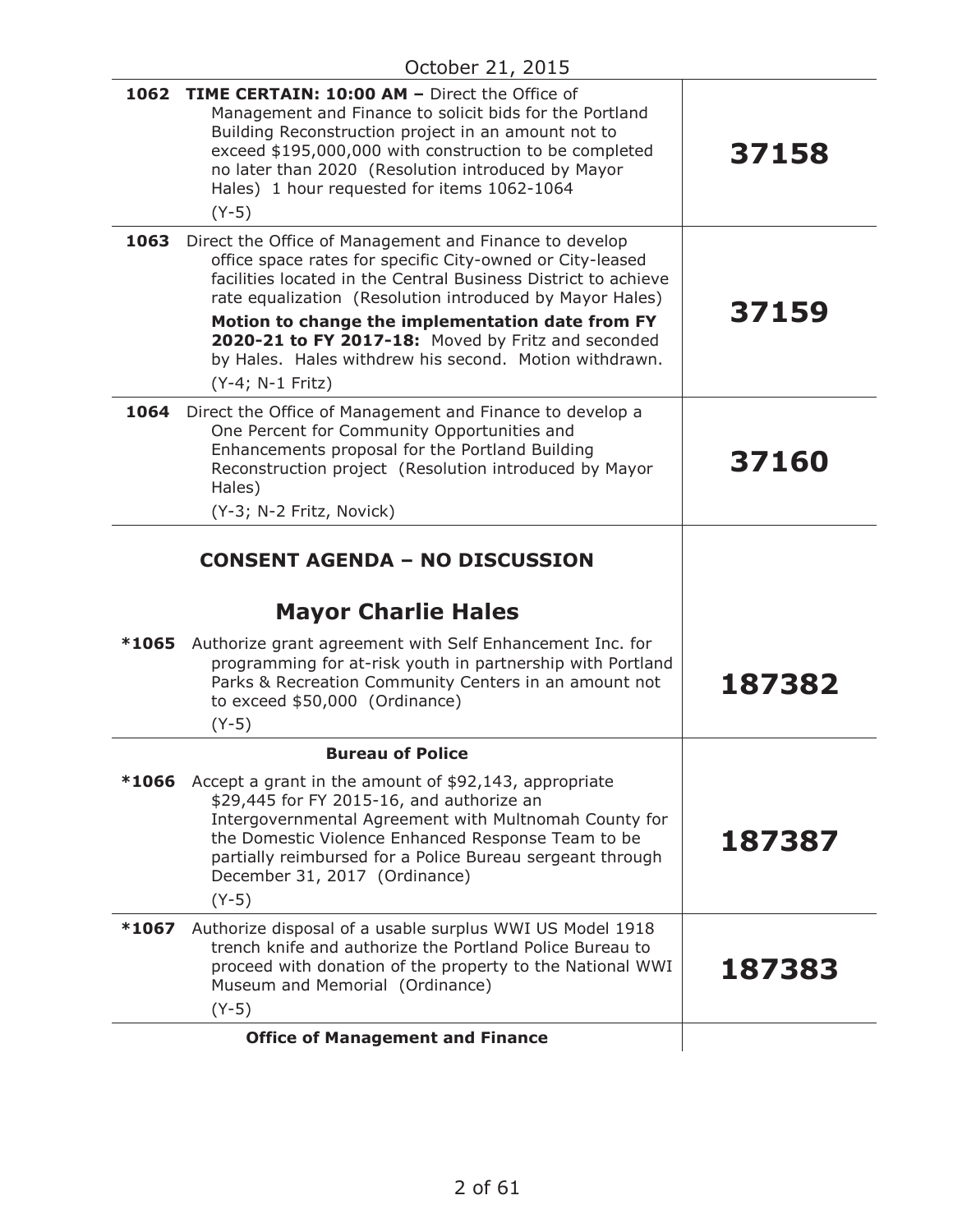| *1068 | Extend contract with Gillespie, Prudhon & Associates, Inc. for<br>on-call radio system design through December 31, 2016<br>not to exceed \$80,000 for the public safety radio system<br>replacement project (Ordinance; amend Contract No.<br>30002882)<br>$(Y-5)$ | 187384                                                                                    |
|-------|--------------------------------------------------------------------------------------------------------------------------------------------------------------------------------------------------------------------------------------------------------------------|-------------------------------------------------------------------------------------------|
|       | <b>Commissioner Steve Novick</b>                                                                                                                                                                                                                                   |                                                                                           |
|       | <b>Position No. 4</b>                                                                                                                                                                                                                                              |                                                                                           |
|       | <b>Bureau of Transportation</b>                                                                                                                                                                                                                                    |                                                                                           |
| 1069  | Amend 2013-2018 Contract for Vehicle Towing and Storage<br>services to correct the procedure for Portland Streetcar,<br>Inc. tows (Ordinance; amend Contract Nos. 30003497,<br>30003504-30003508 and 30003511-30003521)                                            | <b>PASSED TO</b><br><b>SECOND READING</b><br><b>OCTOBER 28, 2015</b><br><b>AT 9:30 AM</b> |
|       |                                                                                                                                                                                                                                                                    |                                                                                           |
|       | <b>REGULAR AGENDA</b>                                                                                                                                                                                                                                              |                                                                                           |
|       | <b>Mayor Charlie Hales</b>                                                                                                                                                                                                                                         |                                                                                           |
|       | <b>Bureau of Police</b>                                                                                                                                                                                                                                            |                                                                                           |
|       | *1070 Authorize a five-year grant agreement with Volunteers of<br>America for two advocates for the victims and survivors of<br>domestic violence not to exceed \$630,000 (Ordinance)<br>$(Y-5)$                                                                   | 187385                                                                                    |
| *1071 | Authorize a five-year grant agreement with Catholic<br>Charities for an advocate for the victims and survivors of<br>domestic violence not to exceed \$315,000 (Ordinance)<br>$(Y-5)$                                                                              | 187386                                                                                    |
|       | <b>Office of Management and Finance</b>                                                                                                                                                                                                                            |                                                                                           |
| *1072 | Pay claim of Tasha Jacqueline Moore in the sum of \$12,500<br>involving Police Bureau (Ordinance) 15 minutes<br>requested<br>$(Y-5)$                                                                                                                               | 187388                                                                                    |
| 1073  | Authorize a five year lease extension with UPI Commonwealth<br>LLC for the Housing Bureau lease premises at the<br>Commonwealth Building through October 31, 2021<br>(Second Reading Agenda 1041)<br>$(Y-5)$                                                       | 187389                                                                                    |
|       |                                                                                                                                                                                                                                                                    |                                                                                           |
|       | <b>Commissioner Steve Novick</b><br><b>Position No. 4</b>                                                                                                                                                                                                          |                                                                                           |
|       |                                                                                                                                                                                                                                                                    |                                                                                           |
|       | <b>Bureau of Transportation</b>                                                                                                                                                                                                                                    |                                                                                           |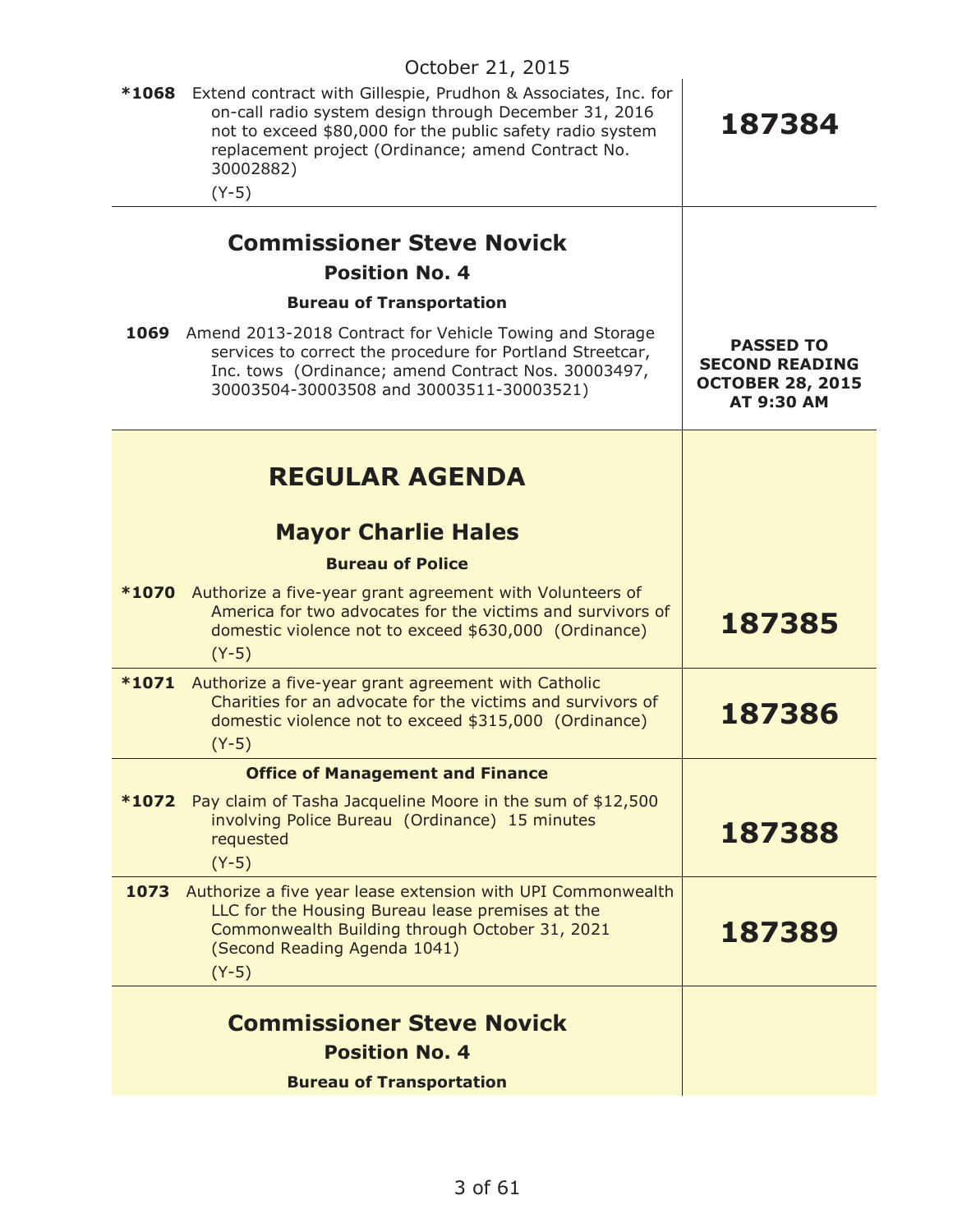|      | October 21, 2015                                                                                                                                                                                                                                                                                                                                                                                                                 |                                                                                           |
|------|----------------------------------------------------------------------------------------------------------------------------------------------------------------------------------------------------------------------------------------------------------------------------------------------------------------------------------------------------------------------------------------------------------------------------------|-------------------------------------------------------------------------------------------|
|      | *1074 Amend contract with TriMet related to the operations and<br>maintenance of the Portland Streetcar system to add<br>payment to TriMet for Operations, Maintenance and Other<br>Services for FY 15/16 through FY 19/20 for \$40,490,618<br>(Ordinance; amend Contract No. 30002872)                                                                                                                                          | <b>RESCHEDULED TO</b><br><b>OCTOBER 28, 2015</b><br><b>AT 9:30 AM</b>                     |
|      | <b>1075</b> Authorize Central Eastside Interim Commercial Off-Street<br>Parking Pilot Program (Ordinance; waive Title 33) 30<br>minutes requested for items 1075 and 1076                                                                                                                                                                                                                                                        | <b>PASSED TO</b><br><b>SECOND READING</b><br><b>OCTOBER 28, 2015</b><br><b>AT 9:30 AM</b> |
|      | 1076 Authorize temporary commercial parking on Oregon<br>Department of Transportation blocks as part of the Central<br>Eastside Interim Commercial Off-Street Parking Pilot<br>Program (Ordinance; waive Title 33 and Stormwater<br>Management Manual)                                                                                                                                                                           | <b>PASSED TO</b><br><b>SECOND READING</b><br><b>OCTOBER 28, 2015</b><br><b>AT 9:30 AM</b> |
|      | 1077 Authorize the Bureau of Transportation to acquire certain<br>permanent and temporary rights necessary for<br>construction of the East Portland Active Transportation to<br>Transit project, through the exercise of the City's Eminent<br>Domain Authority (Second Reading Agenda 1047)<br>$(Y-5)$                                                                                                                          | 187390                                                                                    |
| 1078 | <b>Commissioner Amanda Fritz</b><br><b>Position No. 1</b><br><b>Office of Neighborhood Involvement</b><br>Amend regulations for marijuana license procedures and<br>requirements to provide a process for converting existing<br>medical dispensaries to recreational retailers and amend<br>hours of operation (Second Reading Agenda 1048; amend<br>Code Subsections 14B.130.040 D. and 14B.130.080 B.)<br>(Y-4; N-1 Saltzman) | 187391<br><b>AS AMENDED</b>                                                               |
|      | <b>Commissioner Nick Fish</b><br><b>Position No. 2</b><br><b>Bureau of Environmental Services</b><br><b>*1079</b> Authorize a contract with HDR Engineering, Inc. to provide<br>planning services for the Columbia Boulevard Wastewater<br>Treatment Plant Facilities Plan Update not to exceed<br>\$576,200 (Ordinance) 10 minutes requested<br>RESCHEDULED TO OCT 22, 2015 AT 2:00 PM<br>$(Y-5)$                               | 187392                                                                                    |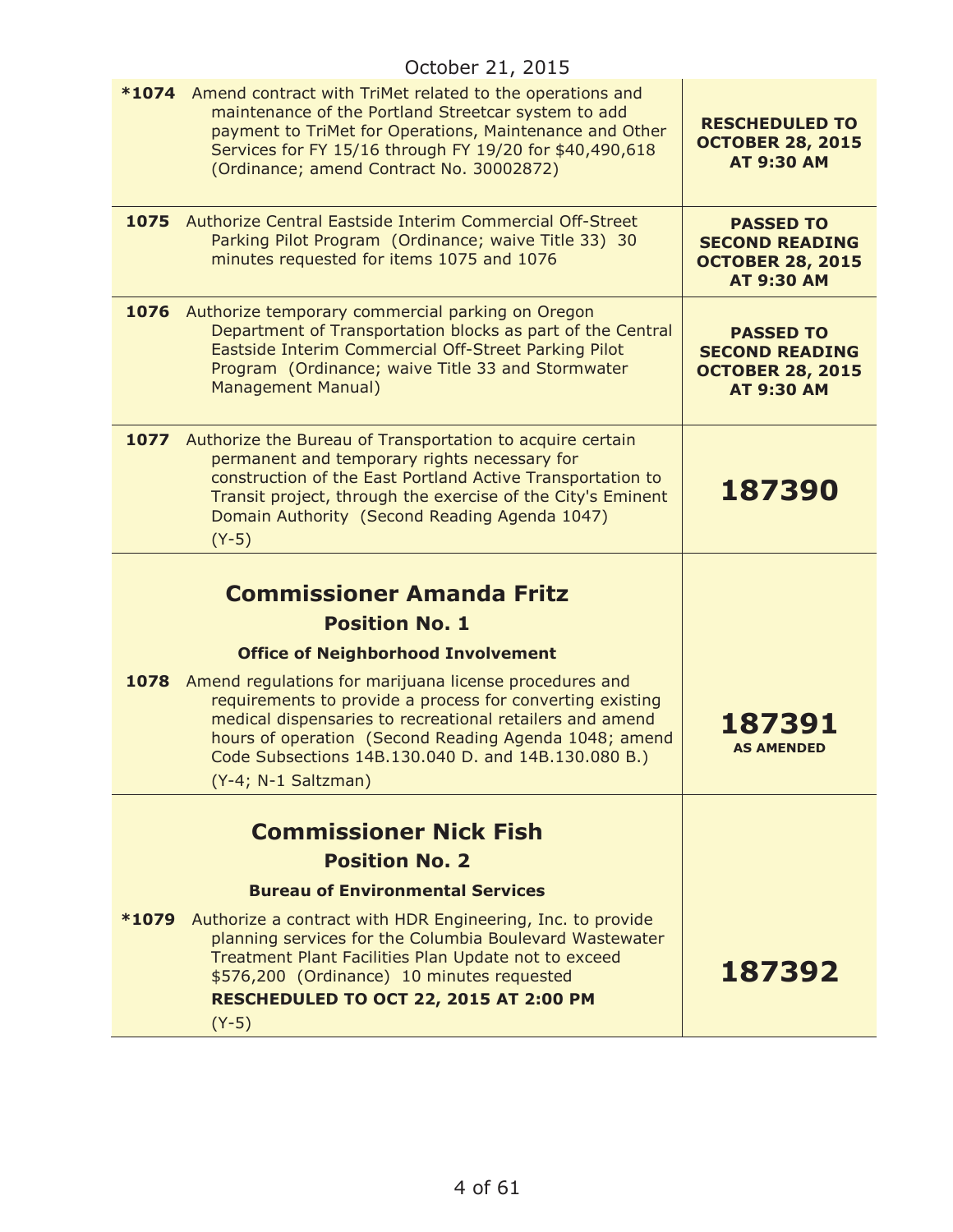| 1080    | Authorize a contract with the lowest responsive bidder for<br>construction of the Columbia Boulevard Wastewater<br><b>Treatment Plant Influent Pump Station Transformer</b><br>Addition Project No. E10669 for \$562,000 (Second<br>Reading Agenda 1051)<br>RESCHEDULED TO OCT 22, 2015 AT 2:00 PM<br>$(Y-5)$ | 187393                                                               |
|---------|---------------------------------------------------------------------------------------------------------------------------------------------------------------------------------------------------------------------------------------------------------------------------------------------------------------|----------------------------------------------------------------------|
|         | <b>Commissioner Dan Saltzman</b><br><b>Position No. 3</b>                                                                                                                                                                                                                                                     |                                                                      |
|         | <b>Portland Housing Bureau</b>                                                                                                                                                                                                                                                                                |                                                                      |
| $*1081$ | Amend subrecipient contracts with Portland Community<br>Reinvestment Initiative and REACH Community<br>Development, Inc. for \$210,000 for home repair services<br>(Ordinance; amend Contract No. 32001217 and<br>32001222)<br>RESCHEDULED TO OCT 22, 2015 AT 2:00 PM<br>$(Y-5)$                              | 187394                                                               |
| *1082   | Authorize an Intergovernmental Agreement with the City of<br>Gresham for \$968,818 for the HOME Investment<br>Partnership Program (Ordinance)<br>RESCHEDULED TO OCT 22, 2015 AT 2:00 PM<br>$(Y-5)$                                                                                                            | 187395                                                               |
|         | 1083 Amend contract with Catholic Charities to add \$50,000 to<br>house chronically homeless women for a total not to<br>exceed \$160,000 (Ordinance; amend Contract No.<br>32001140)                                                                                                                         | <b>PASSED TO</b><br><b>SECOND READING</b><br><b>OCTOBER 28, 2015</b> |
|         | RESCHEDULED TO OCT 22, 2015 AT 2:00 PM                                                                                                                                                                                                                                                                        | <b>AT 9:30 AM</b>                                                    |
|         | At 12:49 p.m., Council recessed.                                                                                                                                                                                                                                                                              |                                                                      |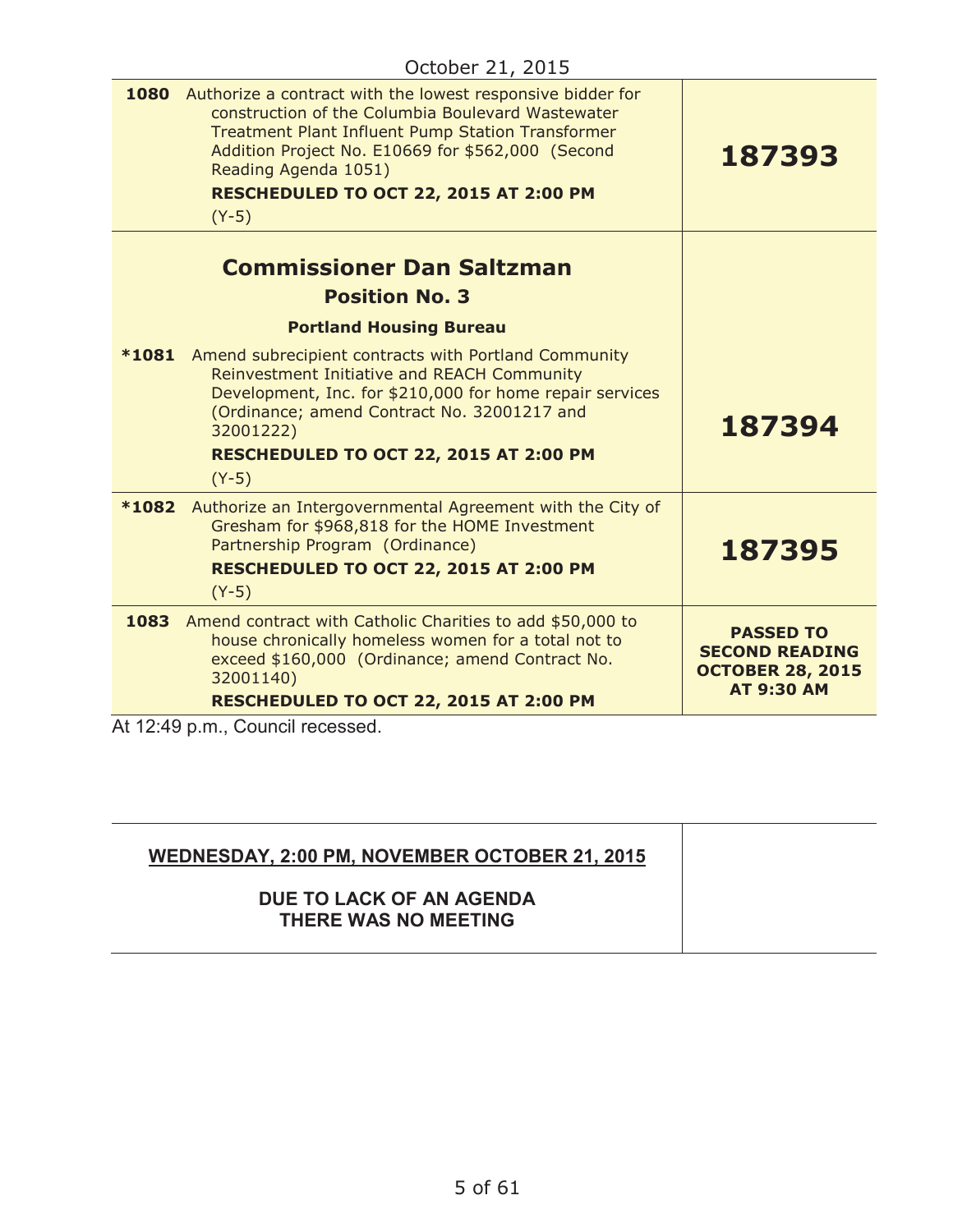A RECESSED MEETING OF THE COUNCIL OF THE CITY OF PORTLAND, OREGON WAS HELD THIS **22ND DAY OF OCTOBER, 2015** AT 2:00 P.M.

THOSE PRESENT WERE: Mayor Hales, Presiding; Commissioners Fish, Fritz and Novick, 4.

OFFICERS IN ATTENDANCE: Karla Moore-Love, Clerk of the Council; Denis Vannier, Deputy City Attorney; and Mike Cohen, Sergeant at Arms.

|      | 1084 TIME CERTAIN: 2:00 PM - Accept Engineer's Report on<br>Oregon Health & Science University Sky-bridge and Tunnel<br>Encroachment (Ordinance introduced by Commissioner<br>Novick) 45 minutes requested | <b>Disposition:</b><br><b>PASSED TO</b><br><b>SECOND READING</b><br><b>OCTOBER 28, 2015</b><br><b>AT 9:30 AM</b> |
|------|------------------------------------------------------------------------------------------------------------------------------------------------------------------------------------------------------------|------------------------------------------------------------------------------------------------------------------|
| 1085 | Accept Engineer's Report on Portland State University Sky-<br>bridge Extension Encroachment (Ordinance introduced by<br>Commissioner Novick) 30 minutes requested                                          | <b>PASSED TO</b><br><b>SECOND READING</b><br><b>OCTOBER 28, 2015</b><br><b>AT 9:30 AM</b>                        |

At 3:10 p.m., Council adjourned.

.

### **MARY HULL CABALLERO**

Auditor of the City of Portland

By Karla Moore-Love Clerk of the Council

For a discussion of agenda items, please consult the following Closed Caption File.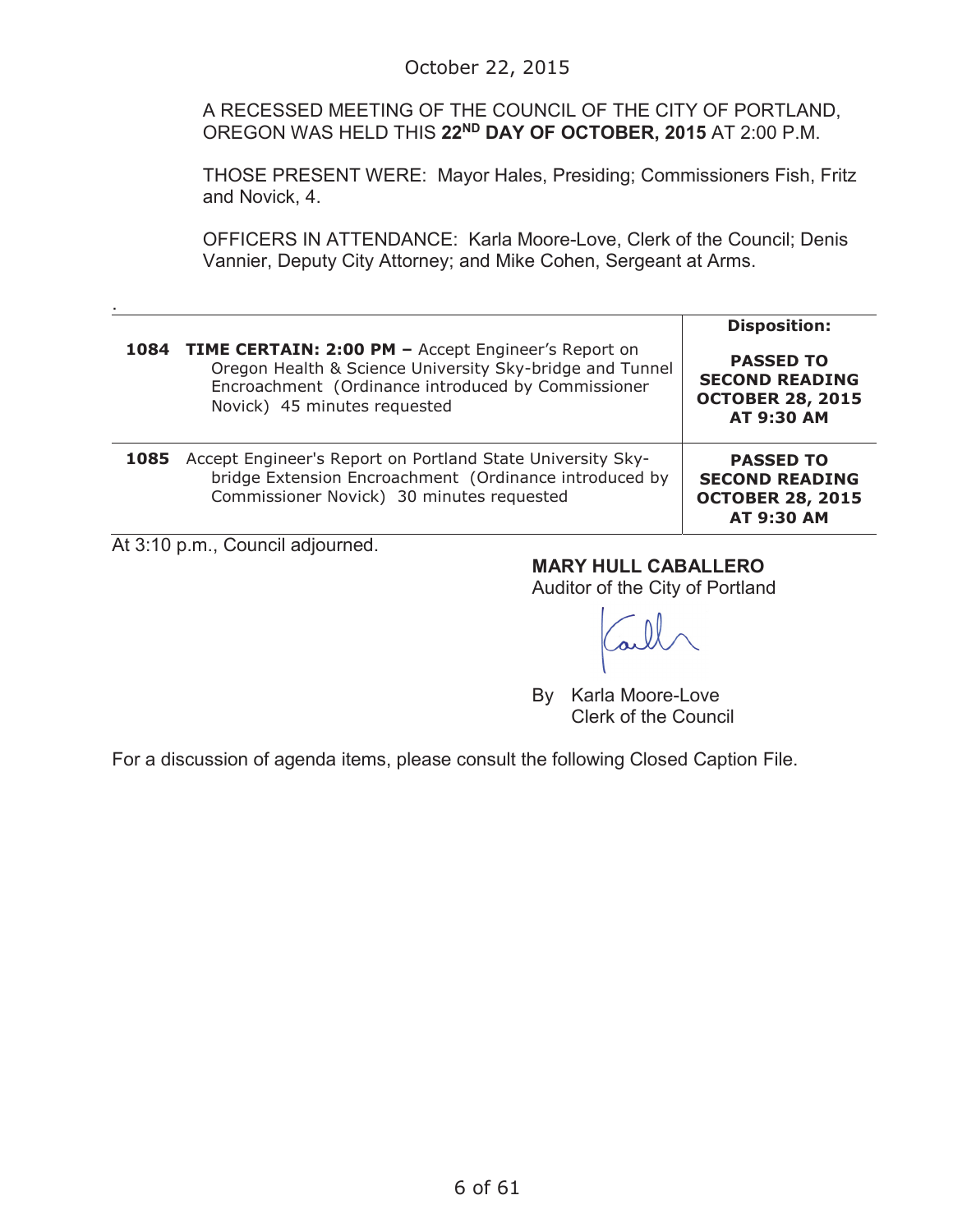# **Closed Caption File of Portland City Council Meeting**

This file was produced through the closed captioning process for the televised City Council broadcast and should not be considered a verbatim transcript. Key: **\*\*\*\*\*** means unidentified speaker.

### **OCTOBER 21, 2015 9:30 AM**

**Hales:** The October 21st meeting of the Portland city council, would you please call the roll.

**Novick: Fritz:** Here **Fish:** Here **Saltzman: Hales:** Here

**Hales:** Good morning, everyone. And commissioner novick is here. Welcome, everyone, we have our agenda before us this morning, and we'll start in a few minutes with communications items. We have a process where people can sign up for three minutes on the council calendar, and people have done so, so we'll hear from them first. Then we'll take up our regular agenda, if you are here to speak on a regular agenda item, let our council clerk know, and she will get you on the list. You need only give your name unless you are representing an organization, you don't need to give us your address and all of that, but give us your Name for the record when you come up to speak. We follow the rules of decorum, so if you agree someone and want to demonstrate it, give them a thumbs up or wave of the hand or if you disagree, give a polite negative hand gesture but we ask we not make vocal demonstrations in favor or against or citizen's points of view so everyone can be heard, that's about all the procedure there is to it, welcome, and we'll begin with item 1056.

#### **Item 1056.**

### **Hales:** Good morning.

**Lightning:** Good morning. My name is lightning. I represent lightning watchdog pdx, one of the concerns I have with uber and lyft, the tnc company, is during the pilot project, we're losing too many profits to the traditional cab companies, and I feel the traditional cab companies, themselves, are losing valuation at a rapid pace, in my opinion, 30% to 50% at this time. Again, I have had an issue on the caps, and I really don't want the flood gate opened for uber and lyft, allowing them as many drivers as they possibly want. I want to have a bit more sensibility on the cap issue. I want more data provided. I would like to see uber and lyft and a cap permitted drivers, uber 250, lyft 250. Until we're done with the pilot project, and have a clear understanding that I think that the direction we're going is that our public transportation is going to be jeopardized, pertaining to tri-met max, streetcar bus. When uber and lyft flood the market with their drivers, eventually, what they are going to do is begin to target public transportation. As you know, my understanding, they are in negotiations with the timbers, possibly, to work out something, and negotiating in a lot of different areas to take that business away from the public transportation. So, when the consumers think that without a cap, and we just flood the market with the drivers, that's to your benefit. It will drop down the prices. Think again, when public transportation begins to lose profits, we are going to come back to you, and ask you to start paying the losses. We are going to come back to you and start asking you to start paying the deferred maintenance because we cannot sustain the systems. We have billions and billions of dollars tied up into the transportation system. We cannot jeopardize it. We cannot look at projected incomes on doing new developments and say, hey, we are going to meet certain numbers on those new developments, based upon projections, when we're not doing the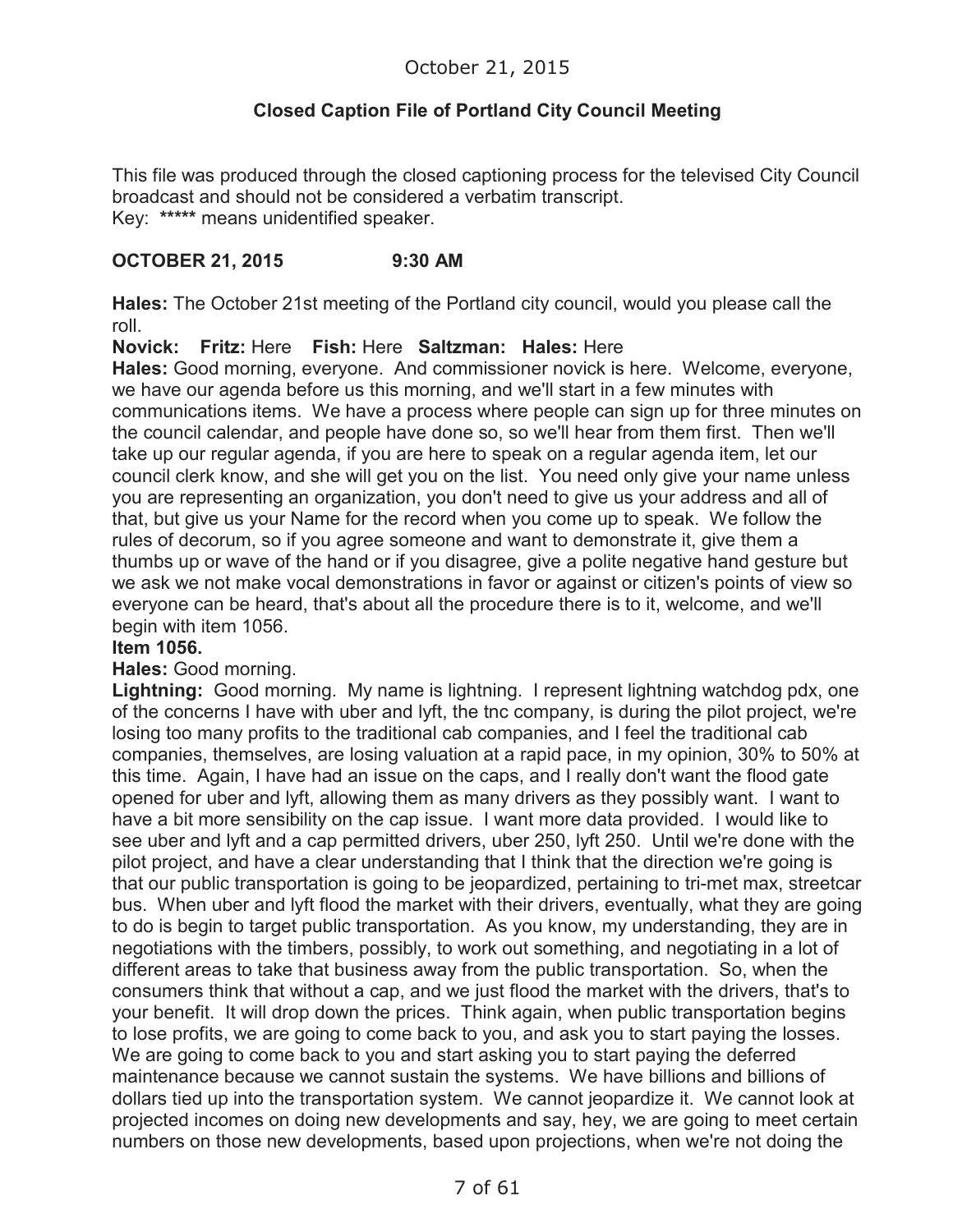data with uber and lyft involved in the picture. Uber and lyft is the greatest threat to public transportation in the city of Portland, and if we don't have the data to substantiate that I am wrong, I do not recommend that we allow uber and lyft to stay in the market without caps, when the pilot program ends. That would be a level playing field, also like the traditional taxicab companies have, and uber and lyft need to have a cap put in position to understand what it's going to do in the future on public transportation, and we can get that data from other states, and again, they are beginning to focus on that profit, and it will hurt the city of Portland. Thank you.

**Hales:** Thank you. 1057, please.

### **Item 1057.**

**Hales:** Is he here? Ok. We'll look forward to that another time. 1058, please. **Item 1058.** 

**Hales:** Good morning.

**Landon Crowell:** Good morning mayor hales. My name is Landon Crowell, the last time I was here, I asked for the support of my housing development on 12th and Ankeny. Since then, I managed to raise 85% of my project costs. My project goals were to provide affordable housing, utilization of mwesb workforce and green development. I asked for financial support of 1.5 million. Mayor hales, you said you would review my material and get back to me. Unfortunately, that did not happen.

**Hales:** You haven't heard back from the housing bureau? **Crowell:** No.

**Hales:** Commissioner Saltzman is not here but we'll make sure that happens.

**Crowell:** However, Shannon from commissioner Saltzman did get about that, to me and reached out to me and listened to my complaint as she briefly laughed at the response of PHB. My complaint consisted of PBC and PHB refusing to allow me to apply for financing and support advertised to be available. When I called the U.S. Department of housing, they informed me, both agencies, were practicing, comparative discrimination. You see, with both agencies, when I tried to inquire about financial support, they would not return my calls or my emails. But, only would return the calls and emails of my architect, who happened to be white. These acts from pdc and phb are familiar. Since the flood of 1948, black families have been displayed from here to there by the acts of these agencies. However always managing to survive and raise a family. While in the 1970s and currently, we experience various forms of redlining, the lie that blacks moved out because they cannot afford it was just not true. For generations, we have had no access to capital. The same neighborhoods were classified as distressed, banks wouldn't invest in them, until white loan applicants made application. Every area in the city of Portland, once deemed distressed and turned into an urban renewal area, reduced the minority population to less than 5%. They have done this through red lining. The propaganda of equity and diversity championed by the city of Portland seems more like just a red herring, perhaps, this is why no one in the black community believes when the community says it will do this or that, it leaves one disenfranchised. Advertising opportunities for minority communities, in minority communities, in minority publications, shouldn't seem so calculated if equity and diversity were a priority to this council. So, I propose something new. I propose city support of my minority developed project with 40% mwesb workforce, green development, and I want to put some people to work. I think that if you provide living wage jobs for people, it does more than a housing discount. I present an opportunity, I just would like to know what council will do.

**Hales:** Thank you. If you are talking to Shannon in Dan's office, you are talking to the right person because pdc sends its affordable housing funds to the housing bureau so you are in the right place if you are in that conversation with her.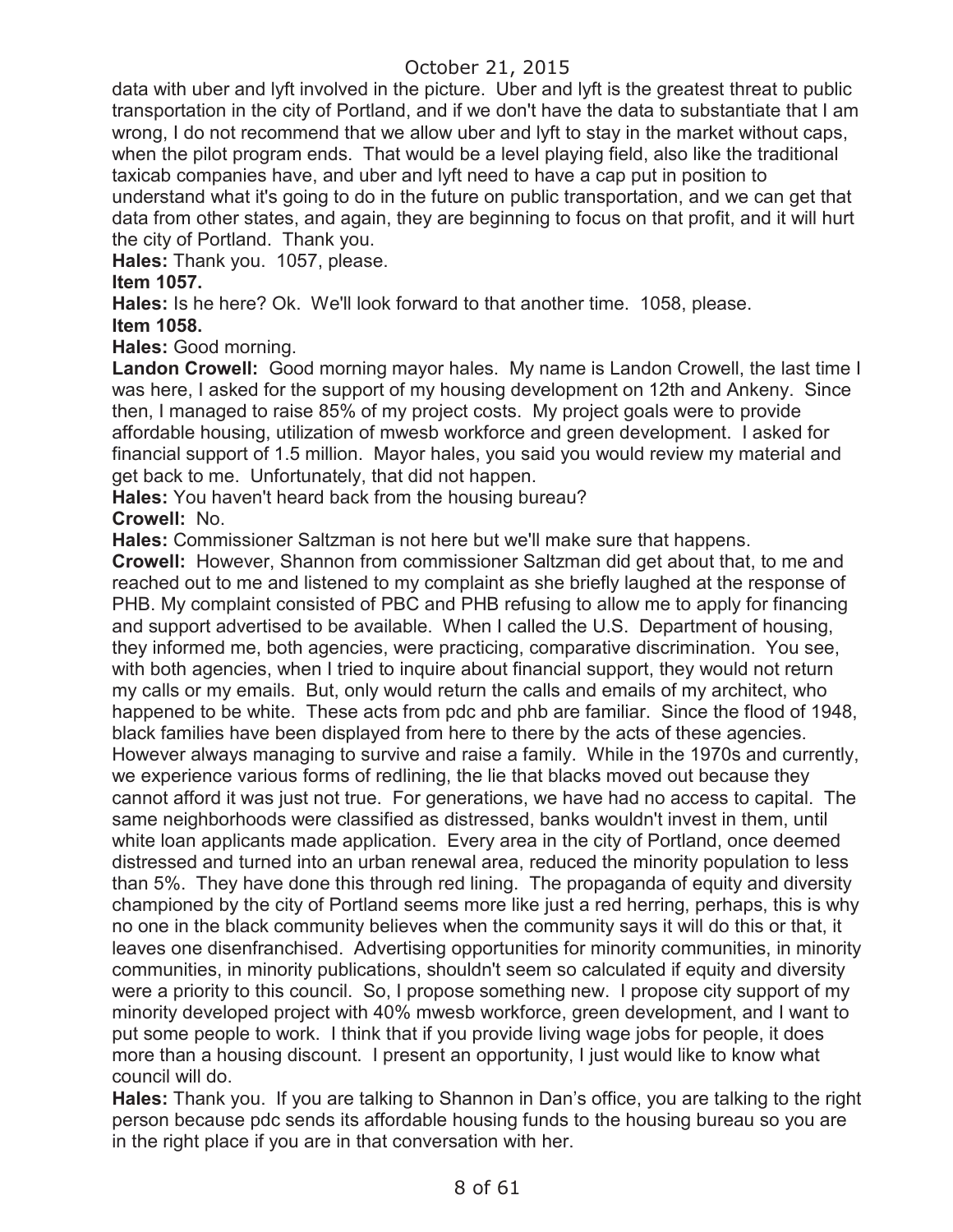**Crowell:** Nothing happened since then.

**Hales:** Keep, keep talking with her.

**Crowell:** Ok.

**Hales:** Thank you very much. Ok, 1059.

#### **Item 1059.**

**Hales:** Good morning. Welcome.

**Mary Eng:** Hi, it's a pleasure to see you all, and an honor to speak before this body. I would like to draw attention to the fact that Teresa rayford online is organizing a Dawson park event tomorrow at 4:00. It is in support of the black lives matter issue. I would also like to invite the council, personally, to the 2:00 p.m. Court date with Judge Simon in the U.S. District court. It's courtroom 13b. The 2:00 p.m., allow time for security. You will also need to have a valid I.D. And I would also like to move to the issue of the reparations for slavery in Jamaica and how this ties into why black lives matter is that we have an important thing called loyalty, and that's loyalty, what is good and right. When my grandpa signed a loyalty oath to work in his job for the cia, he's disavowed any affiliation with hate organizations, socialist parties and etc., and it was a long laundry list, which my father signed when he worked there. And when we have an officer, Carl Krueger, who was supportive of the mugalatta hate crime murder, white arianne resistance body, as they dealt with the civil case, we clearly have a breach of national security. When we have German politicians, we have historic cases like the knifing of Anna Lind or the death of Allah hama, we have fbi warning the Norwegian government that Andres Previck is a high level security risk in terms of the neo-nazi threat as it emerges with the war-torn issue in Syria, with massive refugee crisis, like none other since the time of world war II, we must understand that the Portland police union's co-opting, as the black lives matter sight geist is an insult, it is interpreted as an affront to the indignity and injustice for ongoing murders of black people. When an officer, such as Jason sery with I, who killed James Perez in Portland, can move over to Beaverton and work as a, at a security event for a sitting senator, Ron Wyden, and Wyden doesn't have the courtesy to get back with me, as to why he has a killer, at an event where his previous event, in Portland, was taken over by the courageous activism of black lives matter. We are in a state of affairs for our security and for our adherence to the civil rights' Act, and the larger issues which arise from the Magna Carta. So I humbly ask you, here, my learned city council, to not make a joke of black lives matter, to not make a joke of black lives, to not make a joke of the department of justice lawsuit, to recognize that they have shortcomings. They were afraid of the tender box of Ferguson. You could feel the pulse of the nation. We are tired of the killings, I am tired a black boy was lynched in my neighborhood when I was seven. I am tired that the racists wouldn't play with me, and my mother had to explain that to me when I am three. I will respect the time limit and thank you very much.

**Hales:** Thank you, take care. Ok. 1060.

#### **Item 1060.**

**Hales:** Good morning.

**Christina Albo:** Good morning. I would like to request to share my time with one of our youth leaders, Mariah cooper.

**Hales:** Certainly, welcome.

**Albo:** goo, mayor hales and Commissioners Fritz, Saltzman, Novick, and Fish. I always get that. My name is Christina Albo, and I am the director of restorative justice at resolution's northwest, as you know, the city of Portland began funding our school-based restorative justice work in 2008, as a pilot initiative in Parkrose middle school. The 28,000 the city has contributed since that time has been foundational in planting seeds throughout the city. Since 2008, and with the additional funding from foundations and school districts,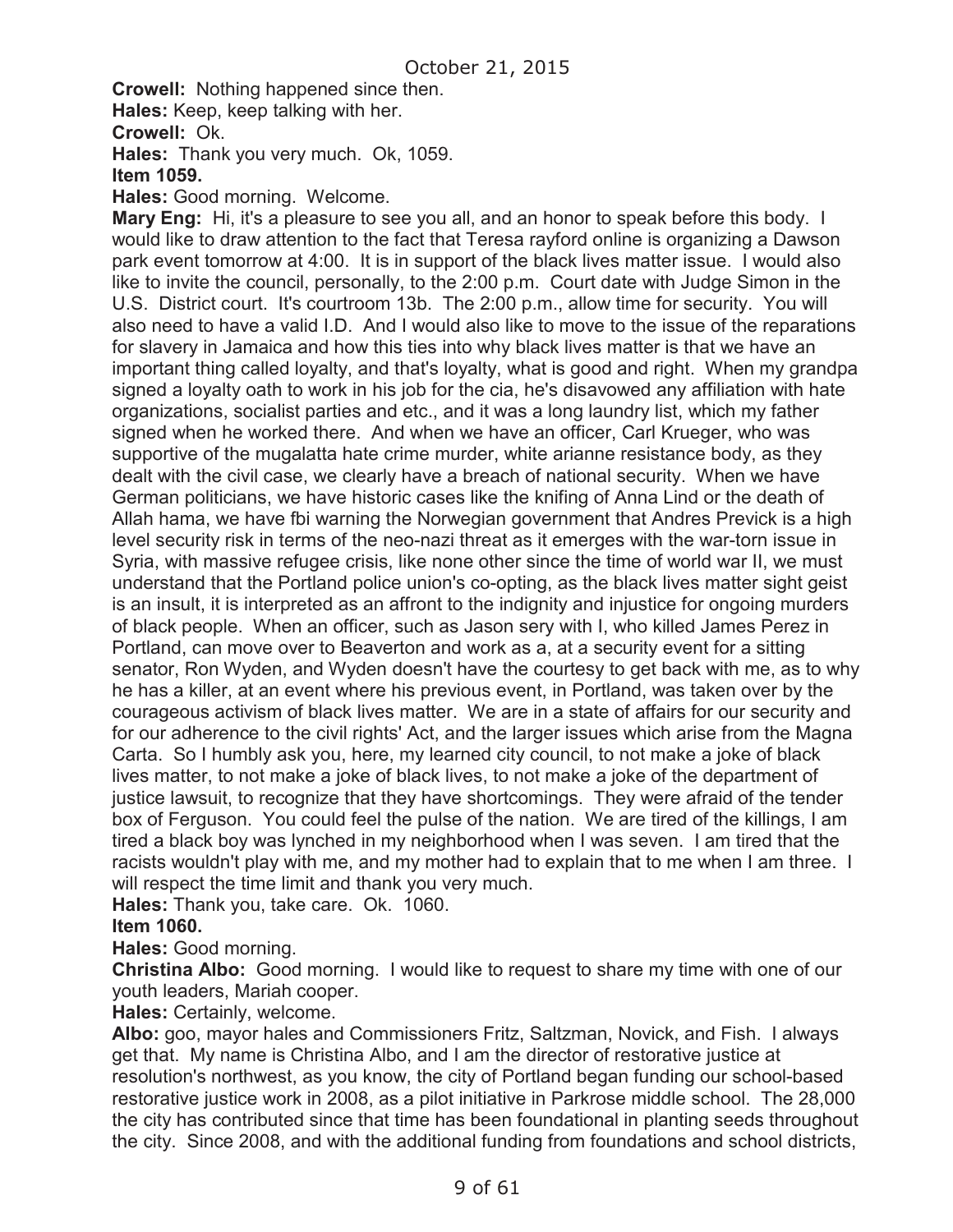we have expanded our work. We have worked in varying capacities in Parkrose, David Douglas, pollard public, Reynolds, and centennial school districts. Going from a budget of 56,000, which was initially funded by the city and county, to now a budget of 500,000. Now, given that growth in our work, you may think that the city's funding is no longer needed. I am here to urge you to continue to plant those seeds by approving the 28,000 in the fall bump, and here is why. While initially the city dollars funded a school-based practitioner in one building in the Parkrose middle school, now, the city's funding provides support, building capacity, with youth, families, and advocates throughout the city. For example, we've been in the process of building a youth action team, where youth from various schools we are working with throughout the city, developed leadership to identify and address issues that they face. For two years in a row we have been able to take these young leaders to camp nomanou to build trust and leadership on a ropes course 1,000 feet above the sandy river. Additionally, now the schools and districts see the positive impact of restorative justice in their schools. They are willing to match the city dollars. For example, centennial school district paid to send a number of administrators and teachers to one of our trainings, and in turn, with the city dollars, we were able to provide consultation and facilitation support on a major issue that centennial park school wanted to resolve restoratively. Similarly, Reynolds school paid for a team to attend one of their trainings. The city dollars, in turn, have provided a series of professional developments sessions to facilitate the dialogue amongst classroom teachers about how racism and implicit bias, unintentionally create barriers for youth of color to succeed in school and in turn, contribute to the school to prison pipeline. These drops of water ripple out in unimaginable ways. For example, a librarian, who is also a minister, has brought these conversations to his congregation. I have Mariah cooper, who is an amazing youth leader, and I would like another to share her story, as well.

**Mariah Cooper:** So, I was a student, a student at David Douglas high school, where the restorative justice coordinator welcomed me into her class, and while being there, I served as the leader on campus where we would strive to incorporate and maintain restorative justice practices throughout the school. I am a junior at warner pacific college seeking my social science work degree and recently, I wrote a poem that I would like to share with you all.

**Hales:** Please, and let's turn off the timer because we always give students extra. **Cooper:** It's called dream big. Dream big, dream proud, dream loud, tell everyone to gather around because we have got dreams to achieve by the pounds. Our feet are on the ground. One day we will wrap the underrepresented, present them as a gift, together we can lift. Together we can shine light on tragedy, it's just the mentality, especially when it's apparent versus reality. I claim a living opportunity to engage, on a daily basis where we don't exclude any races or faces. We're here together so let's form together, let's walk our talk and talk where we walk because together we are the glue, the various colors of chalk. So let's illustrate new messages that embrace creativity, diminish all the negativity. Uphold and live with tranquility. To facilitate honest dialogue is not easy but here to manage and engage meaningfully on a level engraved within us, to serve it's meant for us. I woke up this morning and claimed it was my purpose and everything else I could do in the world was claimed worthless. It's our mission, our vision, values, deepest passion, let's be what we say we are on paper, and those words we shall never taper. We wouldn't be here if we didn't dream magic because we didn't notice the tragic. Let us embrace the havoc in our communities through Unity and embrace our capacity to the fullest extent, be transparent, open and honest about our failures and learning. Hurry all, let's engage, we're burning. I need you, you need me, it's nothing but a dream until we all see. Dream big, dream proud, dream loud.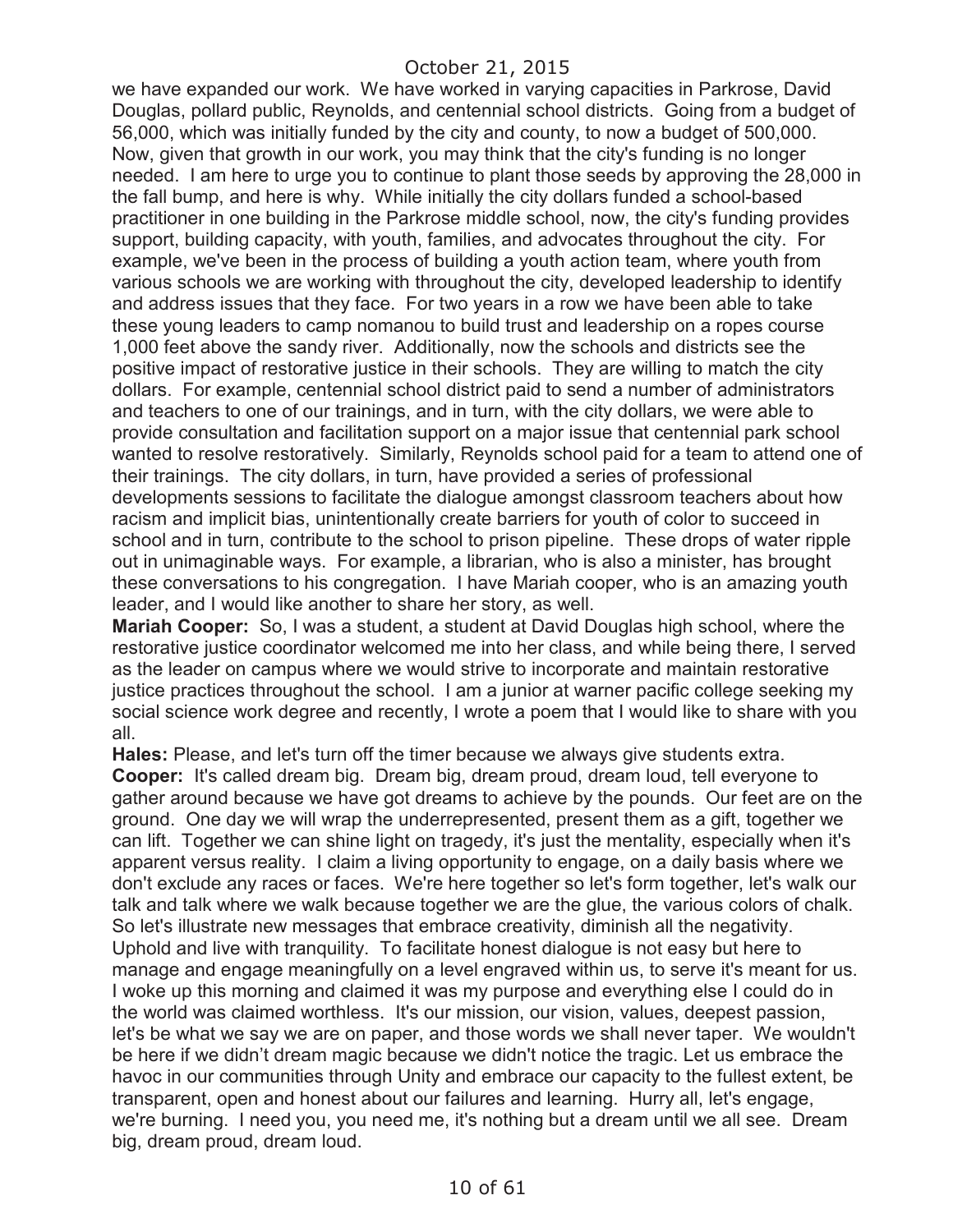**Hales:** Thanks very much. Let's suspend the rules and recognize her work. [applause] thank you both. Let's move please to our --

**Moore-Love:** Mayor, mr. Wrosen has arrived.

**Hales:** Please

### **Item 1057**

**Hales:** This seems to be the morning for poetry.

**M. Shane Wrosen:** Good morning, mayor hales, good morning.

**Hales:** Good morning.

**Wrosen:** I wanted to present a poem and talk about granting grace. That's what I really want to talk about, is grace today. I made a little handout. I would ask that you will give me just a few extra minutes. I have prepared a succinct presentation, and I would like to -- I will do it as fast as I can.

**Hales:** We will give you four instead of two.

Wrosen: I appreciate it. So, I want to talk about grace today. That's what it, what I really want to talk about, the first page of that handout is some definitions of grace, and a couple of articles about how forgiveness, practicing forgiveness increases healing. And when I was last in here, it was at the state of the city address, and I declared the city in peril, shortly thereafter, you declared a state of housing emergency, which i've been trying to address for a long time. So, that's great. I want to commend you on the forward action you are taking, that's very -- that's the kind of grace that I am talking about. The poem i'm going to read I read in 1997 in this room to Mayor Katz, and it was sparked, in part, by the death of Karen Holtz, who was a bicycle racer in town, and engaged person in the community, and she was killed by a drunk driver on marine drive on a Sunday afternoon. The way that the bicycling community responded was by reaching out to the drunk driver's families who had lost their breadwinner. That's the kind of grace that we need to get out of the trouble that we're in with the police and the housing, and the economy. And so, that's what I want to talk about, is grace, and this poem is a way that I want to address that, and then I have just a few other thoughts after the poem that I would like to share. In the Oregonian, in the, in february of 1997 or April of 1997, there was a fracture, the edge, and it had factoids, and three of those were the portion of the world's monarch butterfly population that froze to death in a freak Mexican snow storm, and it was 17% of the monarch butterfly in one storm, so we know how perilous it is these days. That was 20 years ago. The ozone hole over the Antarctica is 10,000 square miles and the distance a human can travel on the energy equivalent of a gallon of gasoline is 930 miles. So, that's the title of this poem, 930 miles per gallon. The desire for bike streets is causing me to see red. I said to Fred, I would give my blood, to Kenneth, I say, I am ready to take a bridge, as our hostage, which got up, Ira's ire but I challenge us to risk facing transportation, injustice, all rated second class, we're indignant cyclists, the laws are unjust by design. Ever putting life and limb on the line. Indignance, growing into intolerance. We refuse this bike lane dance, take that meager six-inch strip of paint and well, put it where the sun ain't, we're done with that compromise, we don't believe the lies. You cry with your mouth, a love for the bicycle but your affair with petro, babe you are a gigolo, all you can build is car parts and highways this is 20 years old, a few miles of bike lanes, and you wide be every byway, we're tired of this blank. We're not going to take it. Give us the dignity of our self-responsibility because cyclists see another scene. Transportation, separation, apart from the death machine. This petrol addiction is killing all that we love, green things, two, four legs, swimmers below, wings above, we don't seek to deny the privilege to drive, but the fair share of the road, you better Give, or you have us to thanks for the candy bar in your tank. If you refuse our demand, to implement this bike streets plan, there will be a riot at hand, and we'll only get louder, in fact, we became bike louder. And if it's a hostile take-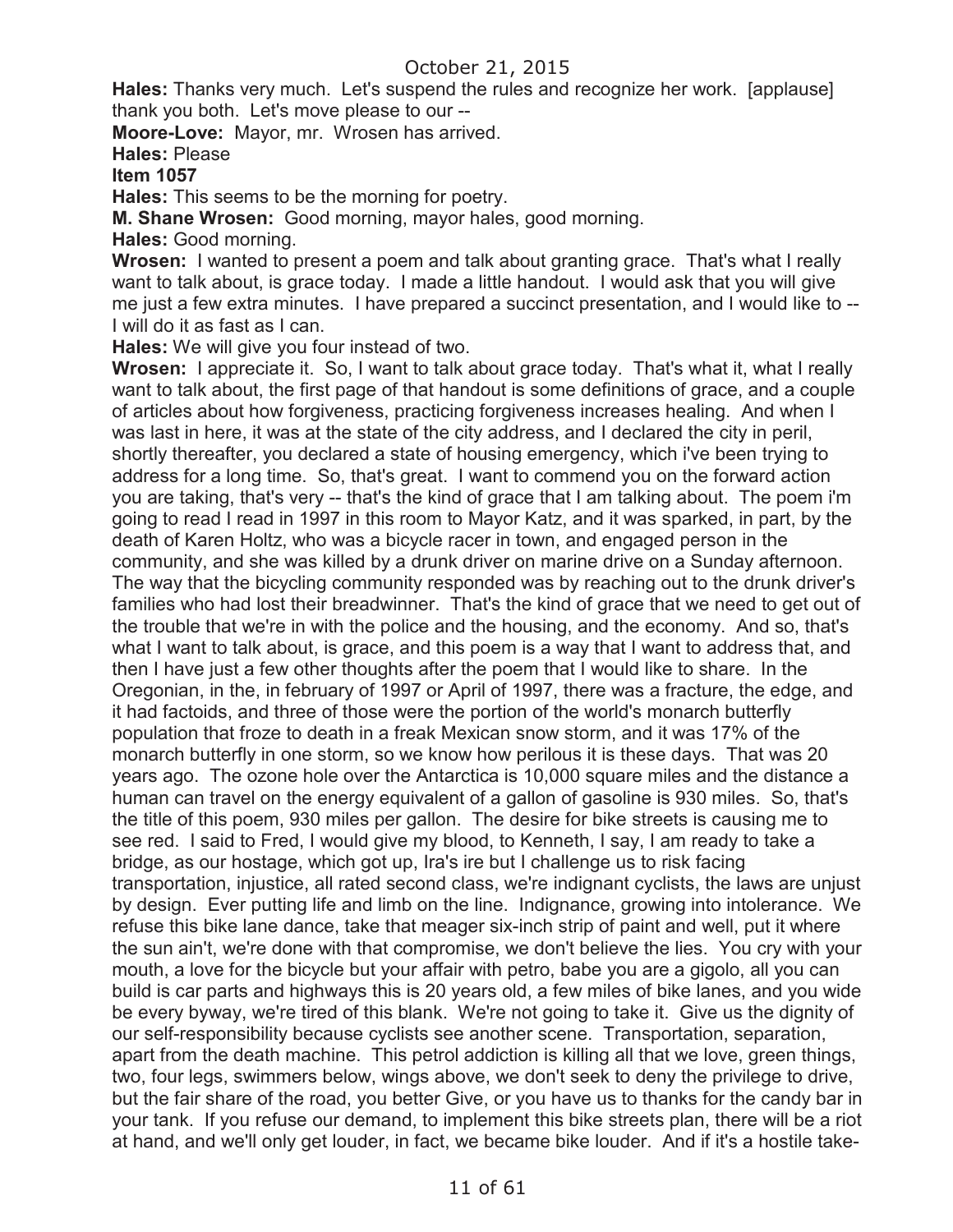over, we'll extradite you and your car to somewhere in Antarctica under ozone hold, 10 million square miles, and you can drive in high style. But, instead, let's stick together. The change to weather. 10%. 7% of the pavement, as I figure, so, if you look on the next page, this is where I got to get to.

**Hales:** We'll have to take another time.

**Wrosen:** Can I please just make this --

**Hales:** We'll look through the materials.

**Wrosen:** Can I --

**Hales:** We gave you four minutes, I appreciate your poem, we will look through your materials and give you another opportunity to come back. We can't bend them any further than that, i'm sorry.

**Wrosen:** You can, you, actually, you can, but I will have to sign up and finish this presentation at another time. Thank you.

**Hales:** Thank you very much. Ok. Let's move to our consent calendar, and then to the time certain item. Let's see. I have one request, actually, I made it to pull item 1066 to the regular calendar, so it can go with 1070 and 1071, because they should have all been on the regular calendar together. That was just a mistake. Any other changes to the consent calendar or things to move to regular? Unless there are requests, we'll take a vote now on the balance of the consent calendar.

**Fritz:** Aye. **Fish:** Aye. **Saltzman:** Aye.

**Hales:** Aye. [gavel pounded]

**Hales:** Thank you. Ok, time certain, 1061.

#### **Item 1061.**

**Hales:** This is a good day. This is something that we do each year to kick off our city charitable campaign that runs from now to November 10. Maybe not everyone is familiar with this, but each year, we partner with a whole set of umbrella, charitable organizations representing hundreds of charities, so we do that through an umbrella process where we group them, employees have an opportunity to donate to any of those charities through payroll deductions. There are 500 local, national, and international charities represented through those 16 organizations. And sometime, sometimes, every city proceed will receive a flyer that explains the program, and gives people the opportunity to participate I want to thank everyone who has participated last year as well as anyone who is donating this year, and I will read the proclamation, and I am not sure if we are going to have anyone from omf or otherwise come up to talk more about it. But, I will read this, and we'll launch the campaign. Here comes Jane. Whereas the city's charitable campaign was established in 1989, by then mike Lindbergh as an opportunity to give money to charities with payroll deduction, and whereas the city's charitable campaign represents an easy and important avenue for city employees to support the charities in their community that matter most to them. And whereas 16 charities will participate in this year's campaign, most of which are umbrella organizations representing multiple charities, and whereas more than 500 charities are represented. These groups help to make positive changes in areas including child abuse prevention environment, education, health, social justice, equity, world human rights, hunger, housing, and access to arts and culture. And whereas last year, 479 city employees donated nearly 250,000\$ to local and national and international charities through the campaign. And whereas city employee donations have totaled over 1.3 million over the last five years, and whereas, the commitment to charitable giving is demonstrated by these employees, every year, and whereas city employees have a third payday in October, and that day is October 29, 2015. Now, therefore, I, Charlie hales, mayor of the city of Portland, Oregon, the city of roses do hereby proclaim the day of October 29, 2015,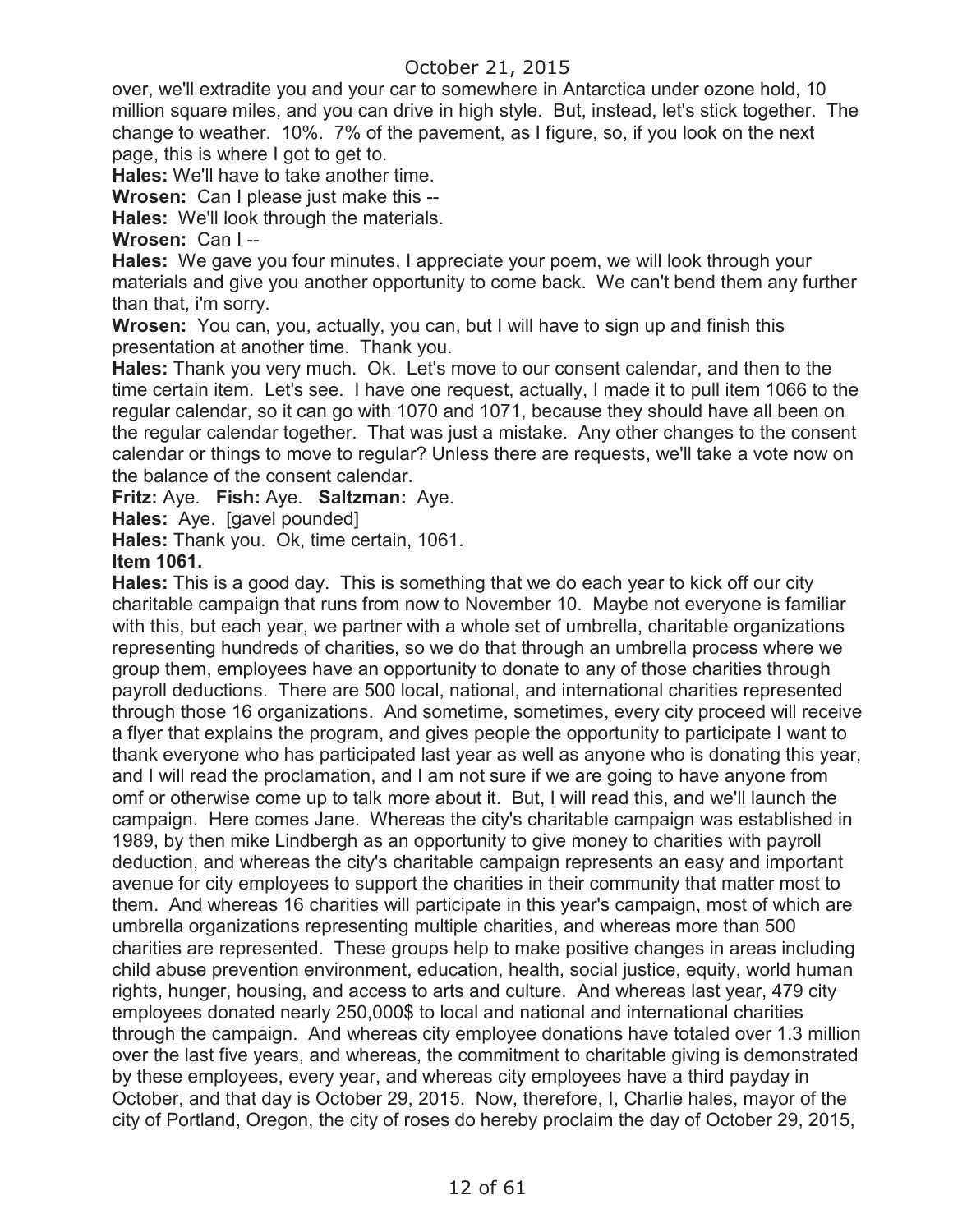to be the city's day of giving, and encourage city employees to observe this day by Participating in the city's charitable campaign. Welcome, Jane.

**Jane Braaten, Office of Management and Finance:** Thank you very much, I'm Jane Braaten from omf business operations. We have the pleasure of managing the charitable campaign. Wanted to take a moment to thank the council for your support, we were here asking your support for an ordinance, for us to go forward. On personal note we have had employees share the comments that they have made about how important this is to them, and one of them said I know, I am very fortunate to have my job. And giving a small portion of my salary to charity is the very least that I can do. Another person said, as a city employee, the public pays my salary, the charitable campaign is an easy way for me to pay it back. And finally, I think that this resonates with a lot of city employees that someone shared with us on our poster that people will be receiving, there are not enough hours to volunteer for every cause I want to support, and through charitable giving, I contribute too many organizations. So, those are employees that are in your bureaus, and we look forward to this year's campaign, and thank the council very much for your support. **Fish:** I know we're not supposed to lobby.

#### **Hales:** Go ahead.

**Fish:** I was at a work for art cabinet meeting yesterday, and this year the goal of work for art is to reach a million dollar plateau, and that money, In turn, goes into the schools, and funds, local nonprofits. We're in a friendly competition with Multnomah County, and we are slightly ahead of them this year and last year. So, I am proud to have a deduction on my payroll, paycheck, for this program, work for art, but there is an advantage, also, that you get, which you get the arts card. And if you donate 60 or more a year, you get the arts card, which makes you eligible for two for one tickets at all the great events in Portland. That's about as good of a deal as you can get, so I would urge people to, as they go through the list of all the wonderful organizations, think about whether work for art is something that you want to support.

**Hales:** Thank you. Jane, thank you so much for your leadership. I will be happy to give you the official proclamation, and we look forward to getting the flyer, and signing up to do the right thing. Thank you. Good work. Ok. Let's see, it is 10:00, so we can move to time certain, item 1062.

### **Item 1062.**

**Hales:** We call up the chief administrative officer and his team to make the presentation, actually, you should go ahead and read the other two, as well. While they are coming up. **Item 1063.**

### **Item 1064**

**Moore-Love:** Okay. 1063, direct the office of management and finance to develop office space rates for specific city owned or city leased facilities located in the Central business district to achieve rate equalization, and 1064, direct the office of management and finance to develop a 1% for community opportunities, and enhancements, proposals for the Portland building reconstruction project.

**Hales:** Well, welcome and good morning. This is a very important decision for the city. Our chief administrative officer and some great citizens who have come forward to help him as volunteers, to figure out what our options are, have done together, and I want to thank both of you and Fred, you, and all your team for bringing the, the options forward that you think are the most responsible, and for now, us to give the private sector a chance to respond and tell us what they can do to help fix the building, and put it right, and put the city in a position to do its work for the next 100 years. So, this is one of those long-term investments that will make a big difference. I think that we all wish it was done first the, done right the first time but now we have a chance to get it right, and with your good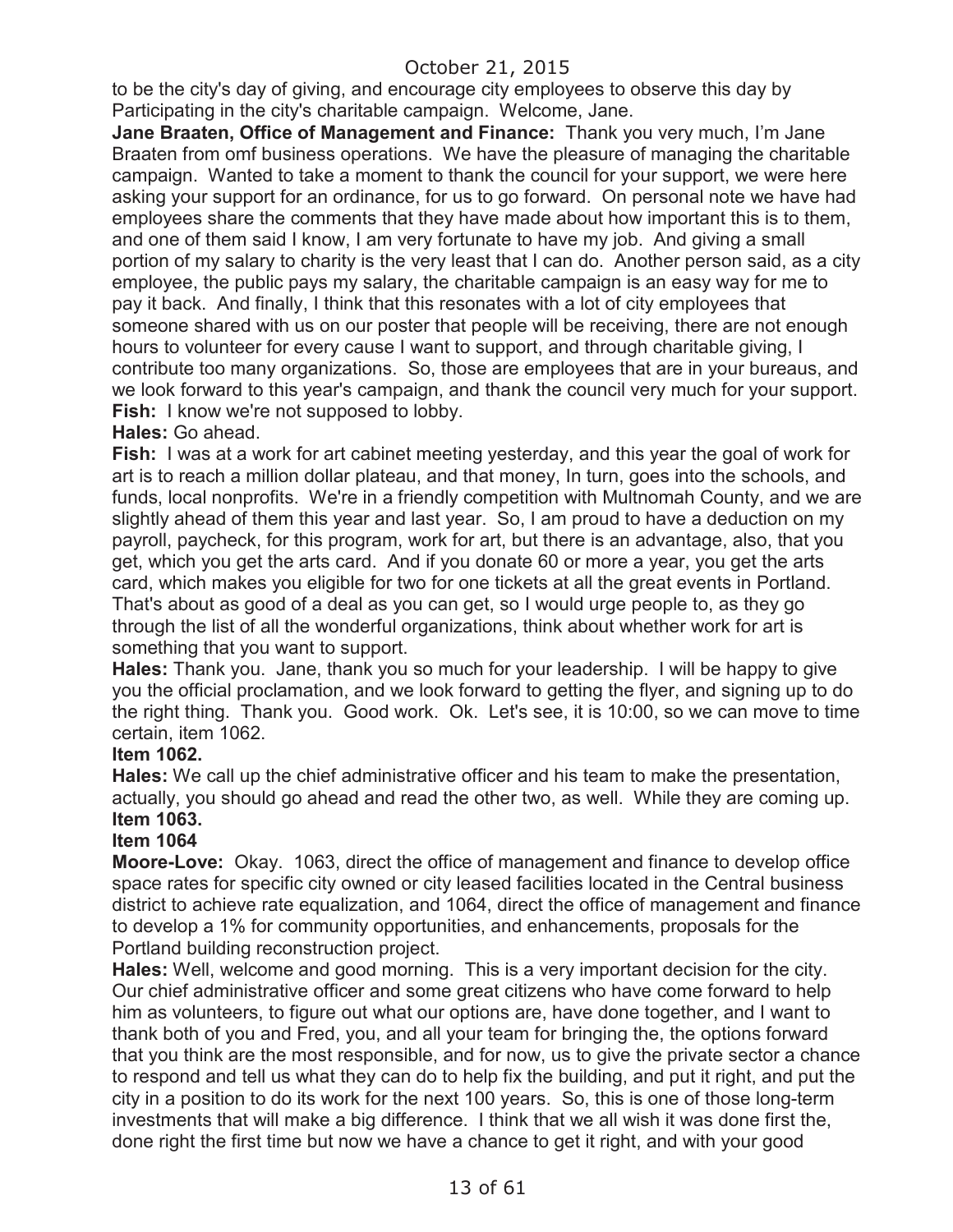leadership, and support, we will. So, thank you for the good work and explain what's before us, please.

**Fred Miller, Office of Management and Finance:** Thank you very much, Fred miller from office of management and finance, and my security, tom Walsh, also on our advisory committee, and you will hear from him in a minute. I have had a chance to speak to all of you about the resolutions, and I don't want to go into too much detail, given that we have had some individual meetings, but I know that not everyone in the listening audience has heard all of this, so I want to get, I want to, to say what I see is the game plan, and I know that you will get, I suspect you will get public comments. There are three resolutions, and simply stated, one of them directs us to renovate the Portland building for no more than 195 million and finish by the end of 2020. The second one is to equalize rates for city bureaus within the central business district. And the third one has to do with community benefits or community enhancements and directs you to sign 1% of the construction costs to that purpose, and then directs us to have a process to talk to the interested parties to develop a recommendation to you and how that money would be allocated. Every one of us will take five minutes or less in the presentation so I would like to think that within a halfhour, you will have heard about the three resolutions, public comment, and hopefully make decisions, if that's the way you would like to proceed.

#### **Hales:** Please.

**Miller:** In terms of project, you will recall given our work sessions that we started off with an idea, when I took this job, of spending 95 million to repair this, or to improve the seismic, repair the leaks and the cost of, to move employees out of the building and back in. And we looked for alternatives since that was the only thing that I saw in front of me at the time. We appointed an advisory committee from the private sector to examine the alternatives, and what evolved was for a variety of reasons, the best alternative would be to invest in this, in the Portland building, and spend, at that time, the estimate was \$175 million, but we're saying 195, given the numbers are a year or two old, and I am not sure we're going to make it to 195, but we're seeing, saying no more, so what our project would do now is take care of the leaks, address the seismic, replace the mechanical, electric plumbing, which needs to be done. Hopefully, get some very livable office space, and look at floors one and two to make them better community spaces, which I think is necessary, so we can do all of that while preserving the architectural integrity of the building. It does, also, as the handout I gave you during the work session, captures a number of values or policies of the city, we would preserve the adjacency to city hall, which is important to a number of people. There is a long standing policy of having a government center, where civic buildings are within this center, they are federal, state or city, it's the best green alternative, the best use of resources, it is accessible by public transit, and it does preserve an asset on the historic register. Beyond that, and I was thinking there is a decent argument even if it were less expensive to go somewhere else. We couldn't do that consistent with the government policy but if it were, but it happens to be the best financial deal. As well as providing these values. So, we're looking for a decision to move ahead, and it doesn't mean it's the last time you get a chance to address the Portland building. We have an rfp out now for an owner's representative, you get to approve that, and we would have the design build relocate contract. You would get to approve. Bond authorization, you would get to approve, so you will have a chance to see that. But, what it does for me, and I am sure tom will address this because it originally was his idea, was to say let's put a stake in the ground, not spending for everything. Look at trade-offs, and make it fit within that amount, and let's get it done by a given date because these things can drag on, and I think it gives us an ability to manage the project and get to the outcome. I would add one more thing that is we are looking at design built relocate, there is a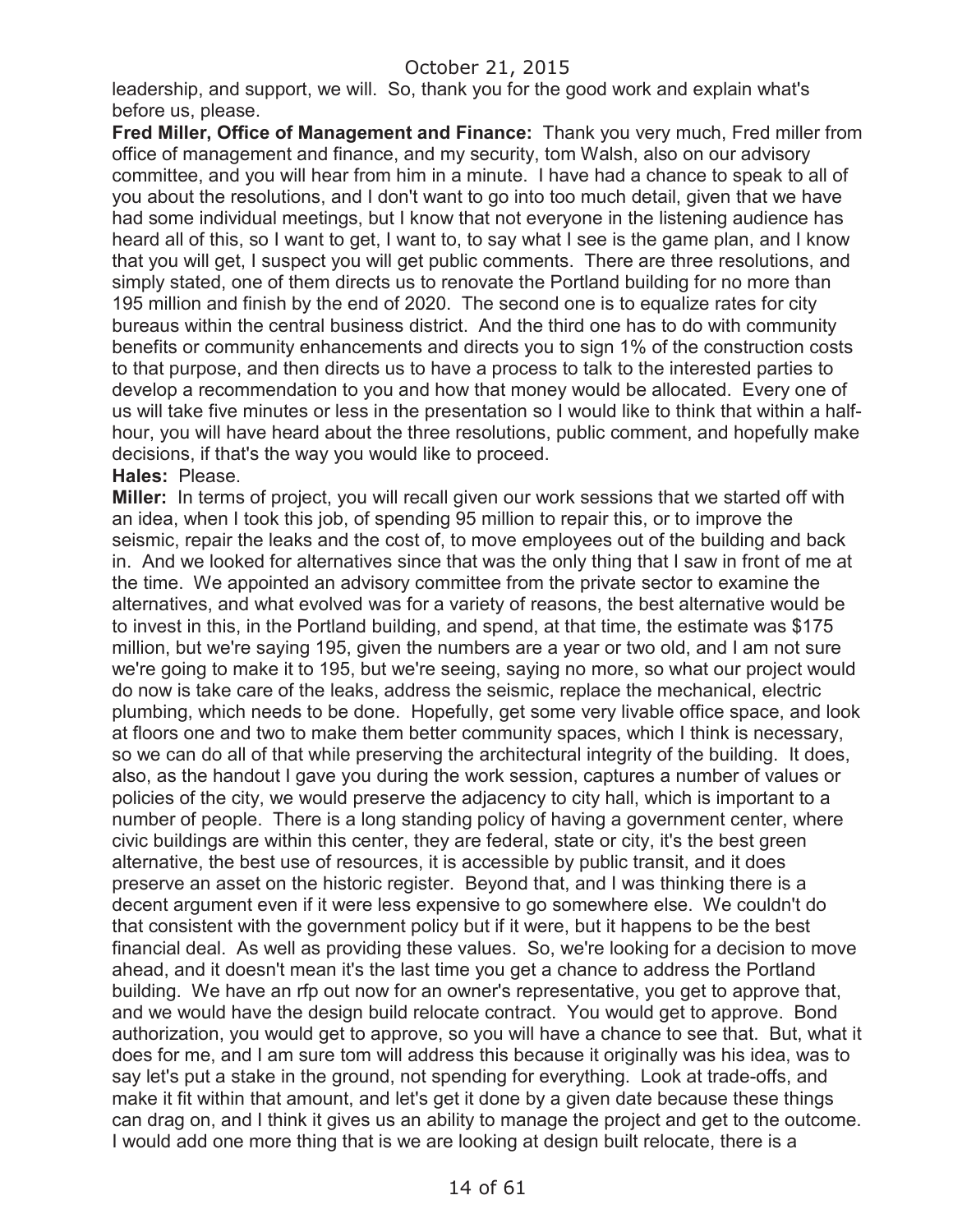convincing argument that we could do some of the reconstruction in the building with employees still in the building. And depending on how you do the seismic improvements, there are ways to not just completely empty the building. And my hope would be that given that we have about a 30-million item, for moving employees out in back, we could save millions on that if we could reconstruct it with some employees remaining in the building. That's our intention, that's what that resolution would do. Tom.

**Tom Walsh, Fire and Rescue:** Thank you very much. They have assembled a small committee, not too small but small committee of advisors, and in essence, we bring three things to the table. One is experience. Part of experience is you have done things where you have made mistakes, had had nearly life threatening experiences and you know how not to repeat them. And I think that will turn out to be valuable. Second, we bring collectively real determination as to schedule and budget, in Fred's opening comments he used a word which I almost never use, which is hopefully. I have no hope about this. I have a plain determination, and so does the advisory committee. The budget is 195 million not to exceed, and the schedule, which is the fall of 2020. Not to change -- that is not to say with the diverse constituencies, both employees of the city who occupy the building, the public, who has considerable interactions within the building, won't continuously and appropriately bring things that we may not have anticipated today, that is a given. It happens on every project, it is never a surprise, only the dimension of the detail of the issue is possibly a surprise. They do not impact schedule or budget. There are trade-offs that have to be made. They will be made up until the last month of the construction process, but the budget and the schedule does not change. I think collectively the advisory committee can help Fred and the really very talented city team that's undertaking what I have said before, I think is one of the more challenging construction projects in the city's history.

**Hales:** Yes, please.

**Fish:** Tom, you are a very experienced developer, so you have brought the wisdom of having done complex development to this assignment. I know that we have had lots of conversations about this, but this may be the first time that the public, actually, engages on it, so I want to ask you to respond to the two comments that I hear most frequently when I talk to people who are not following it that closely. The first is that we should sell the building and build somewhere else, and we can save a lot of money. You looked at that, can you tell us why that was rejected?

**Walsh:** I can tell you the cost part of it. That this project, 195 million, is well within the range and probably the low cost alternative. The more important question, which is the policy one, is something that you, as the appropriate body, have made, the building, which is on the historic landmark, needs to be preserved, I on cure with that, but that is not a decision that we have made, the counsel has made It, and Fred and his team have, and the advisory committee will know how to execute that within the schedule and budget. **Fish:** I think it's important about the low-cost option. It may be counter intuitive when people are looking at a big number and thinking about, you know, what our needs are, that we looked at -- you looked at selling the building, demolishing it, rebuilding on-site or offsite, and I believe that you concluded, in all those scenarios, it would be more expensive. **Walsh:** Correct, that's correct.

**Fish:** Ok. So, the other question that I had, has to do with the 195 million figure. How confident can we be if we structure this a certain way that no matter what happens, we come in at or under 195 million, how realistic is that?

**Walsh:** Absolute confidence that we will, there is a fact that impacts any project, public or private, that the very best time to set the budget is in the last week before completion of the project. We will always know more, the hardest thing to do, but the most important, is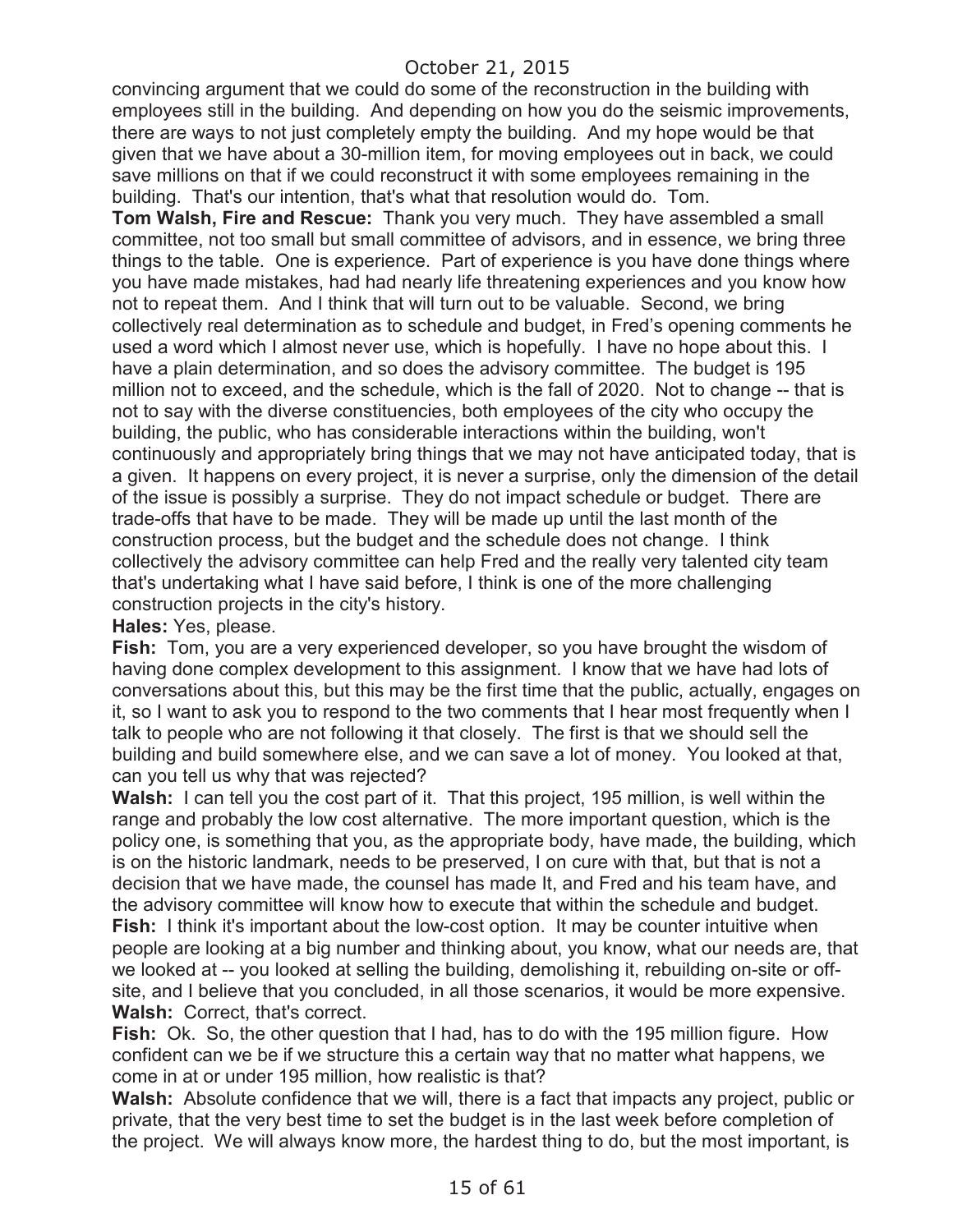to set it very early and to make all the decisions consistent with that. I think I explained things like the Westside light rail project. We set the budget for that project far too early. Far too early. Everybody told us that it was far too early, there were too many unknowns, and the decision was this project will never proceed without the budget being fixed. We will never receive the federal appropriation. We set the budget, we set the schedule. And they never varied.

**Hales:** That's important to remember. Mr. Walsh has had a private sector construction career but also led tri-met. Those of us who worked in the transit world are, actually, accustomed to setting the budget and having a federal overseer in the form of the transit administration. That is completely intolerant of budget overruns. And the public sector has, perhaps, an undeserved reputation for cost overruns. We know about government cost overruns, they have them at the federal level all the time, and transit projects don't. As a general rule, transit projects don't, and they especially don't here. Tom is part of that, so we are importing that approach to this project of setting the budget early, and making all expectations consistent with that, and making choices consistent with that because we'll make a lot of them.

**Fritz:** We had a work session on how we were going to pay for this, but maybe not everybody was watching that. For those watching at home wondering where is the city finding 195 million from, how are we going to pay for this?

**Miller:** We'll make some comments, but ken rust is going to succeed us up here, and he could talk in more detail, the easy answer is there is a policy the city puts in a 5% equity contribution, if We bond for the project, which we intend to do, and we talked in terms of 20-year bonds that would be paid off in the lease rates.

**Fritz:** Taking out a mortgage.

#### **Miller:** Yes.

**Fritz:** Thank you, and my second concern is about the services that are on the ground floor, particularly the two restaurants and the childcare center. They would benefit, if we can do the keeping people on-site as much as possible, what provisions are we thinking about playing for those services?

**Miller:** I have two answers to that. On the childcare, we found an alternative site, that is four blocks away that we want to invest in, and make available, which I think is very convenient, not only for the city of Portland -- well, Portland building and city hall but closer to 1900. So it would be more accessible, and it's larger, so we plan to do that, in terms of the vendors, you may hear from some of them today, there is no legal obligation for us to do anything, but from a moral end, there probably is relocation that we could help with, but also in terms of the design, we want to be sensitive to how long they can stay. If we have a number of employees in the building, it could be that there will be viable concerns. If we have to empty the building, they need to go elsewhere, but I think the council has a decision on that, that we have talked to them, but that's not a decision that we can make in terms of the financial commitment.

**Fritz:** I note for myself that I am sometimes totally depend on those services, dependent on those, so if we could help them out, I had appreciate it.

**Miller:** I pass through every morning for coffee.

**Hales:** Mr. Saltzman.

**Saltzman:** I appreciate the philosophy that we're bringing of 195 million and that's it. But I am skeptical, as I said, I think the council has a hard time seeing no, and I can see scenarios where we will be approached about things from our employees, about things that they really want, and maybe when it's at the 90% level, so, tell me, who does the owner's representative report to?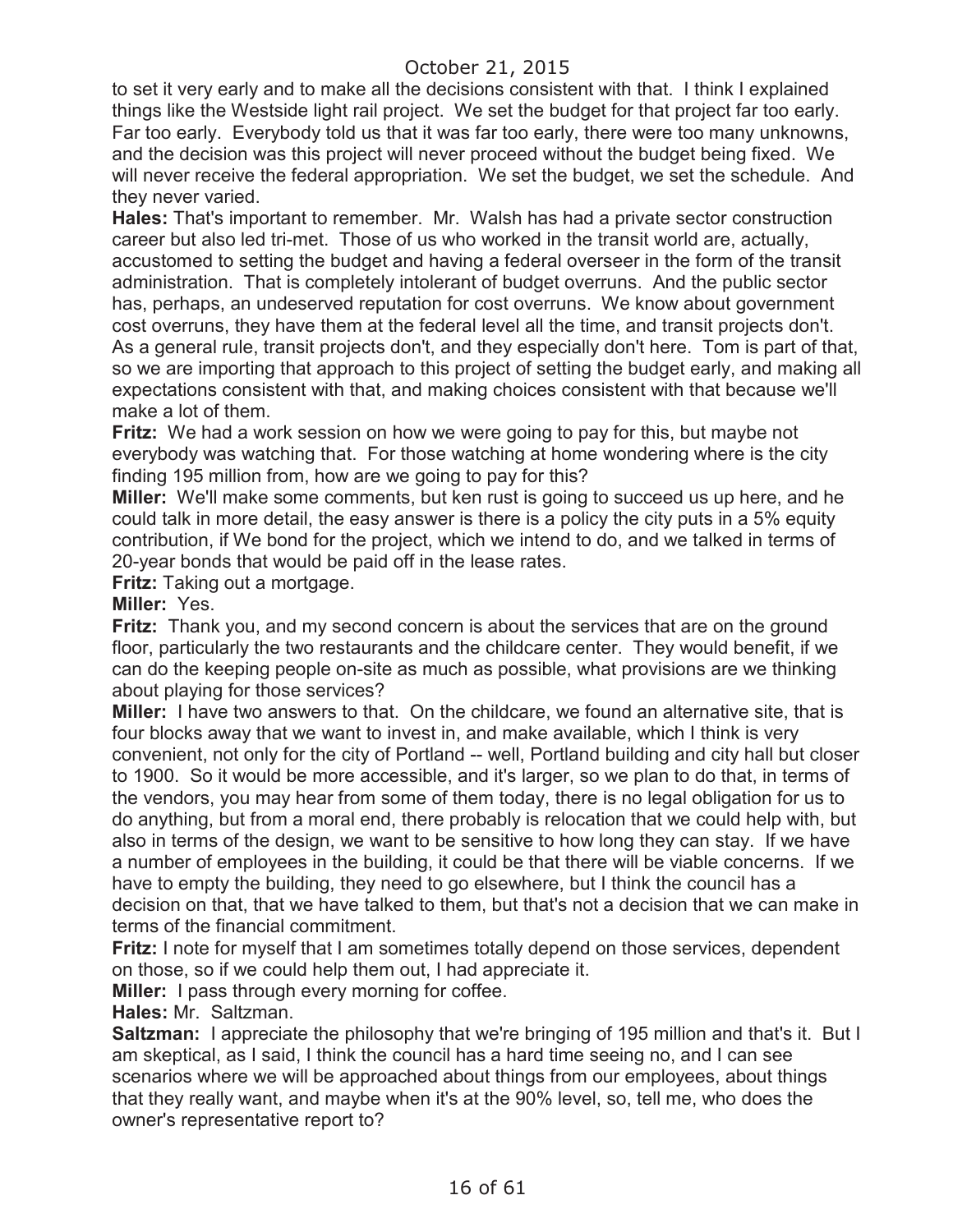**Miller:** Without answering that in particular, or actually, this idea keys off your comment. That you have difficulty saying no, my sense, if you stay, if you say to us, omf or to me, get this done within 195, it gives me the amount to say no, and it's not that you don't have other opportunities to look at it. But, I would take this very seriously and deal with the advisory committee on managing this within those parameters, and if anything, I think we will come in lower because I think that if we don't have to move the employees out, we can do that. It's not that, when you have other opportunities to look at this, you couldn't say, we know that we told you 195, but we want to do this something extra, but i'm not going to do that. So you are going to find us manage within 195.

**Saltzman:** I assume that there is a contingency of 10%.

**Miller:** No, the actual construction project, the 175 was 79 million, and then the contingencies, the 1%, other things add up. So yeah, we do have a contingency build in. **Saltzman:** And I was reading the CBO write up this morning, and it's hear on the

resolution, too, there is an 11 million cost associated with moving the data center, which is not part of the budget. That seems like a lot of money.

**Miller:** It does seem like a lot of money. I have not seen the data center number because I didn't think that we had developed that yet. I thought that --

**Saltzman:** I thought I read that in the cbo write up.

**Miller:** I have not seen that but there is a data center issue that we have to talk about separately am I am not trying to make that part of the discussion, but I would be happy to bring that back any time.

**Saltzman:** If that was right, that's a big number, and I have a hard time understanding how --

**Saltzman:** Ok.

**Miller:** I think it requires discussion, and I know people are looking at it, but at this stage people are looking at alternatives, and regardless of the project, I think we need to change the data center and worry about disaster recovery. I have that on a separate page.

**Saltzman:** No doubt about it. It's important, it's just a sticker shock of 11 million, it's very - - it reminds me of when we were discussing the sustainability center, and the cost to move the bureau, planning sustainability across the street was estimated to be 4 million. I could never get my arms around how could it cost 4 million to move a bureau across the street. So, I am having the same sort of you know, shock about that figure.

**Miller:** We will get back to you, but probably get back to the whole counselor to discuss that.

**Hales:** Mr. Fish.

**Fish:** You mentioned the value of having a government center and having basic functions of government, located in a geographically proximate area. So, if we are going to make this investment, I think that it really is important that we make it the same time a commitment to maximizing our existing space. And, and I have heard of sort of conversations that are in the ether about possibly investing in new office space and other parts of the city, and frankly, well, I can understand that that is superficially attractive, if we are going to make this kind of investment, and we're looking at our portfolio, that's accessible to this building, I hope that our focus is taking advantage of our existing space long before we consider any new space.

**Miller:** All right, no doubt. And we can make this a much more efficient building, and with technology, there are opportunities to have different configurations, and we still haven't exhausted the work in other spaces, people say work at Home but there are lots of options there. So, we want to use a space, interestingly, i'm not smart enough to say what a 50% increase in population in the Portland area does over the next 15 years, but it's not going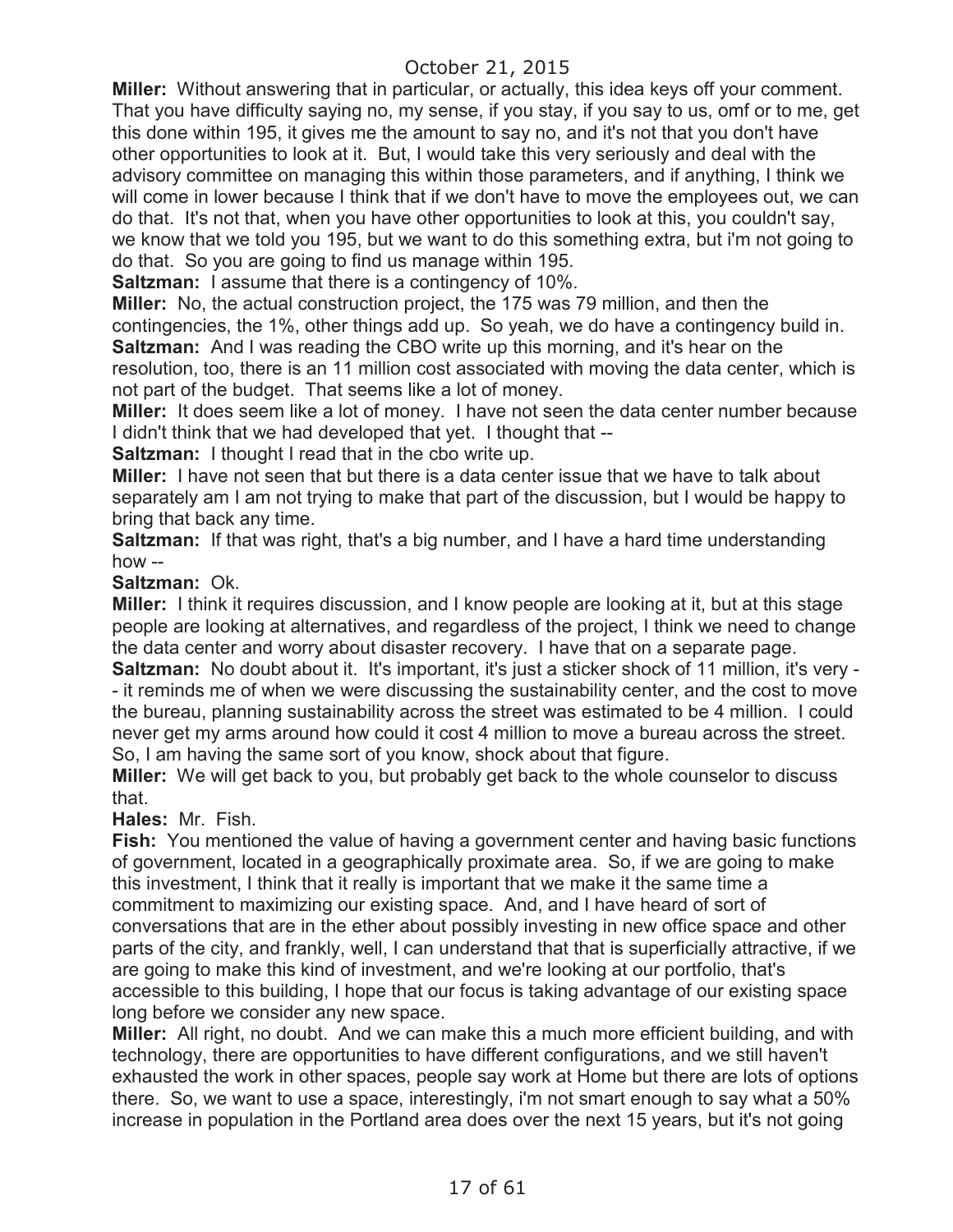to lead to fewer employees. And I think that we have to look at all of that, but yes, we will make the best use.

**Fish:** And the other thing I want to piggy-back. You explained how this would be financed, with the bond financing and an equity contribution. So, what's the general fund contribution and what's the contribution from the users?

**Miller:** Let's let ken address that, when he talks about equalizing rates, he can do that, it really depends on who is in the building, and there is a small thing about getting Multnomah county off the 14th and 15th floors and moving bes in, and I think that we'll accomplish. But, once -- you can't say exactly the contributions until you know who the occupants are, and we're close to that, but ken knows more than the rest of us right now. **Hales:** Did you have a question?

**Novick:** Yes, a couple. First I wanted to say that I personally was not invested in maintaining this building because of the, because it is a historic building. My interest is in what's the most cost effective and rationale thing to do regardless of the historic status. So, I was persuaded by the case of the materials, that actually, this is the most cost effective Option. I think that a lot of people feel intuitively it must be cheaper to build a building somewhere else in the city. You reach a different conclusion. I think it would be helpful if you walk through that a bit.

**Miller:** We have a handout that may be all of you have. I don't have it with me at the moment. Are you looking to walk through that today or --

**Novick:** I would like to just sort of, for the audience, I have gone through that handout but I think it would be useful for the audience, both here and on tv, to hear a brief summary of it.

**Miller:** A brief summary, and that's if you want more, there are people in the audience who can do that. We looked at land prices in four or five different areas. We found an area in the southeast, where land prices, actually, were more attractive. When you compared the cost of construction, it's lots less expensive to use the existing shell because you are not looking for new concrete and steel as opposed to all new on the outlying areas. When you looked at all the costs together, it came out that this was the lowest cost alternative. It would be more of a dilemma if it were not, and then you get into the historic building because I think that's a problem if we were to leave it empty or move out, or try to destroy it, I think that's a problem, I am happy the numbers came out that way, but we did look at all the alternatives, and there is a Five-page paper. The advisory community has reviewed all of that.

**Novick:** Another point that I wanted to raise is in terms of the seismic strength of the building, with 195 million [inaudible] the people will not fall out of the building or the people inside.

**Miller:** That's correct.

**Novick:** That's different from reoccupying the building after an earthquake, and I realize there is not going to be much appetite to talk about a higher cost for reconstructing the building, but I would like to see if at some point in the next, you know, several months ago, we can take a look at what would it cost in order to have the building occupied immediately and we could think about it.

**Walsh:** We had a preliminary discussion earlier this week, specifically, on that subject, and from the minimal standard, that is currently envisioned to an upgrade, which is closer to what you are suggesting, is a modest cost. Needs to be considered, I was persuaded, listening to the structural engineers that the 195 million total budget, why wouldn't we make that a highest priority, so no decision made yet, but it's not off the charts. **Miller:** And you will get a look at this.

**Novick:** Thank you.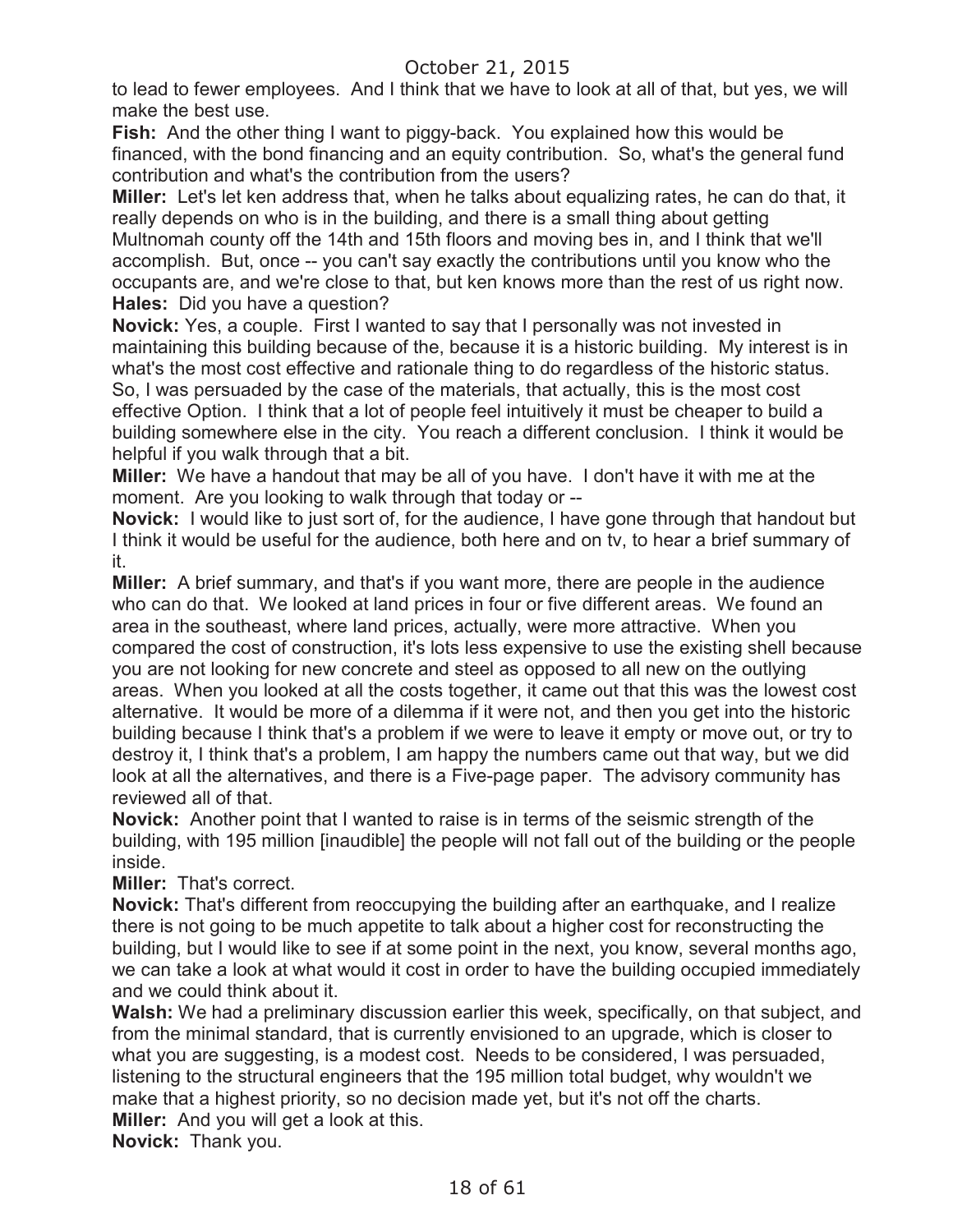**Fritz:** I think that's an important point. I was under the understanding it would be still standing after the big one so I am interested in looking at how much would it Cost.

**Miller:** There are gradations, and it would be standing after some repairs, people could reenter. The current level is lower than that. There is a higher standard that the commissioner is referring to. We will lay that out.

**Fritz:** We are spending close to 200 million, it would seem like if it's modest, that it will be well worth the investment.

**Walsh:** And it will occur within the 195. Those are classic kinds of things that arise. It is only one or two or 3 million, wouldn't we increase the budget, the answer is, no, no, we will not, but there are other things that we might have liked that are not as important, and they will not be provided in the building.

**Miller:** Ok, for this one, I want to do all three.

**Hales:** Yes, please.

**Miller:** We'll be available.

**Hales:** Let's go through the whole presentation and the others that you have queued up to speak, as well.

**Miller:** Ok.

**Miller:** So, from here we go to ken rust and sandy nickel from the Portland equalizing rates, and then Andre Barr will be up here talking about community enhancements and benefits.

**Hales:** Great, thank you.

**\*\*\*\*\*:** Good morning.

**\*\*\*\*\*:** Good morning.

**Ken Rust, Director, Revenue and Financial Services:** Good morning, mayor hales and members of the city council, for the record, I am ken rust, I am the chief administrative officer, and I was that once, financial officer. And director of the bureau of revenue of financial services. The resolution before you today directs all rental rates for city owned or leased office is in the central business district, in a manner that equalizes those rates charged to bureau tenants regardless of the location. As we discussed in the august work session we believe that this approach will best achieve the following goals and objectives. First we think it best conforms to the council direction with regard to our space, our goal is to have bureaus in city owned space, if we are not in the city owned space, that we would be leasing a historic building first. I would also, I think, allows us over time, as we make this building more efficient, and the use of space, to have the potential to bring bureaus that are outside into our own city owned space. We also believe it provides the best opportunity for cost certainty and predictability for the city bureaus in the short run and the longer run, and it helps to ensure our consistent level of service that is provided by city bureaus, regardless of which building they are in or what lease space they might be in, and over the long-term, our analysis has showed us the least cost option for us is to own our own space and to have the city bureaus in it, and an equalized rate approach that helps us to bring the bureaus into the own space as one that helps to achieve that objective. So, those are the reasons why we're proposing this. This is not a new concept, that's been discussed and thought about, in years past. We think that now is the right time to proceed. With me this morning is Cindy nickel, the chief financial officer for the port of Portland. Also is a member of the Portland building advisory committee. I would like to have Cindy share her experience in implementing and managing an equalized rate structure for the ports of Portland facilities.

**Cindy Nichols:** Thanks very much. I've been able to work on staff at airports, including those at Boston, San Francisco, and Portland, for more than three decades. And I wanted to speak to the value that we have seen in the airport industry, that has parallels to the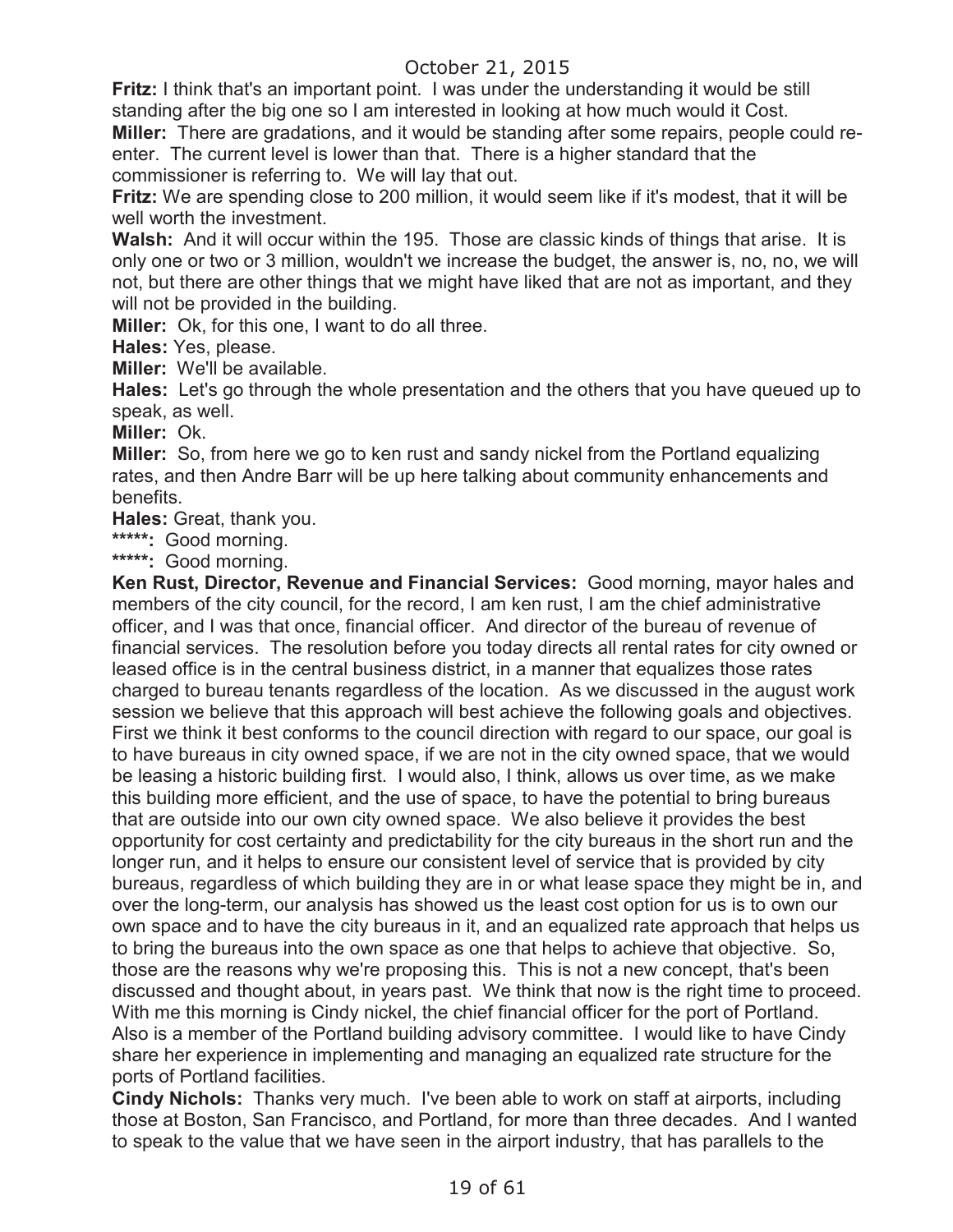equalized space, office space proposed in the resolution here we found if occupants paid the same rates, locational decisions can be made without concern about paying more or less rent, and can instead, reflect important factors such as being located near entities with which the occupants need to frequently partner. Also, having access to infrastructure that they need in doing their daily business. Also, rent equalization provides more stable, predictable costs for tenants. There are also benefits to those of us administering the facilities, honestly, it helps us to -- we can pull the cost and is manage the debt, and which provides economies of scale. We spend less time tracking costs by specific area, and as a portfolio, we can manage the different -- we don't have to calculate many different rates. We can execute occupant moves and meet their needs. I thought you would find it interesting to hear about a couple. Airports, here at pdx we have equalized rents, which we have had for five years. Actually, ten years. In the 1990s, pdx had different rates for nine parts of the terminal, dating as far as 1956. So, we had odd situations where an airline at one gate was paying \$5 more per square foot than the, at the next gate, which was a different space. The other thing, which you may have heard about, equalized rents has made it very easy for us within a few months to negotiate with the airlines, so we're going to be moving Alaska and horizon from the south, and up to the north, and moving united down, and we're going to be able to add some gates on the north for, for Alaska and Horizon. Those of you who fly out on horizon, know the pain of that little concourse. Because we have had renovation of the space over time, the quality of the space that we offer airlines is substantially similar, and the airlines supported changing those rents. In Boston, it took several years to negotiate moving one airline. In San Francisco, they have equalized domestic terminal rates, and they reallocate the Space every year based on the evolving needs of the airlines. I wanted to conclude by mentioning an important legal challenge regarding equalized terminal rates that came up in the mid-1990s. The airport wanted to reconfigure space from American airlines, and the other airlines challenged that. Five carriers challenged that. The case went all the way up to the U.S. Supreme Court of appeals in Washington, which ruled the equalized rates, saying compatibility of facilities must be assessed over time because the equalization method relies on assumptions different facilities are renovated at different times and at any time some airlines will be using older facilities than others, but over that time, every other airline will obtain new facilities. In other words, the equalization methodology entails measuring compatibility over time, each airline subsidizes construction of new facilities for the others, but then benefits one new, when new facilities are constructed for its own use. I hope that's helpful, and I am happy to answer any questions you may have.

**Hales:** Thank you.

**Fish:** Thank you for the briefings. I am persuaded philosophically that the goals and values you outlined are important behind equalization, and I am particularly, over time, have been concerned about the incentives that were built into the system for people to opt out of using city owned property, which runs counter to council directives and policy. I suppose a critic of this approach will say in the short-term, there are winners and losers, because of the transition, some may pay more or less. What do you say to critics who point to that as a flaw in this approach?

**Rust:** At any time in time you take a snapshot there is the potential that someone could see themselves as a winner or loser. That was the case when we built the 1900 building, that was the most exciting building for a while, and it might be less expensive. The Portland building is an inexpensive building and now it will be a very expensive building if we go through the renovation. At any time that argument can be used. I think what has to happen is you have to look over a longer time frame, and the city is a long-term entity that looks like a need for the building ownership and management. When you look at it and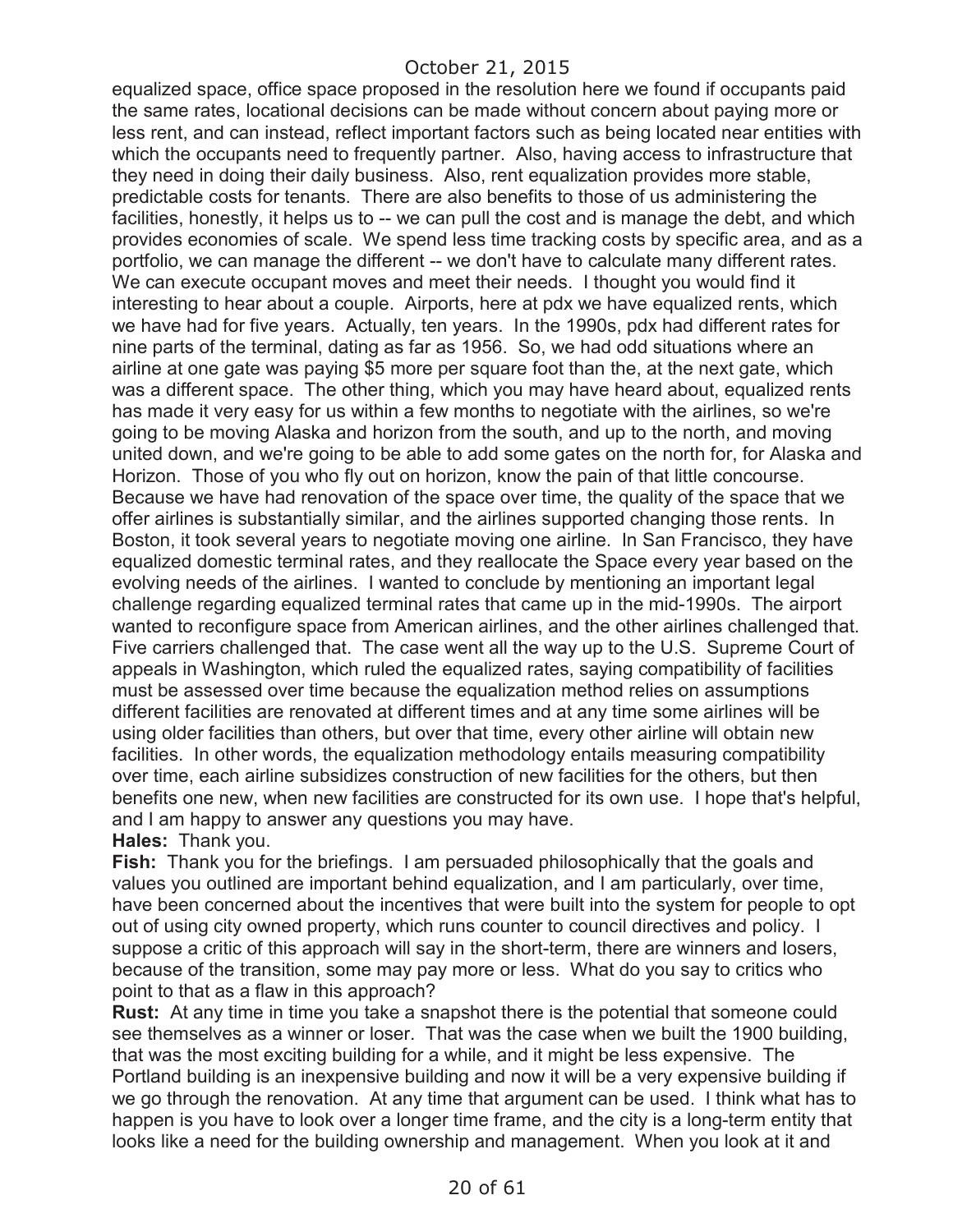think about it in that context, then that point in time, you know, comparison becomes less meaningful, and you get into, I think, the more correct analysis when you look at us as a landlord, we have to look at the right policy for the long-term because we're going to be here for the long-term.

**Fritz:** I have an amendment which I staff discussed with Mr. Miller, and I hope we'll have support, the issue is precisely that, what point in time do you pick. It seems to me the sooner we start this the better. The bureau of development services and planning and sustainability in the 1900 building are paying higher costs and then as soon as they were figuring that they would be paying lower costs, in 2020, they will be pay are more. My amendment is to change the last be it, further resolved to have it start in 2017, 2018 rather than 2020.

**Hales:** This is in 1063?

**Fritz:** Correct.

**Hales:** So the last line of the resolution 1063.

**Fritz:** 2017, 2018.

**Fritz:** Not starting it next year but as soon as possible so bds and planning get a break. **Hales:** Ok. You move that, I will second that, and we can discuss it.

**Saltzman:** I am puzzled, how does that help bds and planning in adjusting to the rate realities?

**Fritz:** They are paying higher rates because they are paying off the mortgage for the 1900 building that will be done in 2020 so they were looking forward to lower rates thereafter. So if we equalize starting now, the rates for the next, for the two years, 2018, 2019, 2020 would be lower. So that it would give them a bit of relief.

**Fish:** I don't understand this. The resolve says develop a schedule to achieve. It does not say implement a change.

**Fritz:** It's so develop it no later than do the change no later than 2017, 2018 rather than 2021.

Fish: It says develop a schedule, it does not say implement any change in rates. **Hales:** I think that's what it means.

**Rust:** The intent, when we crafted the language, is that we want to be able to move toward the equalized rate structure and do it in a planned and orderly manner, probably co-terminus with the actual repopulation of the Portland building, and that makes a logical end date which is the year 2021. The question in our mind, we did not want to say, well, we are going to wait until 2021. We want to start ramping up to that and have a transition. We also need to integrate that rate change plan into the, two things, one, the overall funding plan for the Portland building, itself, in terms of the construction financing, and also, integrate that with the cbo in terms of the impacts on the general fund and other bureaus, the way we crafted the language, to provide us flexibility that gave us options in terms of how we would do that, bring them back into the budget process for adoption. The proposal or the amendment by commissioner Fritz was shorten that, if you will, and have it implemented in 1718, and we can do that. There may be other consequences that we have not worked through yet.

**Fish:** What will we be implementing under the amendment? Changing people's rates or would we be determining a schedule for a phase in?

**Rust:** If I understand it, and Perhaps commissioner Fritz, if I don't capture it, she can explain it. My understanding is that we would have a schedule of equalized rates that would be, actually, implemented in fiscal year 2017, not just the development but the implementation, as well, which will probably be co-terminus with the budget process or something like that.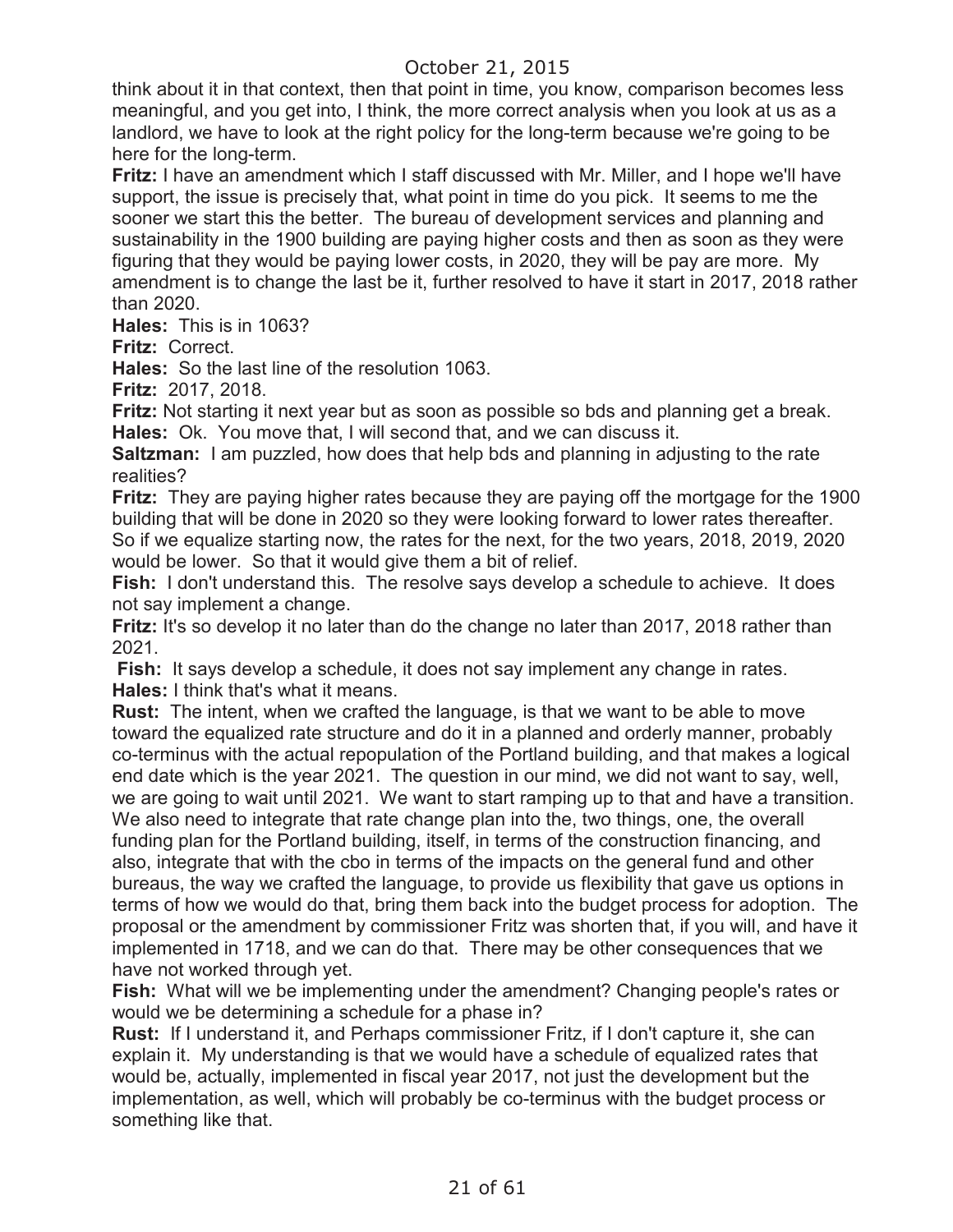**Fritz:** That's correct. My understanding was that we would start the rate equalization in 2021, what i'm suggesting is that we start it in 17-18.

**Fish:** The only problem that I have with the mayor and the sponsor is sitting here, I don't know what impact it has on any bureau or any budget, and does this have to be decided as part of this or is this something that we could task the cfo to tell us what the implication would be, and come back to us?

**Hales:** It is tasked with developing a schedule. So, as that schedule has budget implications, it comes back to us in the form of the budget, but maybe otherwise. In other words, it is a resolution, not an ordinance. It says council wants you to do this. This means develop a rate schedule that achieves equalization. What's, what are the gates by which the effects of that come back?

**Fritz:** Perhaps we could ask Andrew to come up and give his input.

**Hales:** Come on up and help -- let's hear it from both sides of the Budget equation here. **Rust:** Andrew could start and we will correct each other.

**Fish:** Fred will be the tie breaker.

**Rust:** It would seem if I understand, what we'll be doing is developing a schedule of equalized rates for the buildings and the least spaces that we've been discussing. We would calculate the impacts for 2017, and 2018, and that would be brought back to council adoption, and it would be part of a budget process, and budgetary impacts, and I will let Andrew talk more specifically about how that might work out.

**Andrew Scott, Director, City Budget Office:** Yeah. I think that's right. We've been working with ken and his team on this rent equalization. I think that the question, really, just from a timing perspective, is does the schedule contemplate implementation in 1718 or implementation as late as 2021? I think the way it's written, it's as late as 2021. My understanding, this would move it forward and say look, the schedule says we'll implement it then, from a process standpoint, council could do it separately but probably as part of a budget process because of the moving pieces. When that schedule is worked out and we looked through the implications, we would come back with the appropriation level, and potentially, for general fund bureau and is others would be able to adjust to that through a budget process.

**Hales:** Go ahead.

**Fish:** I'm -- my questions are intended to understand the amendment, which I have not seen before. So what's the difference in terms of our budget process of taking this up in 2017 versus 2020? We're having, in any event, we're getting a recommendation, which we will then review, and take action on, through our budget process, so it is, it is inherently at our construction. What's the discretion in terms of moving that up?

**Scott:** As ken mentioned, at any point in time, there is a snapshot of the costs, in 2015- 2016, the debt rolls off a few years later that rules off so at any time when you implement this, some bureau's rents will go up and some will go down, as you equalize.

**Hales:** Let me think out alternate route a bit here, and maybe reassure us about what we're doing. To state the obvious, just in case it's not, the total cost of renting office space for city bureaus is not changed, right, one way or another we're paying the rent we're paying to the landlords that receive it, whether it's ourselves or someone else. What this resolution deals with is whether the rent is equal across the bureaus. If we change from the current environment, which there are winners and losers, some people are paying less rent and others more, but again, the bottom line is the same, it's all us. If we change that sooner, the council will have options about changing the budgets of the relevant bureaus who win or lose in the new, and the new calculation, so there could be a cal target adjustment for a budget, for a bureau, based on the fact that you used to pay 10,000 in rent and now you are paying 20,000, so I am troubled by starting sooner because we still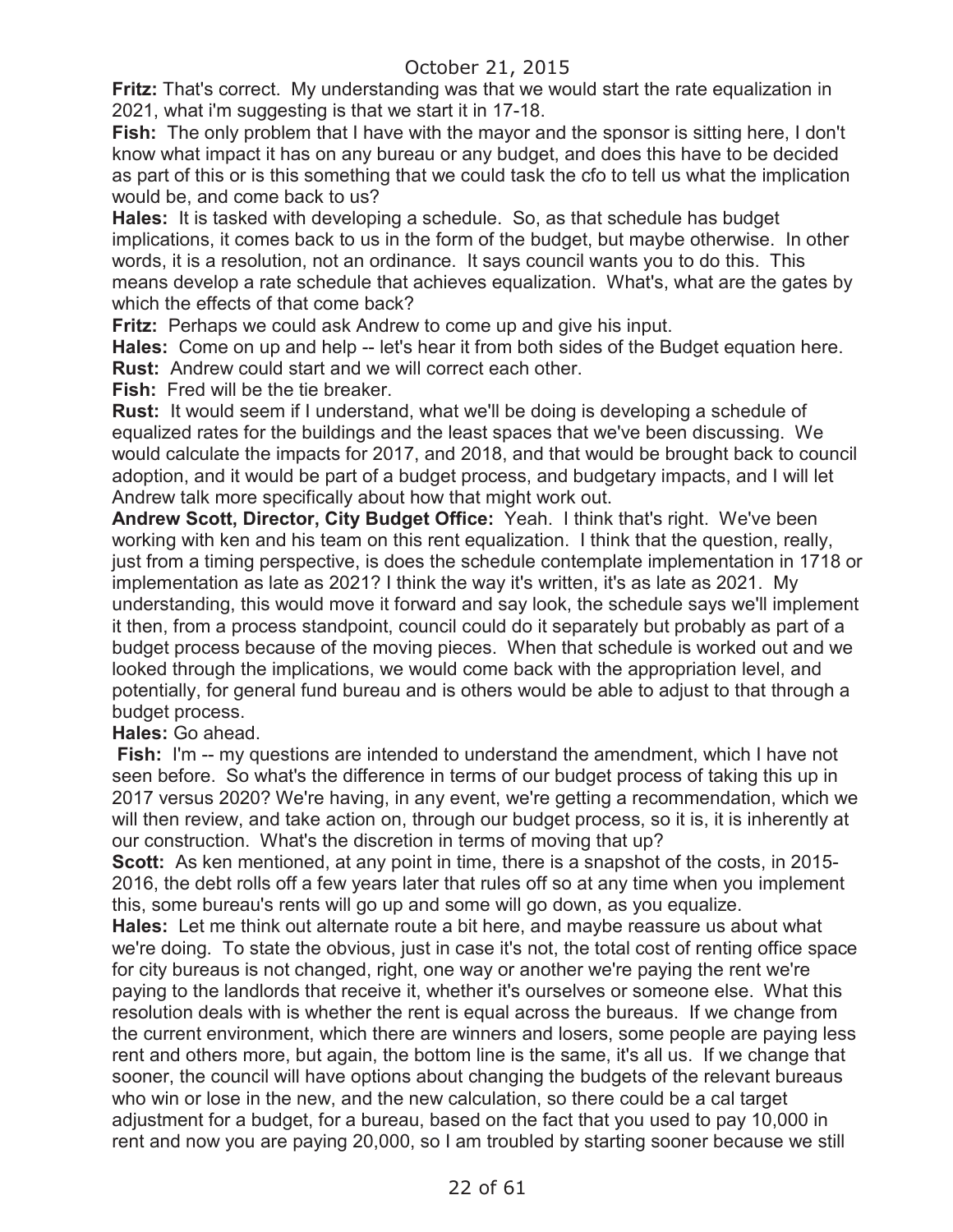have the option to make adjustments and to give bureaus consideration for the fact that their costs have gone up and down against other bureaus. But, it would be, I think, a good idea, that's why I seconded it, it's a friendly amendment, so go ahead and started now, you moving towards equalization. If you need a couple years to make a transition, you will have it. If we can get there more quickly, great. One way or another, let's get out of an environment which bureaus from time to time have an incentive to move out of the Portland building, and we don't want that any more.

**Fish:** So, and I am sorry that I am asking bank questions because I still don't understand the difference. So if I don't understand the difference, I want to make sure I don't wake up tomorrow saying I didn't see the obvious. You originally recommended that we develop a schedule by no later than 2021. Why did you pick that date?

**Rust:** A couple reasons. First, it's consistent with when we would be back in the Portland building, seemed like a natural place to start it at that point in time when full debt service was coming online. What's going to happen between now and then, there is a fair Amount of things happening to the cost pool, if you will. We have, as Andrew mentioned, debt service for city hall falling away, followed by debt service for the 1900 building falling away, so those cost pools are going down, and all of a sudden, debt service coming back up and so, even if we equalized it sooner, you are going to have some movement around the rate schedule that's going to create some, some of the problems we're trying to avoid, which is the instability, which we think if we take that point in time ramping up or starting it when the cost pool will be more stable, we can avoid some of that. Those are technical issues, we can work through those, but the reason 2021, was to have us work through all of that noise, if you will, in the cost pool and provide a bit more stable platform that was really the logic behind it.

**Fish:** The mayor views this as a friendly amendment so what's the advantage of moving it up three years?

**Rust:** I think the advantage is we get through this process more quickly, people kind of accustomed to the way that we are going to manage the properties, and we have that piece of work behind us, and we have the methodology set up to do it. We may, the obvious, is that there will be a slightly noisier period as we adjust, as the cost pool adjusts to changes in that cost pool, but those are things that we can work out.

**Novick:** I note that the language currently says achieve equalized office space no later than fy2021, so we could do it earlier. I think this is a good policy, and good policies should be adopted as soon as possible. I have a concern about PBOT. I think that PBOT is going to see the rent go up, regardless, and PBOT is in a different position than some of the bureaus because it is in the general fund bureaus, it does not just address the issues. It can't do cost recovery, it does not rely on cost recovery like bds, and it does not have rates that it can raise like bds and water. So, although PBOT rents are going to go up at some point, I am reluctant to sign off on the implementation without having a better understanding about how it will affect my bureau.

**Hales:** Ok. So, let's take a vote on accepting the amendment, and then we can proceed. I think, unless there are other questions about the amendment. Put it on the table. **fish:** To Steve's point, we don't know what the implication is, to the budget of this. There is no actual reason why it has to be taken up today. It seems to me that while I am inclined to support it, and you viewed if -- it as a friendly analysis, [inaudible] so I understand what this means and if commissioner novick has the same concern, I think that we should just hold the amendment, if you are asking us to adopt a resolution, I think that we should hold the amendment so we get an analysis, and bring it back as a free standing issue.

**Hales:** That's one of the options but how would you like to proceed?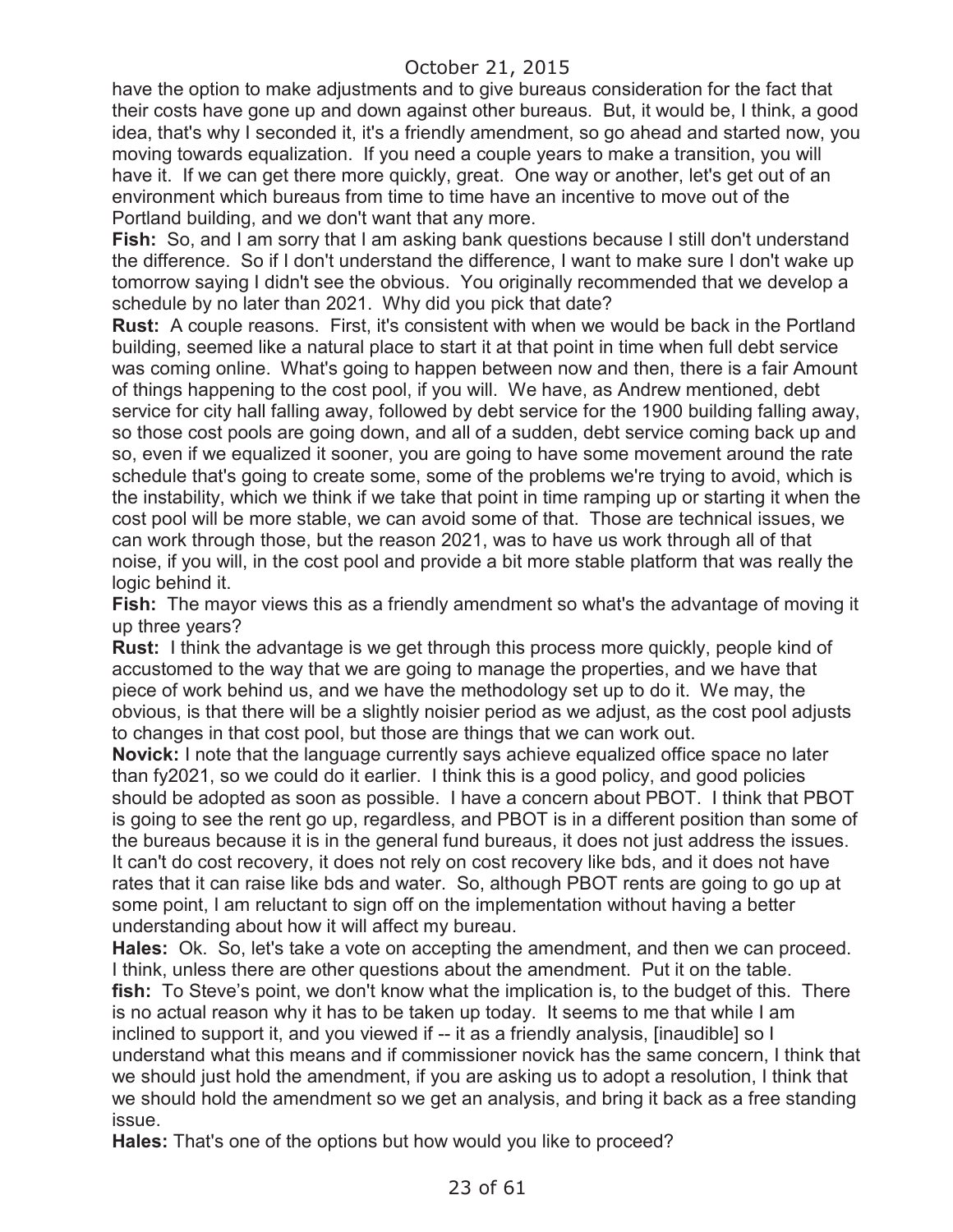**Fritz:** If the policy of equalization is the fairest thing we should do it as quickly as possible, there will be winners and losers, but clear losers if we wait until 2021, when as I said, the 1900 building becomes less expensive. So, if we are going to ask the occupants of the 1900 building to pay more for the Portland building renovation, it seems the least that we could do is help them out with their mortgage right now.

**Fish:** So, to be clear, I think that the drift of the resolution, you persuaded me as to the merits of the resolution. But simply restating the merits doesn't get me closer to understanding what the financial implication is. Since commissioner novick is also in the dark about the financial implication, I would like to see the analysis of what it is before I cast my vote. It doesn't impact the time line that we're under because we're talking about an event two years out anyway.

**Hales:** We can proceed to vote because it does not sound like you want to withdraw it. I am persuaded that we have the option of coming to this sooner, even if we adopt it with the current numbers in it.

**Fish:** Let me make an observation, this is probably the 100th time we have gotten together to talk about this, I am being facetious. We have had citizens I have financial assessments, work Sessions and discussions. An amendment is on the table that three of your colleagues have never seen before. That may or may not have a fiscal impact, and that a couple of us, and Steve is probably the smartest member on the council, still don't know how it, actually, works. You can take that to a vote, in which case you are forcing the issue. Or, you can simply set it over for a couple of weeks so we can understand what the implication is, and we can do it in the collegial way. I don't know why --

**Hales:** Perhaps you didn't hear me, I am persuaded we should leave it like it is, so I could withdraw my -- commissioner Fritz put an amendment on the table and I gave her the courtesy of seconding it.

**Fritz:** I did raise this issue at the work session, as a concern, and was, was looking into how could we address it. There is no particular reason that we have to vote at all on this resolution today, so I would, I would defer to the requests to hold this resolution over for a couple of weeks.

**Hales:** Any reason that we should act on this particular resolution today? My preference would be that we act on it in this current form and be prepared to return to the schedule at some point after people have seen the numbers.

**Hales:** Then we have to craft another resolution, which --

**Hales:** We have to tell them to adopt a different schedule. It says no later than. **Fritz:** I think we need to give certainty to the city budget office and others, as to what schedule they are supposed to be looking out for over the next several years. **Hales:** How would you like to proceed?

**Fritz:** I would like not to vote at all today.

**Hales:** I am not persuaded that we should not approve it and revise it later so I will withdraw my second. Unless there is another second for your motion, your motion -- we'll take the testimony on it and consider adopting the resolution as it is before us. As I said, commissioner Fritz, I think that you are right that we should try to do this sooner rather than later, I would like our financial experts and resource folks to give us all those numbers so that we see as to what, if we are in a three-year schedule of equalization, here's what happens to each bureau's budget, and we'll know when we think that the pain threshold is bearable, in terms of whatever winners and losers calculations there are. For everyone else who is wondering why we are spending so much time on this, the bottom line is still the same. The city of Portland will pay the same number of dollars in rent. Each of these years that it would have paid anyway, just a question of which bureau's budget. So, I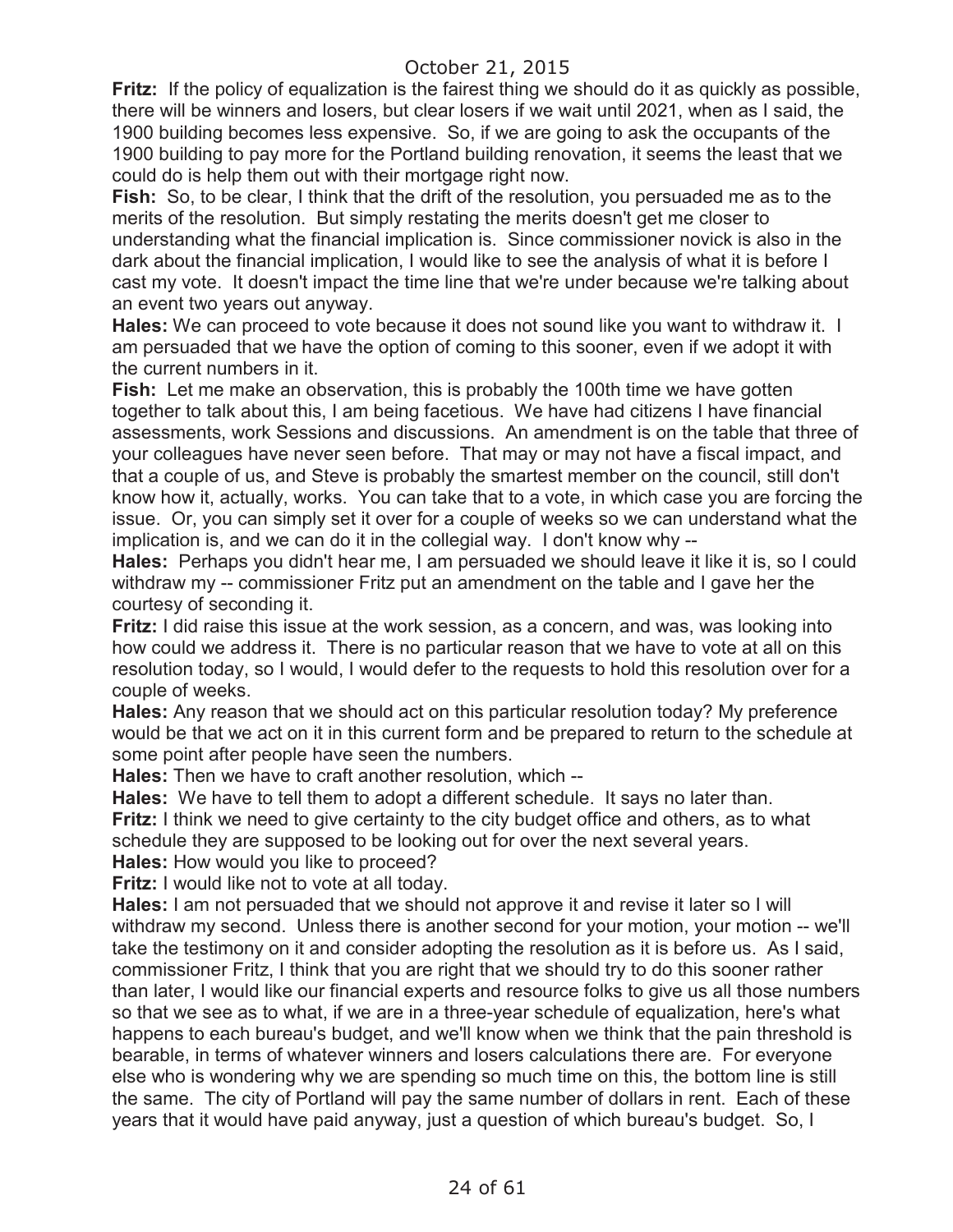guess I would like to set them on at least this relatively benign schedule of saying, get This done by 2021, at the latest, and we might be able to roll it up sooner.

**Fish:** So just to be clear, commissioner Fritz makes a compelling argument for moving it up, and I am likely to support her, I think that I have bureaus that are in the short-term going to be paying more, and I still support her. What I am interested in is understanding from the budget office, and from the cfo, what the implication is of moving that date forward, and I leave it to your good analysis. I think a memo of two pages, you can probably have it to us this afternoon, and I just want to understand the impact. **Fritz:** This was raised in the chief of staff meeting yesterday, so it's not a new issue for the staff.

**Hales:** Ok. Other questions or discussions about this resolution? And then let's move to the third, please. Thank you. And then we'll take testimony on the whole package. **Miller:** Ok, this will be quick, Andre has about five minutes and I want to key it up. This, in one sense should be the easiest of the resolutions, and it won't be. It has to do with, you started off as a resolution for the council, as a community benefits agreement that was implemented with a couple of water projects and then there's been a community benefit's plan with the parks project or two. That's been an idea. In my view in listening to the parties, it has taken lots of time and money to administer that, to implement it. What this is intended to do is to say let's agree, and the resolution includes a 1% commitment of the hard construction cost to the community enhancements. Things like workforce training technical assistance, women in Trades and so on. I am saying let's say we agree with that and you direct us to do 1% of the hard construction costs, which may be about a million dollars. And ask us, direct us to develop a process to capture the best of all that we have learned in terms of the community benefits agreements, plans, work with the impacted parties and come back to you with a recommendation on how those funds should be allocated. So, I would like to think that there would not be a lot of arguing about that. It may be that some people are invested in the previous processes, but on the first water project, a half% was given to the contractor, and lots of time and committees and the project took 8 months or so to get signatures, of all the signatories, and I would say that maybe in the 100% administrative costs, to allocate the funds. When we do the children's levy we say let's keep it within five. I think we can reach the same objective with less administrative costs, if you just direct us to do that, and then we come back with the proposal. That's what this would do, and Andre, I want to let you speak because you have had experience and perspective.

**Andre Baugh, Bureau of Planning and Sustainability:** I am a member of the steering committee, and I would say first, because we're talking about community enhancements and benefits, this is an iconic Portland project. It is Portland eccentric, and because of that, we're looking to community enhancements and objectives, be a broader stakeholder group, than the traditional contractors and workforce, and when you look at the comprehensive plan, and these are community groups, that traditionally are not involved in contracting but want to be involved in their community, in building that, those projects. So, its how do we get a broader community, such as parks, used as an example, to target certain communities to ensure that they are involved in parks projects? Looking at the traditional bmpsb workforce contract, you are talking about including nontraditional participants in making decisions about community goals, benefits and objectives. And really you, the resolution is to give us an opportunity to create that, that brings those benefits back to the community, that are not only to the traditional but also to Portland residents in the communities that need those benefits. It's an opportunity to look at best practices from all the bureaus, but also, around the state and around in different cities, and say how can we do this to really bring home some benefits to the communities and to the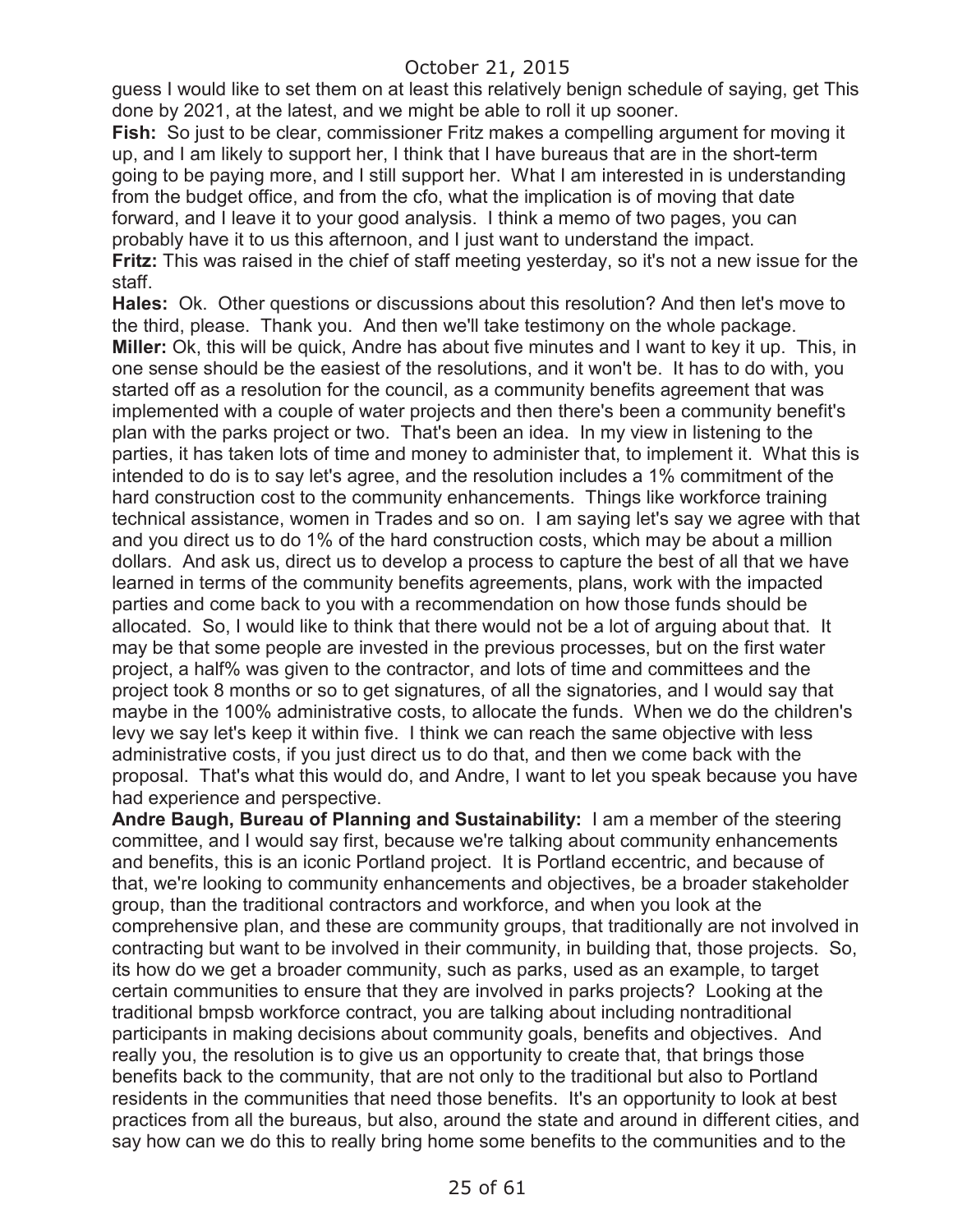city of Portland in a transparent, accountable, Achievable manner, that works well with traditional Portland contracting.

**Fish:** We are about to lose Andre?

**Baugh:** I have two or three minutes so if you are quick.

**Fish:** You give us 48 hours a week anyway, you can at least make a living on the side, thanks for being here. A prior council adopted a resolution or ordinance on a community benefits agreement. And we were encouraged -- the city encouraged bureaus to look at this, and at some point, it contemplated that we would come back and do a review, comprehensive review by procurement of how is it working. When do we get that review? **Miller:** Sometime next calendar year. It's not done yet, and it's one of the reasons, we did not want to wait until that, we wanted to make the commitment and start the process going, and Christine has said that she is aimed at exceeding the mbe, wbe goals.

**fish:** So in your opening statement you said that we have some examples of customizing that approach. Parts customize it, there's been flexible approaches. What's the critical difference between the resolution in front of us and the approach that you are recommending, and the cda approach that the council has [inaudible]

**Baugh:** I think the critical difference is we're trying to get a bigger tent. The cba was very focused on looking at the bmwsb firms and workforce. We're trying to bring in a broader tent of participants, the housing coalitions have said how do we participate in a construction project. So they have residents that have low income, that will work, that have construction experience or want to get construction experience, so how do we create a sustainable, long-term process to get Portland residents into the construction industry, which benefits Portland. How do we do that on a project, the cba has some experience around doing that, but some of the groups are not included in that, and we're trying to get a bigger tent. We're looking how do we get this bigger tent. How do we take the best practices, and put them all on one place for this project. So, it's not saying, that those experiences are, if you will, bat experiences. Or what parks is doing has not worked. We just don't know, but we're going to take what we think is working, and look at some other things, and put them all on one place.

**Fish:** Andre, is -- the principle the council articulated a few years ago was to expand opportunity in our community, and address historical wrongs and barriers. Does the approach reflected in 1064, is that consistent with the approach that -- with the values that the council articulated when we adopted the cba project?

**Baugh:** It's consistent with that approach, but also with what the residents are saying that they want to be involved, both historic communities, want to be involved not only for contracting but a workforce standpoint, and so it's very consistent with the goal, and it really is saying, taking the goals in front of us and plus the community goals, and how do we do that, and what are the methodologies and objectives and how do we report back to you in a transparent way?

**Hales:** We need to release Andre from captivity and let him get back to his day job. Any other questions for our super volunteer before he goes?

**Baugh:** Thank you very much.

**Hales:** Thank you, Andre, we appreciate you very much. Any other questions for Fred and our support team?

**Miller:** We have a great advisory committee, and you have seen some of that, and I am working with the best team i've been around, either public or private sector, to get something done. So with these resolutions you are going to see activity, and it's going to be direct. You will hear back at various times but I think it's positive for the city. **Hales:** Thank you, Fred. Thanks very much. Ok, I think we're ready to move to public testimony, I don't believe that we have any invited testimony beyond the folks that we have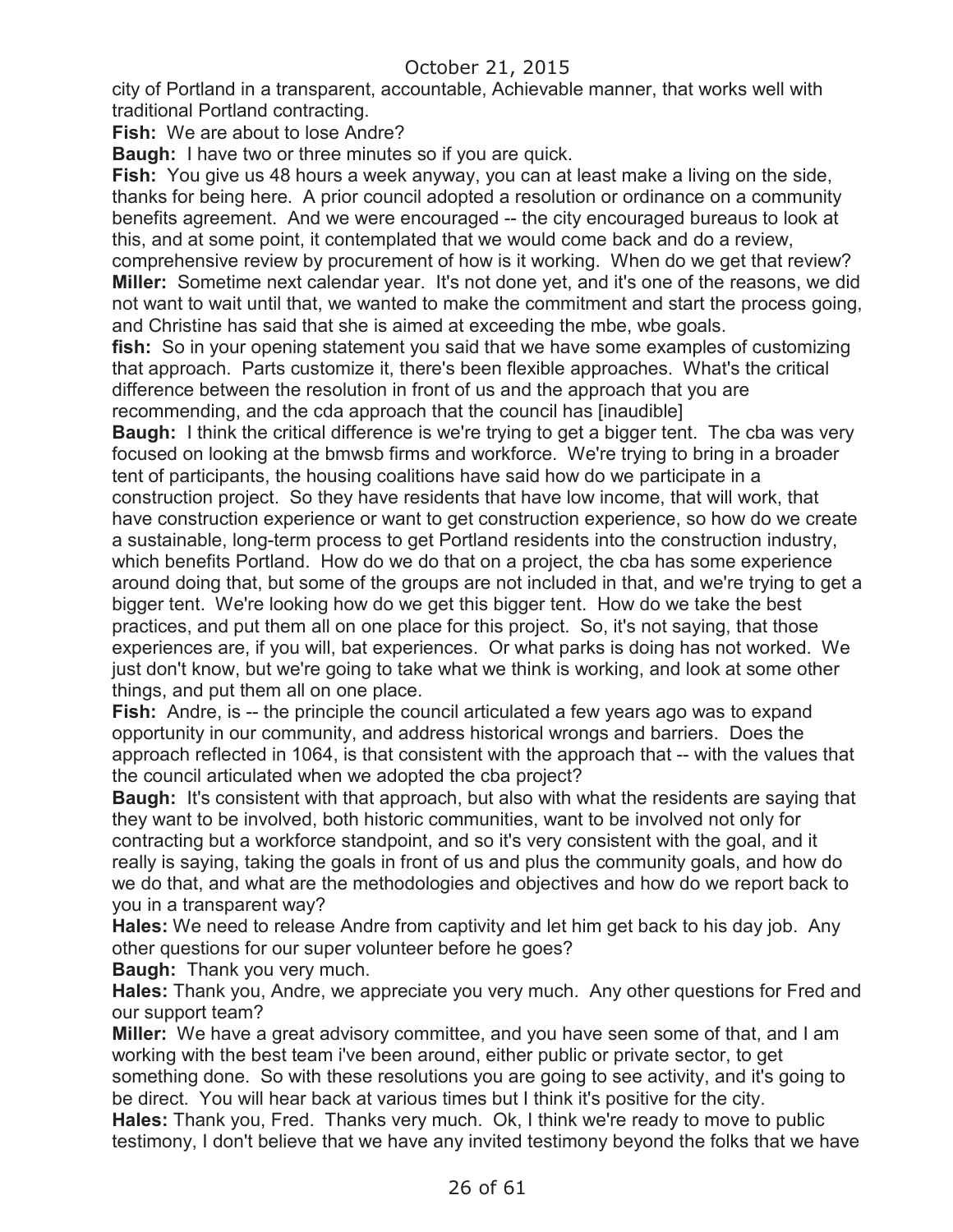heard from. Let's open it up, and if you are here to speak on this package of amendments, or sorry, package of resolutions, feel free to speak about any one of the three as you come up.

**Moore-Love:** We have 13 people signed up. Behalf.

**Hales:** Jim, I think you are ready to start.

**Jim Whittenburg:** yes. Let me just catch my breath for a minute.

**Hales:** Sure. I am sorry. Go ahead, john. Please.

**Bruce M Hall:** My name is Bruce Hall, I am a 90 year old retired attorney. I came here to support something that I did not see up in your reader board. I haven't hear from anybody here today, and I haven't heard from anybody in a long time. And that's a topic which I designated as free portlandia, but I did an assumed business name like that some years ago. I continued my practice shamefully, I finally got around to this again. Today here with all this talk that is going on about the Portland building poor old portlandia is not mentioned as usual. My understanding of portlandias attachment is some kind of cement block on the second floor that helps spread and support her weight, but I don't know that, I've never seen any plans. However I have been trying to figure how to get citizen involvement the last speaker was talking about in this process. I've gone to the Oregonian because the Oregonian for a long time has worked closely to follow portlandia then any other paper has. And the Oregonian really came to the point where they were saying we've got the raise or fix up the building and I gather from this today that fixing up the building is the way it's going to go, it's not going to be raised. At the time I got excited about it the possibility existed that the building would be raised. Very poignantly, what would happen to Portlandia? Somehow or other it's gotten under the radar. Today I am asking you i'm going to try if the city does not do what I suggest to get going on a poll of citizenry, well designed poll, to see what the citizens think about moving Portlandia, in my case my vote is for the waterfront facing on a large podium so more people on the east side see it. Or her. In any event that's what I hope the city might do. That's why I appear here today to see would the city consider a poll to bring in people, the citizens, on would they would like to see done with Portlandia. She's not going to disappear from the earth. We've got to do something about that beautiful statue. My own particular vote is for the waterfront for all the reasons that former mayor bud Clarke touched on at the 30<sup>th</sup> birthday the other day. He started talking about the marine background, how she arrived and so forth, probably from his bird's eye aboard a kayak. Why not do something about Portlandia now, not 2021. That's it. Thank you.

**Hales:** Thank you very much. Good morning.

**Chang Sim:** Good morning. I'm Chang Sim owner of the Bentos and Coffee in the Portland building. Thank you, Commissioner Fritz, thinking about our situation. We have to tell our situation if you don't know about it. Because of all this planning and talking about this renovating the building our building -- we can't sell it. We have become basically a hostages until things get resolved. So obviously Fred Miller doesn't have the power to help us unless you guys say so please give more power to him to help us. This is the only income I have to pay my mortgage and raising my three boys. My 17-year-old will be a senior, he's a senior. He will go to college. All these things, no future for me. Then the city will give us a month to month death sentence to the small business. Happen to be you guys helping city kids. Talk about we'll work with you as best we can.

**Hales:** Thank you for coming and making sure that we're all aware of your situation. So obviously Fred is aware of it and you are a valuable part of our local neighborhood here and appreciate having you here so thank you. Obviously we will be back in touch with you as a tenant of the building as this proceeds and work with you as best we can.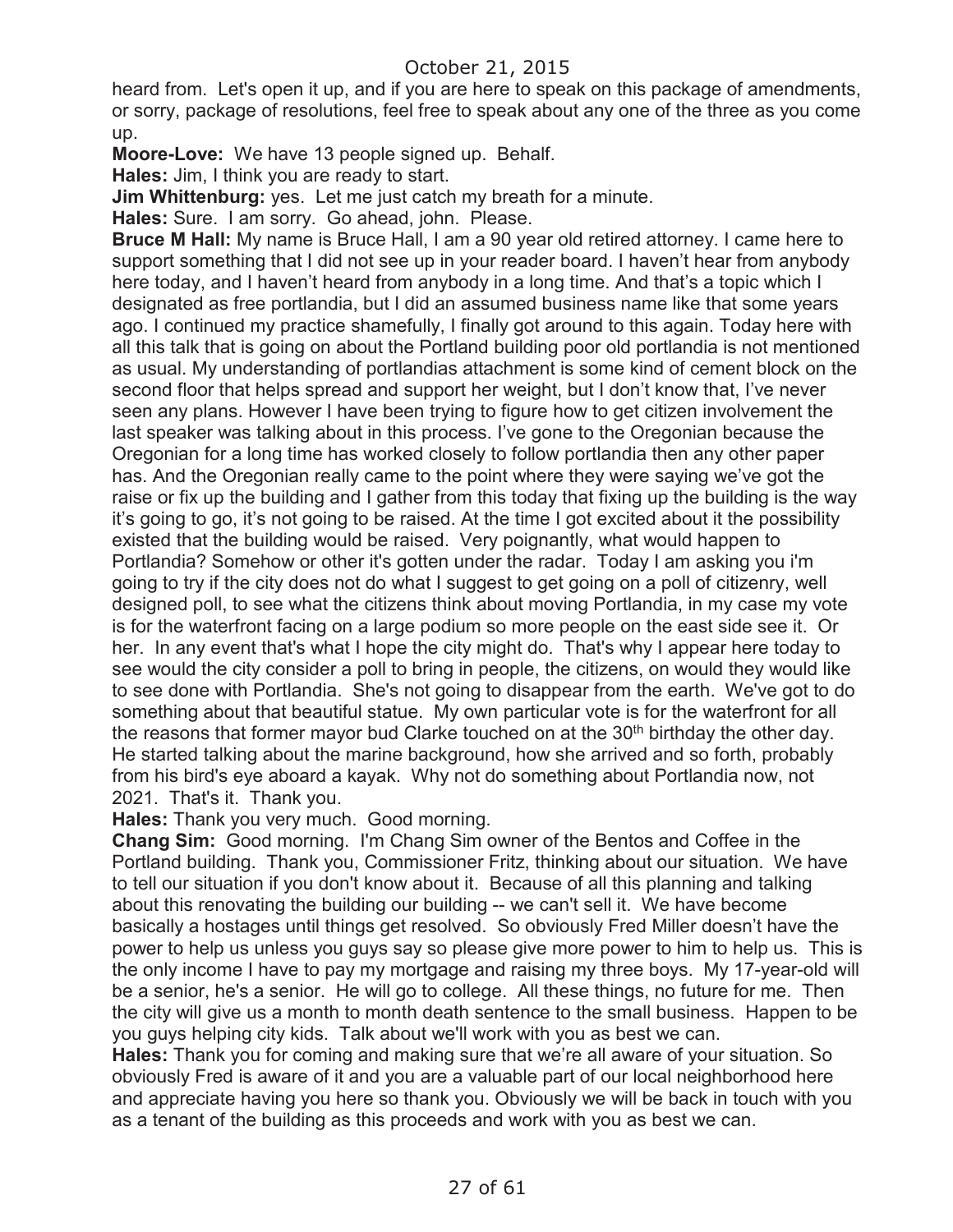**Sim:** Thank you. I'll speak one more, please. Talking about helping people keep rent high. You are the also the -- instead of -- April of lose our business which led to homeless for us and we end up in city hall then you got to help us. That's not what I want to see. The way other people want to see from the city council.

**Hales:** Thank you very much.

#### **Hales:** Jim?

**Jim Whittenburg:** Mayor, city council members, my voice has changed a little bit over the last few years. I hope you can hear me. I'm Jim whittenberg. I'm sorry. I have been going for 50 years now, almost 50 years now. I started with Senator Morrison and senator Hadfield. Until this building is built and put up. I do have a feeling about this, I learned about this hearing from the Portland Tribune on Thursday, October 15<sup>th</sup> that you were going to do this. I have tried very hard to get some information about this through your offices. It's been almost a complete road block that I've talked to different people, I've asked for information and very few people have offered to help in any way. We talk almost every night at my living arrangement and I don't see this comparing very much to what the public thinks. We're going to build this building and do it our way. We'll let you know when we decide what's going to happen. I think that this is kind of the same attitude that I reached back in 1978 when we put the property tax amendment on the ballot. Nobody really cared in government about it until it was on the ballot. It was reducing the amount of taxes for property, it was up to \$35 a thousand here in Portland. What I see i'm not against moving this building, I care about the people but the building will come down if we have an earthquake in the next few years. I think we should move them right now as soon as we can then worry about replacing a damn building. Buildings are buildings, but people's lives matter. Public employees' lives matter. I think you ought to think about them. I have been trying to get you to think about the people of Portland, not the buildings of Portland. People first, buildings second. It doesn't seem to register anywhere. I have done my level best to get you to do that. I have been back from the wars for since I have had a stroke and heart attacks for three or four years now, but I don't want to die here thinking that my nieces who are in this town and their eight children who are in this town, their husbands and my brother who lives in the west hills are all going to be subject to whatever you decide here. They ought to be part of the process. This gentleman is right here when he says we're not doing that. Senator Morrison and Hatfield would turn over in their graves if they saw how little the public matters to people in power today. I know that because I worked with both of them back in at the '70s. It seems a real problem that we don't move these people and get them out, take care of their safety first and worry about putting up a building. We have buildings all over town, it doesn't matter. Build something that's going to stay, something that's not something that's -- last thing I will say, 1968 republican convention in Miami, your dad may have been there, I don't know. Went a couple of times. I went there in '69, I was there five years. I worked for a couple congressmen. But when Senator Dirksen was senate majority leader at that time he statement about government he says, a million here, a million there, pretty soon we're talking about some real money. Now it's 100 million there, and 100 million over here. Now we're that's real money. That's got to be paid for. I don't see why we're not valuing that. I read the article. I voted for his dad in the state legislature. I don't see how this is how we got to learn. We should have more before we start voting on a resolution. I like Mr. Miller. He's a good guy. But we got to be informed a little bit before we start voting on resolutions that cost 195 million. That's a lot of millions of dollars. I don't know if you recognize that but we got to pay for that. For the people who are still working they have to pay for that. **Hales:** Thank you. We had a public work session in august. Thank you very much. Crystal, go ahead. Go ahead, please.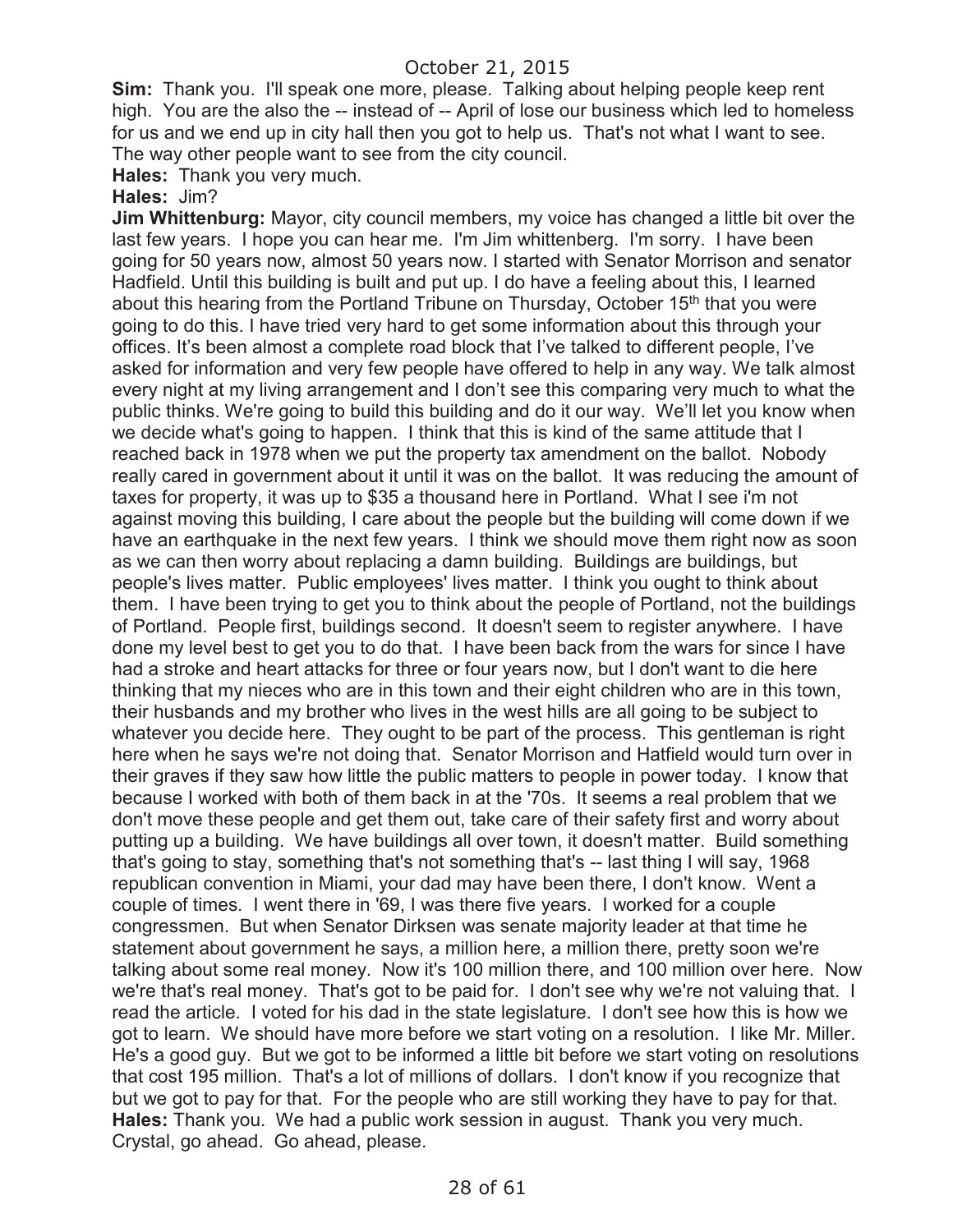**Crystal Elinski:** Good morning. My name is crystal Elinski. Really glad to be here. Able to be here. I represent 10,000. I am really struck by -- seems like the testimony thus far has struck also by the same images that the team was talking about, the wording was really strange to me. Talking about the benefits of development of the community and lifethreatening situations and all I could think about the entire time was what we could do with that 195 million for the homeless. We're putting maybe 2 million there, 5 million there for the homeless, state of emergency, let's put another couple million of the last time I attended one of these meetings that for some reason you think that most residents of Portland can make it to, the money went straight into construction of the building that it was right in my neighborhood that I have been evicted from and homeless for a year. The rent there is \$3,000 when I saw it on craigslist. That was a bit shocking. We have been told this is great for us, but I agree that the residents are the citizens, but we don't know what's going on with this and there's been a lot of talk for a long time. So when tom said, well, Andre was talking about the life-threatening situation and tom said he had never worked with a better team, now, if this was my team the way they are speaking today it doesn't sound organized or planned very well. I would get rid of the team if it was mine. We're not ready to make any decisions on this, but I think that my suggestions were pretty simple and they could be implemented immediately. But I want you to pay attention to homeless situation, what is really life-threatening with people losing their jobs and their houses and why we would put money into this right now, especially when it's a bit hypocritical with all the shoddy construction that's just everywhere now. Nothing seems like it's permanent. So because Portlandia has become such an icon, built to get us on the map. We all know that. A lot of tourists come here and say they want to see Portlandia. I think we could maybe start a social media -- what do you call it -- put money into -- donate to the redevelopment of this building and fix it up and save the lives of the people that work there for the city of Portland. Let's start that campaign right now.

**Hales:** Thank you. Thanks very much. James, good morning.

**James Posey:** Good morning, Mr. Mayor and commissioners. You all know me as James Posey. I have represented many groups. This morning i'm representing myself as a citizen. My comments are for the from any particular group but when I saw this resolution I had to come and talk about it a little bit because I see the red flags. Mr. Mayor, with all due respect to you, sir, this resolution does not from my perspective there's no mention of the office of equity in the whole process. Quite honestly it's disturbing to me to see these sort of resolutions come to council and no collaboration or no sense of synergy about these organizations centered around equity working together. To me that's a huge issue and it speaks to the leadership of how we get this done. I just wanted to say that from the outset. Secondly, I have never seen a resolution relative to so many vague concepts and expression. Tom looks younger than he was when he was at trimet, but when he's talking about brick and mortar he's talking about clear expectations about cost, budgets, et cetera. We all talk about the equity, it's not precise it has no relevance to dollars. There's no economic means on what the outcomes might be, et cetera, et cetera. How is that? Brick and mortar is important but people are important so you really want to get some value for your expenditure of funds relative to trying to deal with this long standing issue. Then you bought your office of budget and finance stuff. Really, you've got an auditor's report that talks about their inability to implement and execute anything relative to equity. And or minority contract participation. I'm not trying to cast aspersions but the facts are the facts. When you failed at something you don't get rewarded by getting a resolution or any other sort of accommodation for not achieving your particular goal. The structure and participation of this amendment or this -- not amendment, resolution, is really a sad commentary on what we're doing around this thing. It just is not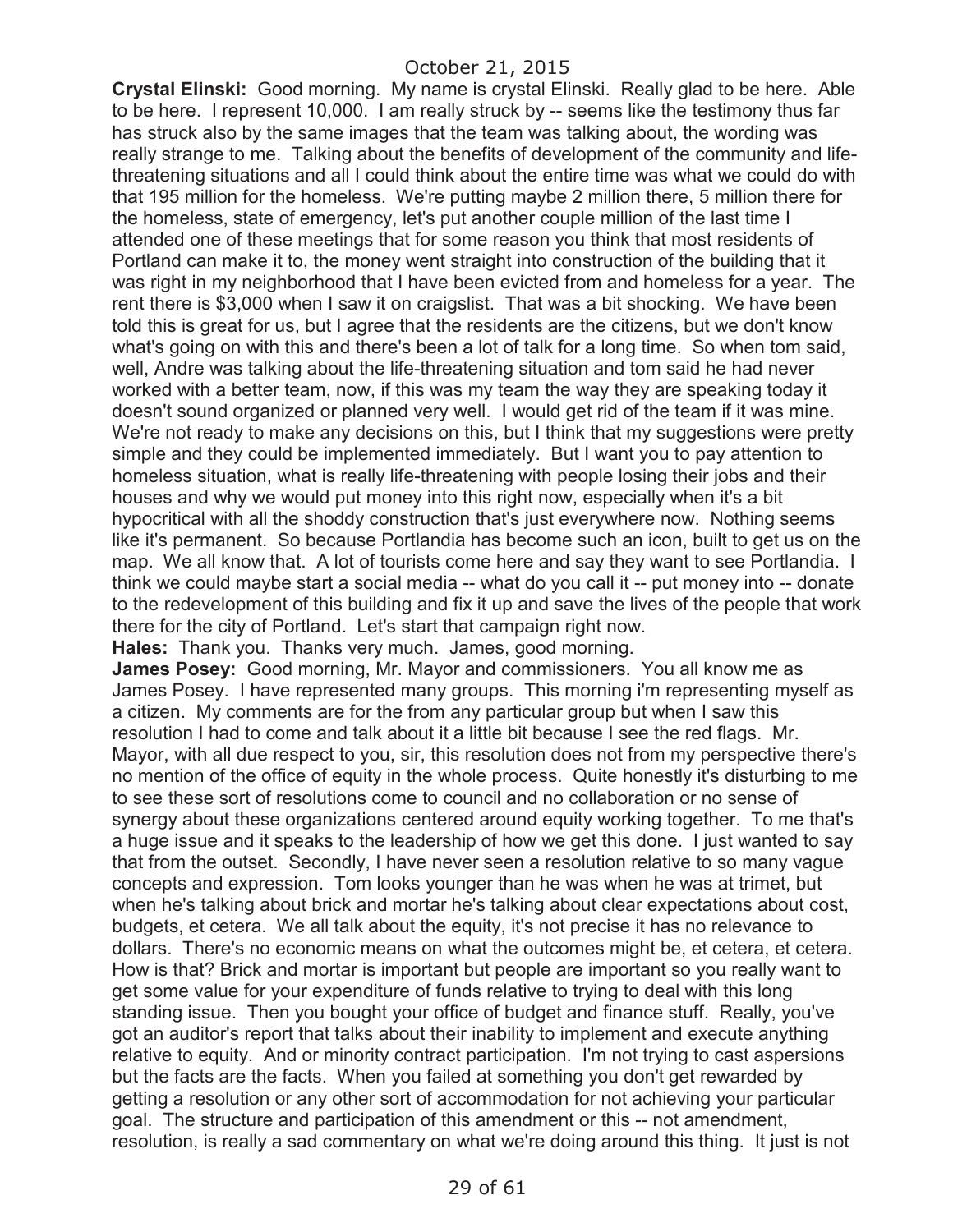organized in a way that makes any sense. Public safety, whether you know it or not they know the left hand doesn't appear to know what the right hand is doing. There's no substance in the outcomes and the ability to produce something meaningful for the committee. I would suggest you go back to the drawing board, this particular resolution should be tabled and like you said, let's see what the cpas are really doing. Let's drill down on the numbers. How many consultants are benefiting from this versus contractors, et cetera, et cetera, et cetera. Let's get that data so we can make a good decision about any resolution going forward.

**Hales:** Thank you. I'll get fred to respond to that later. The call forbids is the first resolution. The third one is probably most relevant to your point. I'll make sure that he responds later.

**Posey:** Thank you.

**Fritz:** Mr. Posey, I share your concerns. I'm noting that the resolution, the third one, directs office of management and finance to come back to council with a recommended proposal. No later than May 1 of next year. So I certainly find your comments very cogent and sure they will now direct the commission to be involved in the development of that proposal and also looking at --

**Hales:** My assumption is they would be.

**Posey:** Put it on the record. Make sure it's part of the front end as opposed to the middle or back end.

**Fritz:** I particularly appreciate your mention of the office of equity and human rights. **Hales:** Next three.

**Hales:** Come on up.

**Bryant Enge, Director, Office of Management and Finance:** Good morning, mr. Mayor, good morning, commissioners. As we're getting set up let me provide background on why we're here. This morning i'm here as the chair of the equitable contracting and purchasing commission. With me this morning I have commissioners of the equitable contracting and purchasing commission, four of them with me. I have Michael Burch, executive director of the Pacific Northwest regional council. [audio not understandable] regional council -- [speaking simultaneously] we also have Rosa Martinez, owner of pmg. We have. [audio not understandable] we also have Marcella alcantar, president of alcantar and associates. If I said that wrong, Marcella, you can correct me. **\*\*\*\*\*:** Okay.

**Enge:** So just some background on the commission, the commission was officially formed by council to advise council which city efforts are most directly related to increase in minorities and women on city contracts increasing and increasing women and minorities on city contracts. We have had several commissions. Commission meetings. Most of those have been well attended of the last night we had state representative Frederick with us. There have been some good discussions around issues facing the minority and women contracting. One of the things that has been a struggle for us is to try to get good data in terms of what are the baseline numbers. One of the things in terms of in order to increase numbers we need to know where we're starting from. We are trying to develop baseline numbers. But around that one of the things that the commission moved to last night is they wanted to actually start taking some action and one of the things they came up was a discussion around the cba. So today we have four commissioners here. It was a unanimous decision last night to move forward with three recommendations, one specifically related to the cba, the other two related to the implementation of the cba. Let me start with the first one. It's the deferment of the resolution as it is written. So it was the unanimous vote last night to defer the resolution. I'm going to go through all three and ask each of the commissioners to speak to the specific recommendation. Secondly, the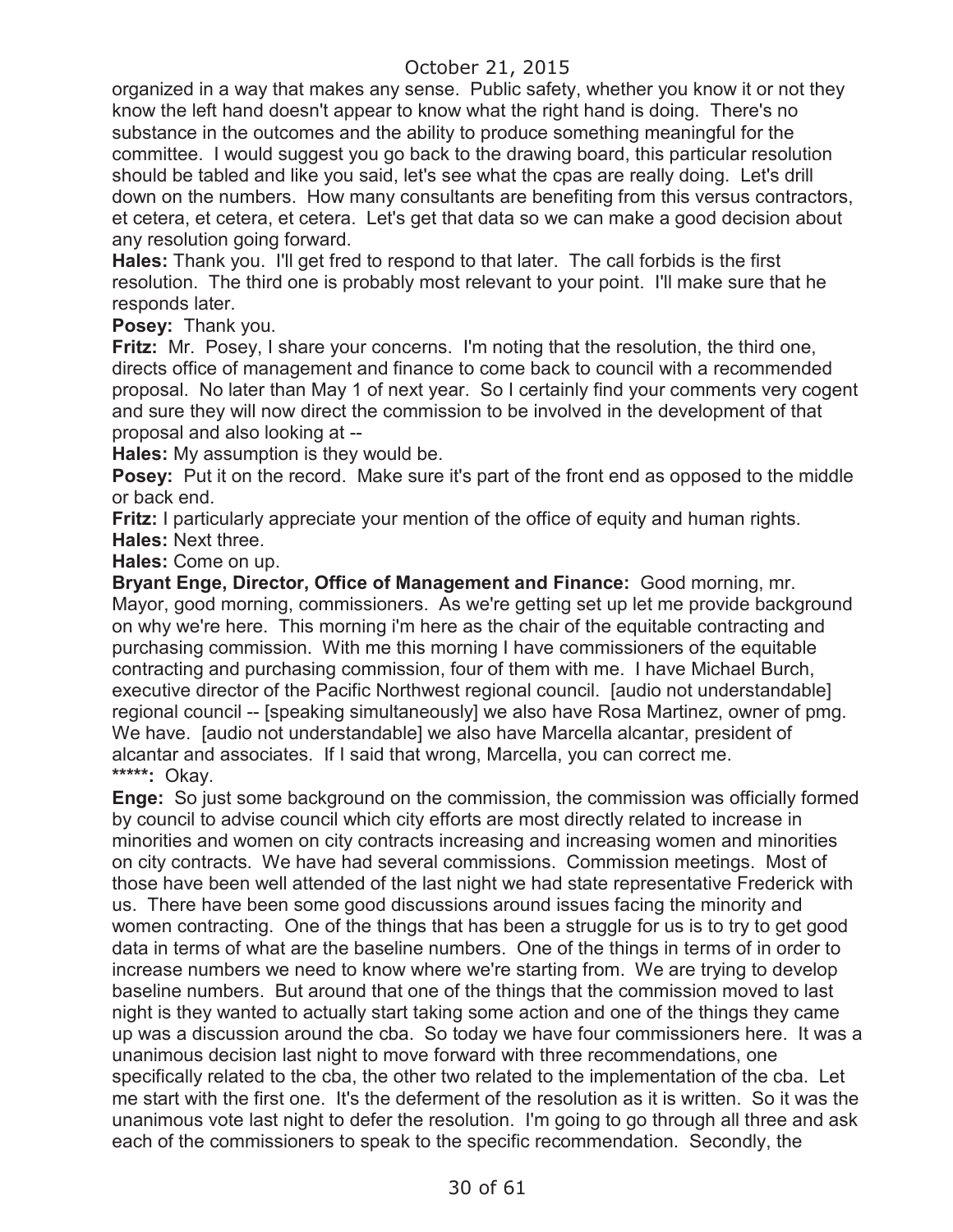commission voted unanimously to ask city council to implement certain audit recommendations regarding the city's contracting processes that the auditor recommended. Then thirdly, surrounding support staffing of the commission. Those are the three recommendations that the commission is going to make recommendations to city council. With that I will let the commissioners speak.

**Hales:** Thank you. Who would like to go first?

**Michael A Burch:** Good morning, commissioners. I'm here as bryant said as a commissioner on the ecpc, and i'm here as a representative to ask you to defer on the resolution number 3 directing office of management and finance to develop a proposal dedicating amount equal to 1% of construction budget for community enhancements and opportunities in businesses. Someone mentioned how vague that was. It strikes me as something I still can't figure out what that means. However, there is a model cba and resolution that was signed in 2012. It was developed after more than four years by a collaboration of a host of community members, stakeholders, I believe there were over 30 involved in that collaboration. There were two projects that model cba was modified to utilize on that Kelly Butte interstate renovation project, which as of today are 90% complete. Kelly butte is done, the remaining project is 90% complete. The numbers surpassed the goals set at the outset. The numbers that are in are amazing by any account. I think we have done a few presentations to community on what those numbers actually equate to in terms of contractors, minority contractors, and the work force. This is a formula that we believe is a recipe for success and we would urge you to not defer to multiple other imitations of what the model cba is but to use the cba intact because it's a proven vehicle for success. We would be happy to provide you with the presentation at the December council if that's what you would like to see. We have been attempting to provide this data to you for quite some time but have been prevented by numerous various -- but the data is amazing. There are a number of community folks who would be happy to testify to how they participated in the process, and I might mention this is not a union agreement. It serves the entire community. I would conclude by asking council to review the data before the data from the cba and the other proposed benefit plans and other plans in the community before deciding on this resolution. I believe that you will be very impressed by those numbers. I urge you to use the formula that is in place on the resolution because without having that particular formula, it's doomed to failure. **Fish:** First, I know it's going to be a long morning, probably we'll be here all afternoon in council, but this is critically important so we're going to take the time to get it right. First you have given me the presentation on the data. I have asked that data -- that data has been submitted to procurement. As you know, we have asked procurement that is tasked with assessing the track record of the cba to evaluate the data. To your first point the city is taking very seriously the information to the second point about deferring to the resolution, you're hearing a tension in this hearing between wanting to get it right on opportunity and contracting but also wanting to put a hard cap on the cost and launch the process. And one of the challenges that is occurring to me as i'm listening to the excellent testimony is that for some they cannot be resolved today. So one of the options will be to defer six months to a year deciding on the fate of the building, which will bring Mr. Whittenberg back with a lot of vinegar because we will be postponing, or we would launch a process but agree to have the right people at the table working out the contracting piece. The resolution as I read it is thin on specifics. So someone has to come and prepare what is our expectations, what does accountability look like? But it's very clear in terms of cost it's 1%. So as you look at this proposal, can you separate cost from the specifics? In other words, can the council move forward today agreeing to allocate the money with a process to determine how it will be invested? Otherwise, you know, I have a couple colleagues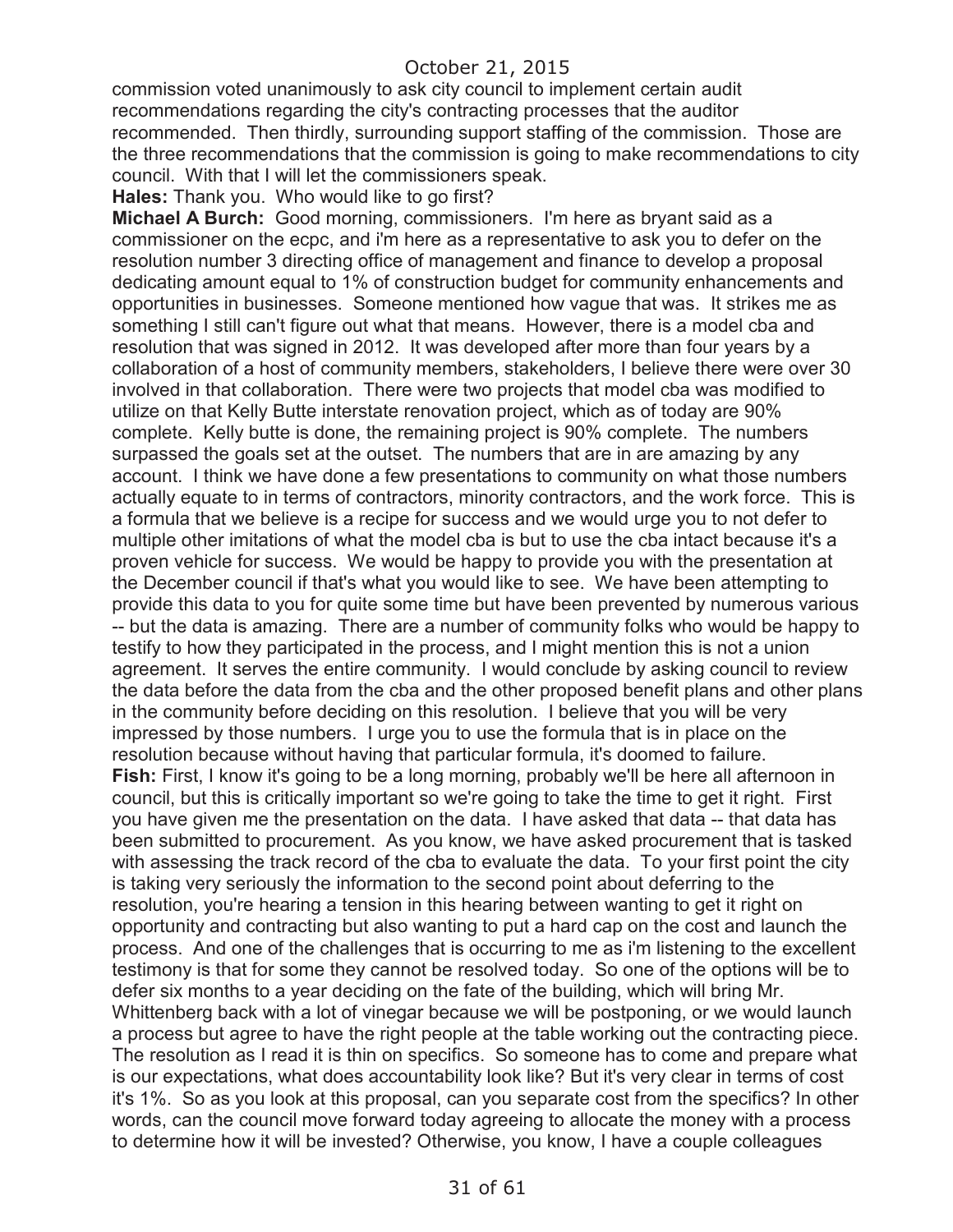saying there has to be precision on the overall cost, we would be deferring indefinitely launching the project because we wouldn't be clear about cost. One thing this does specifically is allocates a cost. It does not with any specificity explain how we're going to spend that money and that is the process that we're going to need your guidance going forward, but can you separate out -- can you as you're giving us advice today separate out those two issues?

**Burch:** It's a difficult digs. I say this because there have -- decision. There have been months thrown at other plans since the model cba began. Those did not use the formula. And I would venture to guess that they are not nearly as successful as the ones that had the model cba used. Now, if you propose to commit \$1 million, I would say if that's a hangup -- 1%. Sorry. 1%. If you propose to commit the 1 million, I would say set it aside but don't commit it to a process until you have the proper information in front of you to make that call as to where -- how that money will be --

**Hales:** Let me jump in. We'll get fred to respond. When I read this draft resolution I don't think we have committed to a process. As I understand this it was to set a parameter that we're going to spend 1%. Then come to your commission and to the community and say, well, we've got as it says in the resolution we have a number of processes under way that we're utilizing now to improve the utilization of mwesp firms, go look at those and fit them into a budget of 1%. So i'll get the drafters of the resolution to give their version of it. That was how I read it. This doesn't say how, this just says how much.

**Burch:** Mayor, for the record that's what concerns me. You have a model. You have a process. And yet multiple times over the last two years there have been proposals that didn't use the model. They didn't have the data in front of them. My concern is that it's too loosely designed and doesn't have the language in the model cba to help direct the money to a process that folks. [audio not understandable]

**Fritz:** To clarify the parks process was not required under the previous resolution. The previous resolution referenced projects of at least 15 million. That we used a modified process for the two smaller park projects. I share your concerns on this bigger one, things like the 2012 resolution did call for a more extensive process. Thank you. **Hales:** Thanks. Good morning.

**Marcela Alcantar:** Good morning. Members of the council, thank you very much for the opportunity to speak to you today. I'm here today as a member of the commission, ecp.c. One of the recommendations that I would like to present and put forward for adoption and implementation is the five recommendations, items as per the city of Portland auditor, the audit services division of the city procurement process for intervention. In order to make a meaningful contribution to leveling the playing field, the adoption implementation of those recommendations.

**Hales:** Thank you very much.

**Hales:** Thank you. Good morning.

**Rosa Martinez:** In order for the commission to be effective in analyzing data and collecting the information a halftime person is not enough. We need a full-time staff for us to get all the data that we need for moving forward.

**Hales:** Thank you. Welcome.

**Maurice Rahmine:** Thank you, mayor, commissioners, for having us here today. I'm Maurice rahmine, one of the commissioners for the ecpc. One of the things with this resolution I also feel it's too vague and would like that postponed. I think the dollar value, there's not enough clarity as far as how those dollars are be used, what the leverage points -- in the cba, there's a lot of leverage dollars that were committed would be leveraged through the programs and a series of other social equity groups and members. I don't see any leverage positions there. I see a dollar just being allocated almost seems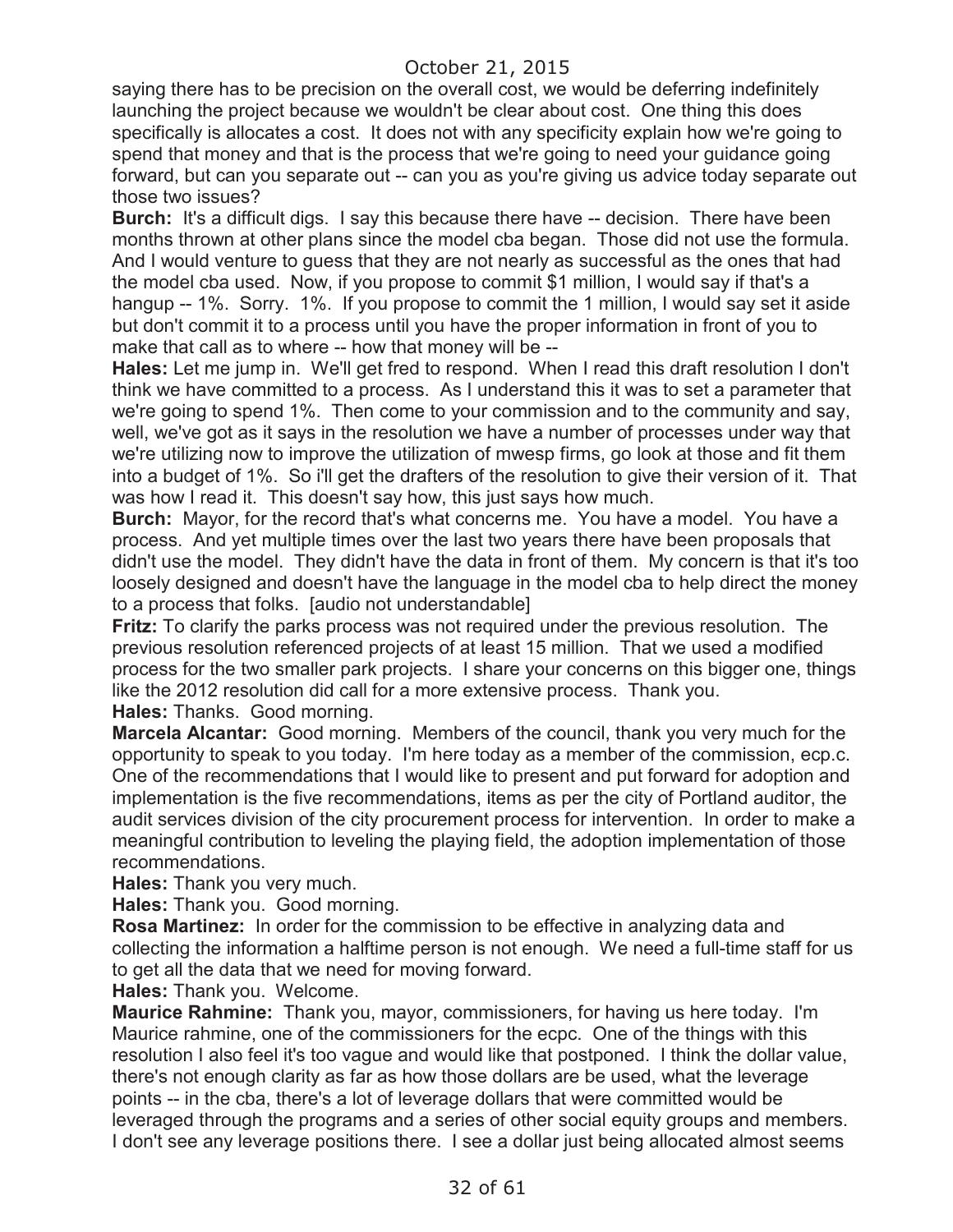1% although sounds good we really don't know if 1% is too much or too little. So I would like to have a little bit more conversation about what the actual dollars, what the right fit is and how we could leverage those dollars.

**Fish:** Let me offer a suggestion, Maurice. I think we're -- there man are more agreement than disagreement but there's also trust but verify, then there's who is at the table making the decision. We haven't had a work session on cbas. We haven't had the council presentation on cbas in our track record. We haven't had a council work session on a range of contract issues including frankly inviting this city chartered panel to come advise us. You have four, five recommendations today. And what we have before us is simply an aspirational goal to set aside 1%. Fred is being admonished whatever it is to stay within the budget. If the council were to proceed today by adopting a resolution that says we are spending \$1 million that should be 1% -- he said we could -- we're negotiating against ourselves. If we said 1% and then it seems to me one other option because we don't want to hold this project in abeyance, we don't have six months to a year to continue to work - what if we adopted the resolution with a clear process for incorporating your voices in the crafting of how the money would be spent? In the context of lessons learned from the cba, and whatever advice you have for us about how to maximize these investments, that's the goal, everyone here shares the same going of making sure that at the end of the process, as many people as possible benefit. Get apprenticeship training. Create opportunity. Have a chance to develop their skills. Participate in a major capital project. Can't we do both? Or can't we set the goal and then agree to sit down and hammer out the details? If not, why not?

**Rahmine:** I think it's like a complicated question and complicated answer. I will try to be brief. Because of the way we're looking at trying to incorporate the community organizations and the organizations and the trades themselves have that flow-through we have a lot of communications between all those groups in order to say, okay, what do you need to make sure this outreach is adequate, to make sure people that historically have been unto-utilized can have those opportunities and the awareness of those opportunities. You look at the contractors and say how does technical assistance actually work for those contractors you look at as far as this type of project. Because we're asking so many people so many questions I chaired the committee, I also sit on the labor oversight committee for the facets agreement. So it's really I think really difficult to put ourselves in that box and say, okay, this is where we're going to sit. At the end of the day until we get all the input from all those groups we really don't know whether or not 1% is enough or 1% is not enough. So I think that by having that earlier conversation, get the input from everyone so we can all agree that this is the way that we're moving forward and this is the dollars we feel like we need to actually have the most success is vital to have a successful program.

**Saltzman:** Isn't that just inviting the first budget overrun? The committee is not going to come back and say you should spend less than 1% if anything it will be more than 1%. **Rahmine:** If we actually leverage those dollars, if we have input we could know where those dollars are being spent. We're saying 1% but we're not saying what percentage of that 1% is actually going -- what has gone for outreach, for people that are interested in this industry, what percent is actually going to help the pre-apprenticeship programs. I think that that is the once we get the input from those groups I think we could actually come up with -- we hope it would be less than 1%.

**Saltzman:** Are you going to accept a 1% ceiling and work within that 1%? **alcantar:** The question I would have for you, how did you come up with 1%? What was the basis to determine 1%? Because that's what we're trying to determine ourselves as a group, as individuals and community to determine a fair, equitable percentage. Now, is it a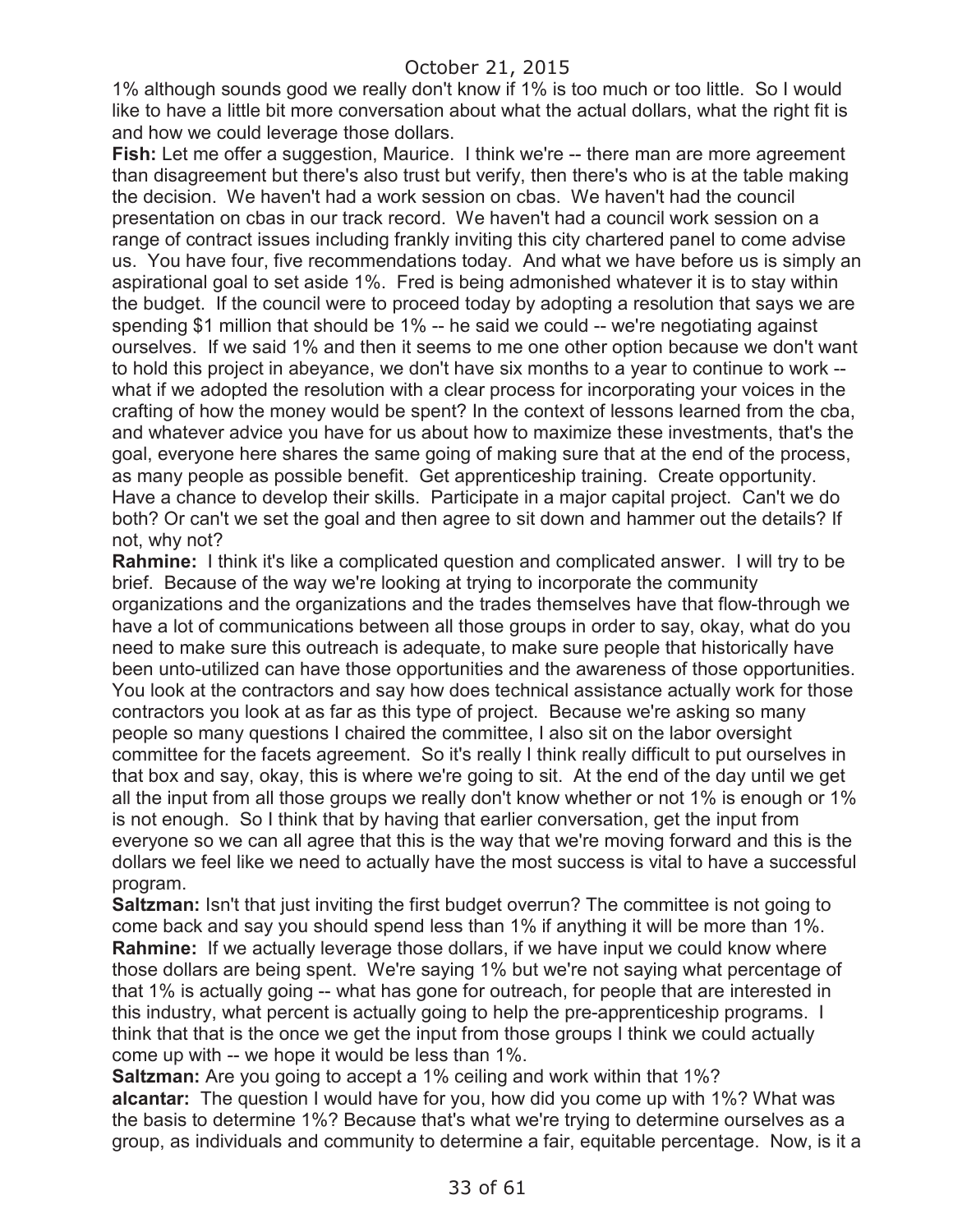fair 1%? I don't know because we don't have the data and the people to come up with a number. Then my question to you would be how do you determine that 1% is equitable for what we're trying to do?

**Hales:** We'll get the staff to respond to that.

**Fritz:** You both worked a lot with me in 2012 on setting up the previous community benefits agreement. I don't have the exhibit to the resolution in front of me now. Can you refresh our memories as to how we decided on the level of support in the model cba? **Rahmine:** It's a model, cba was a little different because that was the community coming to the mayor and the commissioners with a concept. It was bubbled up from the community saying this is what we feel. So four years prior to bringing that to you we actually had those conversations with all the participating parties that you saw and that's where we had come up and said, okay, we feel like this is a good number for these types of projects, this is a different project. I think that we can come up with a number that actually can meet or exceed goals. I just have a few stats but as far as minority apprentice participation the goal is set at 18% on the Kelly butte project. We went over 15% and the project is complete for african-american firms participating on the project and the maintenance facility project. That dollar value exceeded that which was valued at the entire period of the disparity study. So we have a model that works. Has a lot of players involved and so it's just a matter of making sure that we're utilizing taxpayer dollars the most effectively that we possibly can. I feel like we can do that. I think that we need more time to be able to set up and have that conversation with all of the stakeholders. I think that the comments of whether 1% is the right number, we don't know that. We don't know where that number came from either.

**Hales:** We'll get them to respond. Thank you. Other points that any of you want to make? **Alcantar:** Just in general, to point out is that in general, you know, the commission and individuals, we're all interested in doing the maximum for the less because we don't want to have an handout. We don't want to perceive as that. We want to do the right thing as the commission. That's what we're interested in is making sure that that 1% that you get the best for the bang. That you get out something out of it including ourselves maximum benefit allowed.

**Fish:** Marcella you have been working in this field for a long time, you have tremendous credibility on this issue with me.

**Alcantar:** Oh, thank you.

**Fish:** Again --

**Fish:** We all share a set of values. We're trying to figure out the best way forward. Council adopted a cba framework and said we encourage the city to experiment with this model. It was not handed down biblically it was a concept. With all due humility we expected to refine it and make it better. We expected it would have weaknesses and strength. The problem is we don't currently have that data. It does not help the discussion to cherry pick numbers and say this proves it's been successful. We have to have an independent review of these projects to figure out what worked and what dent because you are just as committed as we are to fixing, to making it work as well as possible. So that has not been done yet. We can all put numbers out there and say this proves the point. Until we have independent review none of us here up here can make that judgment. **Alcantar:** All right.

**Fish:** Other than we're committed to the outcomes which is expanding opportunity. What I want to see when we scrub the numbers is has it really resulted in people benefiting or are we creating a lot of process along the way. Is it people or middle people? Is it institutions taking their piece and not getting the people on the ground? That's one question i'm going to have. I don't want to create bureaucracy around this process and not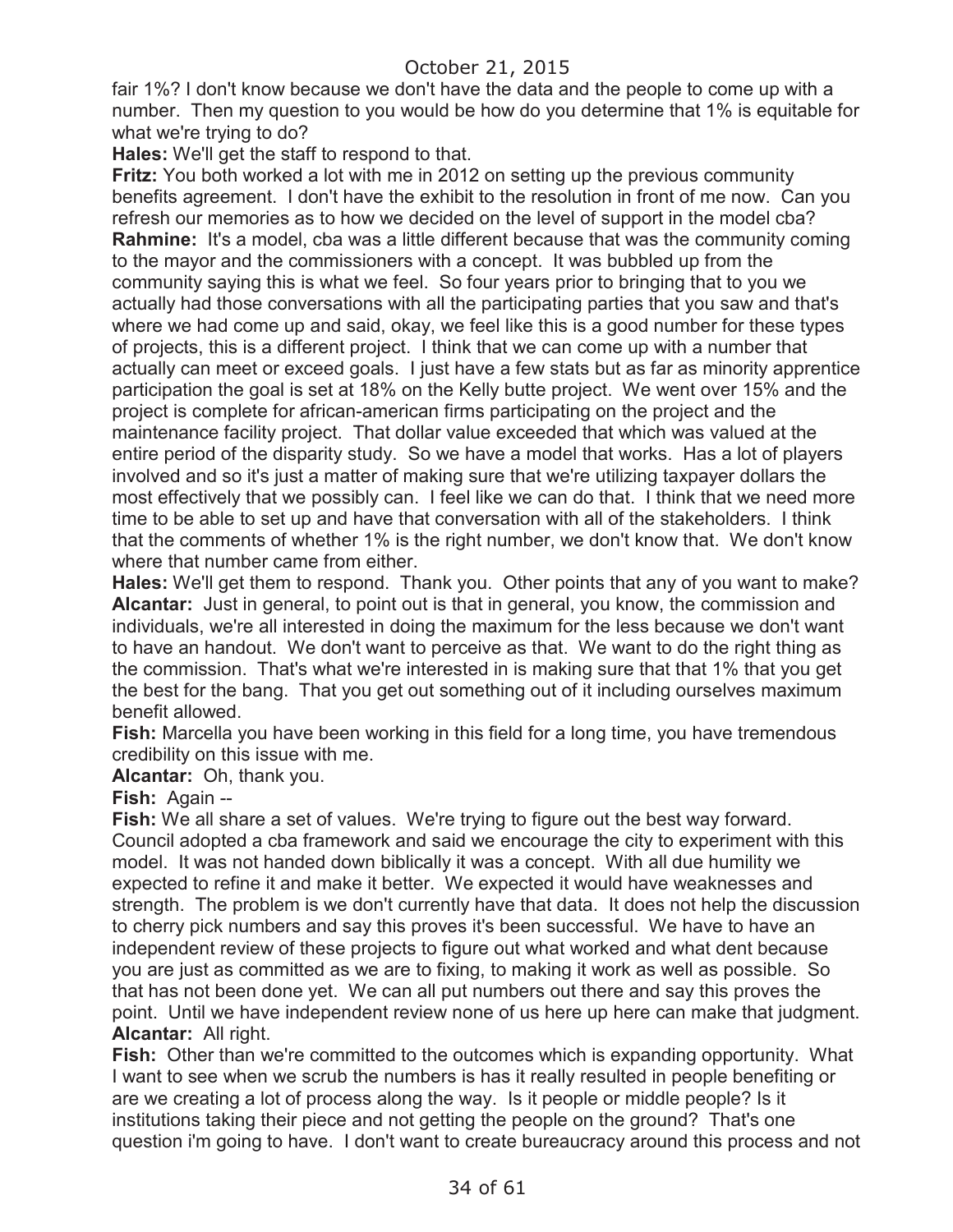see the money filter through to people. Frankly, not a single person in this room can answer that question right now until there's been an independent review. So we have to do something about this building or it's going to fall down. I have never in my seven years on the council, and you'll correct me, Michael, I do not remember any time where the council has said specifically 1% is going to go to creating opportunity. I have often heard that there's not enough accountability. Well, you can't be more accountable than having a percentage. You can agree or disagree with the percentage. I would not argue it should go less but I would say Dan's point about it may be a ceiling but maybe it's 1% is the right number. We'll ask about that. But for purposes of moving this project forward, we have to have some agreement as to how we're going to create opportunity. The proposal on the table is 1%. What i'm hearing is not sure what 1% means and want to look at the details and to me that's what we would do over the next year. With your assistance to get that right. So again, I don't see us at odds here. I think it's a different approach perhaps but I think we share the same outcome. One of the important things for me is that we once and for all decide the question of the fate of the Portland building. Because if it's not this issue it will be another issue and we'll be back here a year or two from now still futzing on this and i'm done futzing. Either we're going to fix it or do something else but in fairness we have to call the question. Even Portlandia is beginning to shed tears as she's watching up there. Bud Clarke famously said on Portlandia's birthday she's held up better than the building, which was a heck of a comment. I appreciate your testimony.

**Alcantar:** Thank you.

**Hales:** Thank you all very much. We appreciate your willingness to do this work with us. Thank you.

**Hales:** Three more.

**Hales:** While they are coming up, let's do a time check. Since this is the end of public testimony i'm going to propose we get staff back up to answer questions and see if council is ready to proceed. My proposal would be we try to work until 1:00 and try to get it all done by 1:00. If we can't, we'll probably -- I have a 1:30 and Commissioner Fritz and I have a 2:00. We may need to come back at 2:00 and be late for that. **Fish:** I can't come back at 2:00.

**Hales:** Here's my proposal. Work until 1:00 and anything that has to be carried over will be carried over to tomorrow afternoon. We have a council meeting tomorrow afternoon. Just had to do our housekeeping. Bear with us. Welcome.

**Hae Pae:** Hi. I'm Hae. I'm the owner of the gallery gift shop. I have the same situation - so it's my father bought this store since 1991, so I used to work with him since that time, which is long time. My father passed away ten years ago, and right now we trying to sell the business because it's slowing down and, you know, I cannot work there anymore, but I just cannot -- we can't have our contract right now. So I just -- been our situation. That's our family business. Please understand. That's what I came for. Thank you for bringing to speak our situation.

**Hales:** We look forward to working with you. Thank you.

**Nate McCoy:** I'll go next. My name is Nate McCoy, executive director of day mac Corrigan. It represents minority contractors in our community. We're really about trying to eliminate barriers to foreign profitable participation on public and private projects. I'm here today to commend the commissioners and mayor for the appointment of equitable contracting commission. That's moving in the right step to ensure accountability in the process. I have been afforded the opportunity to have worked for Commissioner Dan Saltzman as well as nick Fish, with the Portland housing bureau where I was senior construction manager overseeing a lot of the housing projects. They had a great opportunity to give me leadership and voice to the community working with minority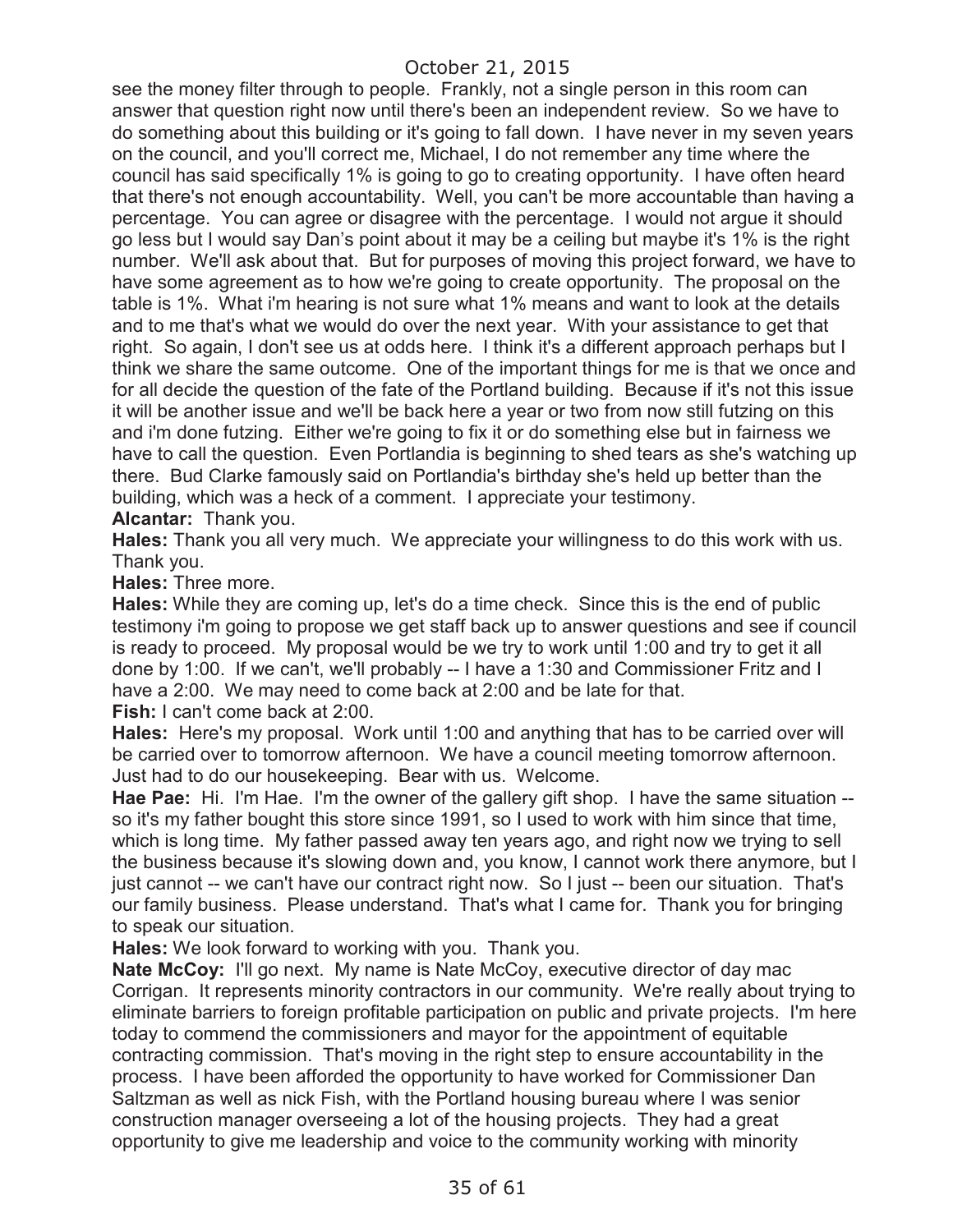contractors. I can tell you that without a cba, without a lot of these community benefits plans, the bureau was able to excel in a lot of ways within our contracting community and really supporting the growth and capacity building a lot of minority contractors. We represent I would argue minority contractors in the community. We see this project as an opportunity to engage effectively in a way to advance a lot of this stuff we're talking about today. I'm very moved by a lot of nick Fish's comments related to where we are in this process. To date we have not once been identified as somebody who can contribute to this conversation. We're very well positioned to be a part of this conversation. So i'm really here in a way to put us on the radar for you guys that we're here to be a part of the conversation. Help work out the 1% allocation in any way that it might direct funding in the appropriate areas. I would say that as we're collecting data and trying to really do research on effective use of a cba, if that is the direction we want to go, that we also start tracking not only just the apprenticeship and work force hours that are participating on projects but also looking at what people are doing when they journey out. Are these people getting real jobs? Are they being tracked in successfully finding work, not just sitting in a hall not being utilized? Odot, Boli, a lot of organizations are doing research with psu. I have had a chance to meet with some of the researchers and we're finding there's not a lot of research and data talking about are people retaining jobs. Work force and training programs are great and they should be used, but ultimately if you go through these programs and you're not afforded a real job or a real opportunity what have we done for our community? As we think about these community benefits, plans, agreements, we should also spend time thinking about how we continue with these people go through these trades, ensuring that they are actually filling these jobs. As most minority contractors will tell you, the more capacity they build within their business the more they are going to recruit and retain people that look like them in their communities. If people are not getting opportunities we're not creating jobs. So that's what we're about. We want to make sure we're a part of this conversation. Thank you.

**Hales:** Thank you very much.

**Jeff Moreland:** I'm Jeff Moreland, owner of ray more construction. We're a large employer. We employ 35 people, 90% are minority either Hispanic or African-American. I'm also on the board of national association of minority contractors. The issue that I really have today is like you said in one of the comments you made, commissioner Fish, my concern over the fact that we're looking at broadening things without having the data. I know the way the resolution is written, the third resolution, I also heard the testimony of Mr. Baugh and Mr. Miller which concerns me that we don't know how it's currently working. Especially when we historically have had, you know, city auditor's report, a lot of the baseline numbers there's concern about how minorities have benefited and women have benefited in the contracting community. Me being a contractor for 20 years I have witnessed a lot of this. My concern for you guys as a commission, I know you have to move forward with it. My concern is way it's written and the testimony of the people that wrote it is broadening something and opening up more without vetting out whether what's happening is fixing the issues that were at hand in the beginning. That's my concern. **Hales:** Great. Thank you very much. Thank you both. Anyone else want to speak on this item? Come on up.

Lightning: Yes, i'm lightning. I represent lightning watch dog pdx. I'm a little bit skeptical myself on this Portland building project. I think when we start reaching a number of 195 million, there needs to be a number where we meet that we say, hey, maybe we need to look at building something new. I mean, this is too high a price. I'm really surprised that the building was even put on the historical status. I do want to have Portlandia moved. I want to have the Portland building put up for sale. I would like to see some prices that we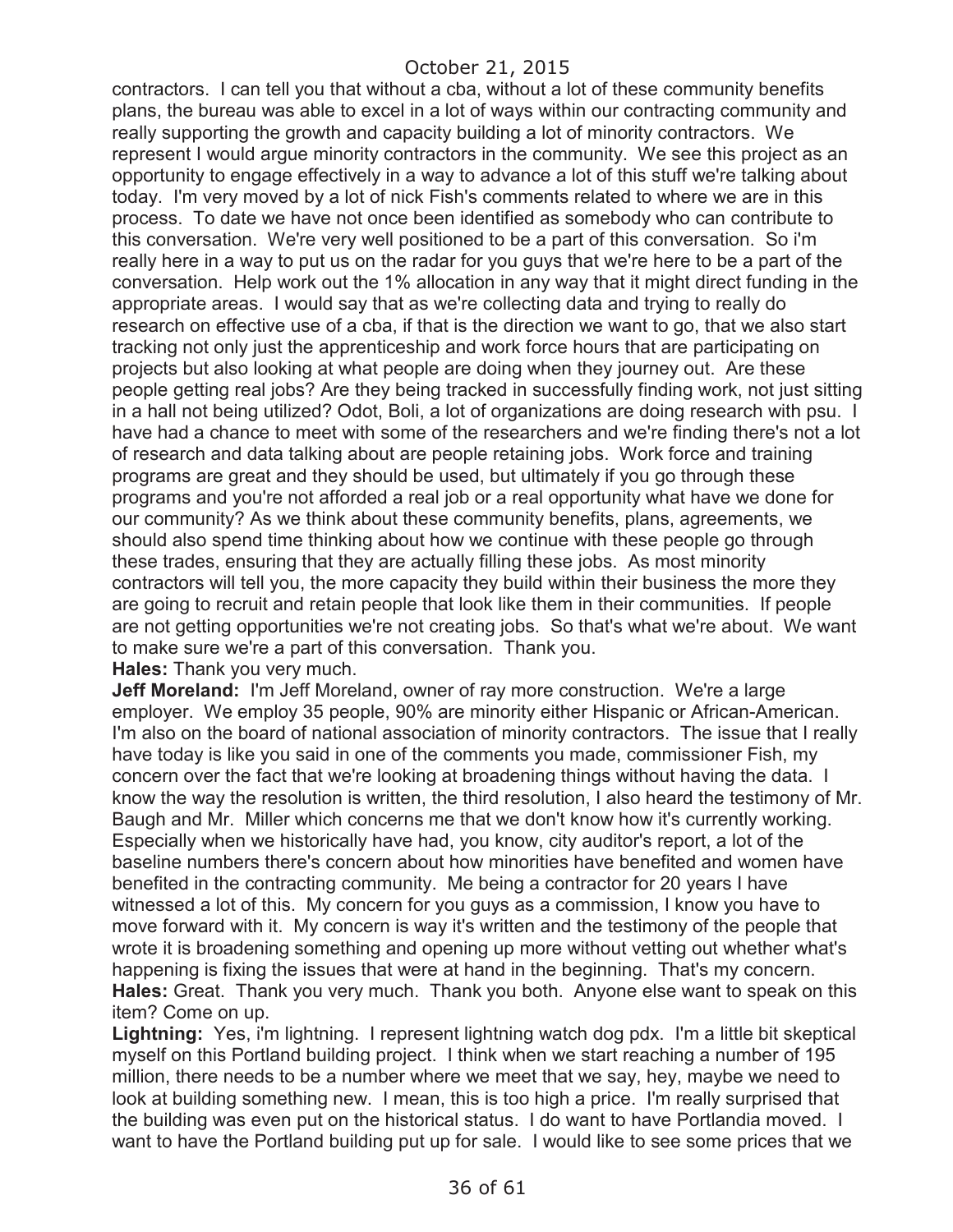come in at. I want to look at the Multnomah county courthouse, work with Multnomah County to purchase that property. I want to build a brand new building in that location, and I want to use the remaining funds when we sell the Portland building to purchase that Multnomah county courthouse and also to apply additional funds to building the new building. If we go in that direction, the Portland building can remain there. Keep the employees there. Work with Multnomah County in a plan that we can build something new. 195 million to reconstruct this building. To me it's outrageous. It's outrageous. We need to look at the cost of building something new. I haven't heard any numbers. Why aren't we hearing numbers on that? What is the difference? What's the difference in the value there? I want to see a new building built. I want to see something brand new. Can we get a different resources to help build that building such as they are doing on the new courthouse from the state? Are there ways to get them to match the money on this? Why not build something new? Why not at this time admit that that was a mistake, the Portland building, it hasn't lasted a tremendous amount of years. We all agree on that. If anyone in this room disagrees that building should have lasted at least 75-plus years. Hasn't done that. Is it up to today's seismic standards? Absolutely not. Then why should we dump a tremendous amount of more money in there when we can possibly build something new, get much more longevity out of it, and I think in my opinion it's going to be more value added to the city to do that. To hold on to this building it does not make any sense to me and the 195 million I would like to see various bids on that because that number just seems very outrageous to me at this time. Thank you. .

**Hales:** Thanks very much. Let's bring Fred back up -- I'm sorry. Just quickly, please. **Mary Eng:** Thank you, council. I want to thank lightning for his incredible devotion to the city and everything he has done. I was also particularly moved by crystal elinski's speech about allocating money for homeless resources. Just to tell you about my experience last night I slept in a box around 14th with newspapers about your emergency declaration. They kept me somewhat warm. That's because I don't have an affordable housing in this city. I think this passionate need for jobs and housing are incredibly important and i'm incredibly important by the move towards equity and construction and i'm very impressed with that, but I think when you decide to patch together something that is somewhat broken you can run into a lot of problems. And I think lightning's point about the architecture is very compelling. I think full review of the structure would be helpful towards having a longstanding permanent good governance in the city which we clearly don't have. We have historic loss of faith. The public feels there's been breach of trust on numerous issues. Building a firm foundation will be good. A house on sand or rocks or some phrase like that. I want you to know i'm doing well and i'm committed to the city too but i'm living far away because of the incredible price of housing including my family's emotional problems. But I'm happy to be here and honored to see you all and hope you make the right decision and good due respect to the excellent points that have been made here. I would like to see some recognition for the citizen activists who spend a lot of time and I find these meetings very difficult to pay attention and I thank you for your leadership too. Often you're victimized and misunderstood and probably have extremely difficult decisions to make but this is one of them and it deserve as great deal of patience. And good ideas to come from many kinds of people so we can actual buy build a city that is not a laughingstock in terms of this massive runaway gentrification takes and pushing people out of the city.

**Hales:** Thank you. You take care. Fred, come on up and bring any folks we need including the most recent ones, which are how do we get to 1% in this proposed 1064 resolution. What about the engagement of the commission.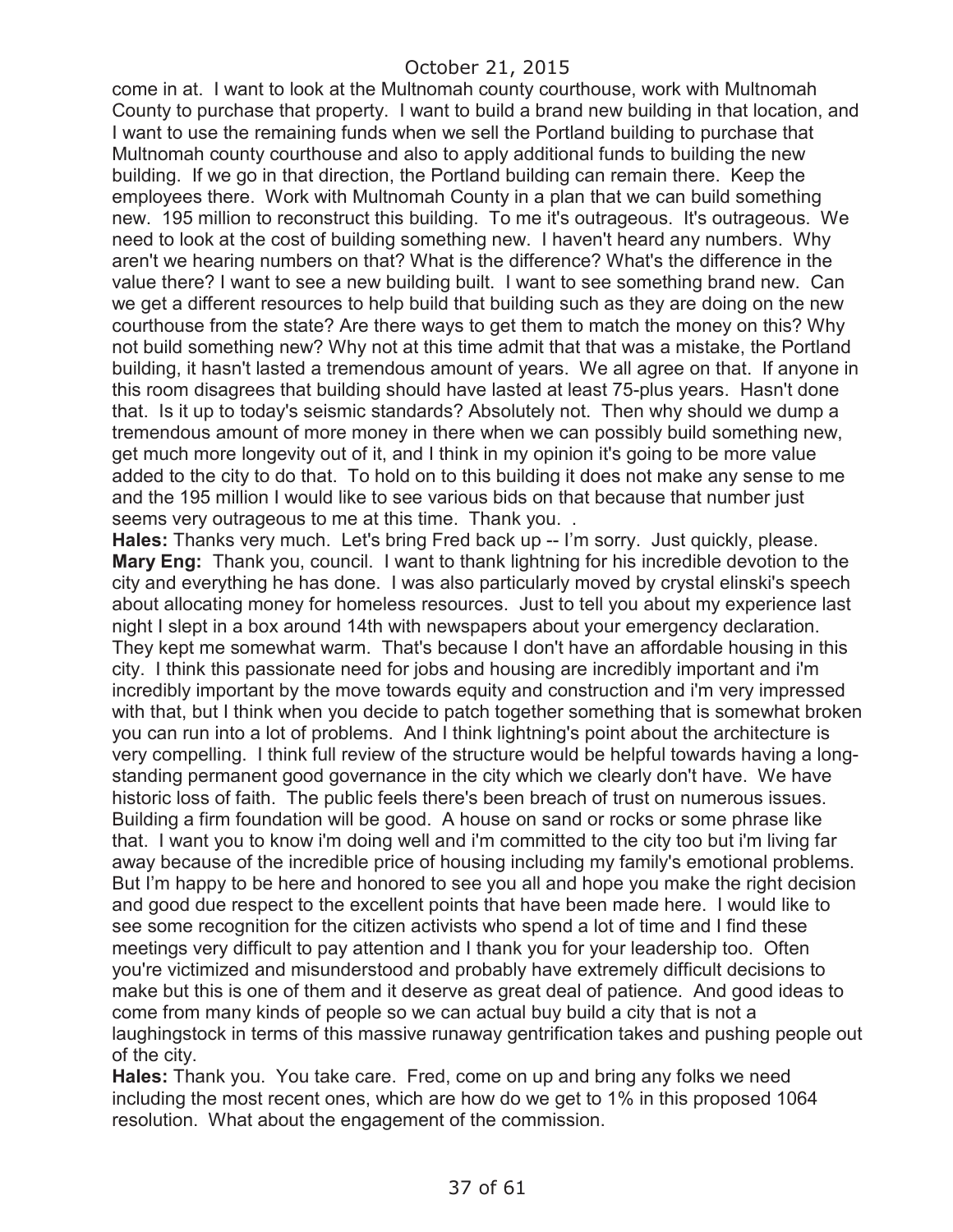**Miller:** I think I can handle this in very few minutes. If I need help there are lots of helpers here. The first comment I would make is Kelly ball is going to help me, following up on Jim's comment there's a website with all this information, all the reports, everything else on it, which is -- Portlandoregon.gov/Portlandbuilding.

**Miller:** All that information is out there. We do have a public involvement communication plan that Kelly has worked up. Once we have approval and we know where we're headed. We can address that I think. Turning to the commission and the 1%, 1% was taken out of the community benefits agreement resolution. That's the amount that was there. So there's a .25 and .75 which added to one.

**Fritz:** The one I have was .75 and .5. It was the total project cost, not hard construction costs.

**Miller:** Of the total?

**Fritz:** Yes.

**Miller:** I guess that depends how it's defined. My information, and i'm looking -- **Hales:** Come on up.

**Fritz:** .75 for continued training, outreach and .5 of the technical assistance fund of the total project cost.

**Christine Moody, Procurement Services:** Christine moody, procurement services. I believe the 1% came from the modified cba, which was implemented on the two water bureau projects.

**Fritz:** I was quoting from the exhibit on the model cba.

**Moody:** There was a modified cba that was implemented on the two water bureau projects and because of the where they were at when the model was passed, and the water bureau had not allocated that money because they were in the middle of the procurement process, that piece was negotiated.

**Fritz:** Was it total project cost or hard construction costs?

**Moody:** I don't remember that. I can get that to you.

**Fritz:** Thank you.

**Miller:** In any case with the number I took from the 1% saying let's not have any disagreement on the number let's just accept the number and say we're committed to it. That was point 1. Turning to the commission's comments I guess i'm surprised because I might have thought that they would be here supporting this because Brian is a member of our management team looking at the building as well as chair of the committee, and my discussion with Brian would be the commission may be the body that should allocate the funds because we have been looking for a public body something exists let's not add administrative costs. Maybe that's the way to pay for staffing, which is one of their concerns. That would be an additional burden. Arguably some of that money could be used. I would think that in less -- unless someone really wants to do the original cba, which water didn't, parks didn't, so on, if we go to the modified it would seem we're generally in agreement on the 1% and I would have thought the commission would be interested in in a role in that.

**Hales:** I was assuming they would have one. One comment I would have on the percentage is that i'm not sure what the right model number is either, but there's a big difference between building new reservoirs on kelly butte and this project not because one is a building and the other is a water project but a big portion of the cost of this project involves moving thousands of city employees out of a building, renting another building and moving them back. That's a typical for a public works project. So if .75 -- sorry, if 1% is reasonable -- sorry. 1.5% of total construction cost is reasonable on a public works project, just saying, that's what is in the model agreement, then maybe 1% is reasonable in this project given that what, \$30 million is the cost of moving people out, putting them in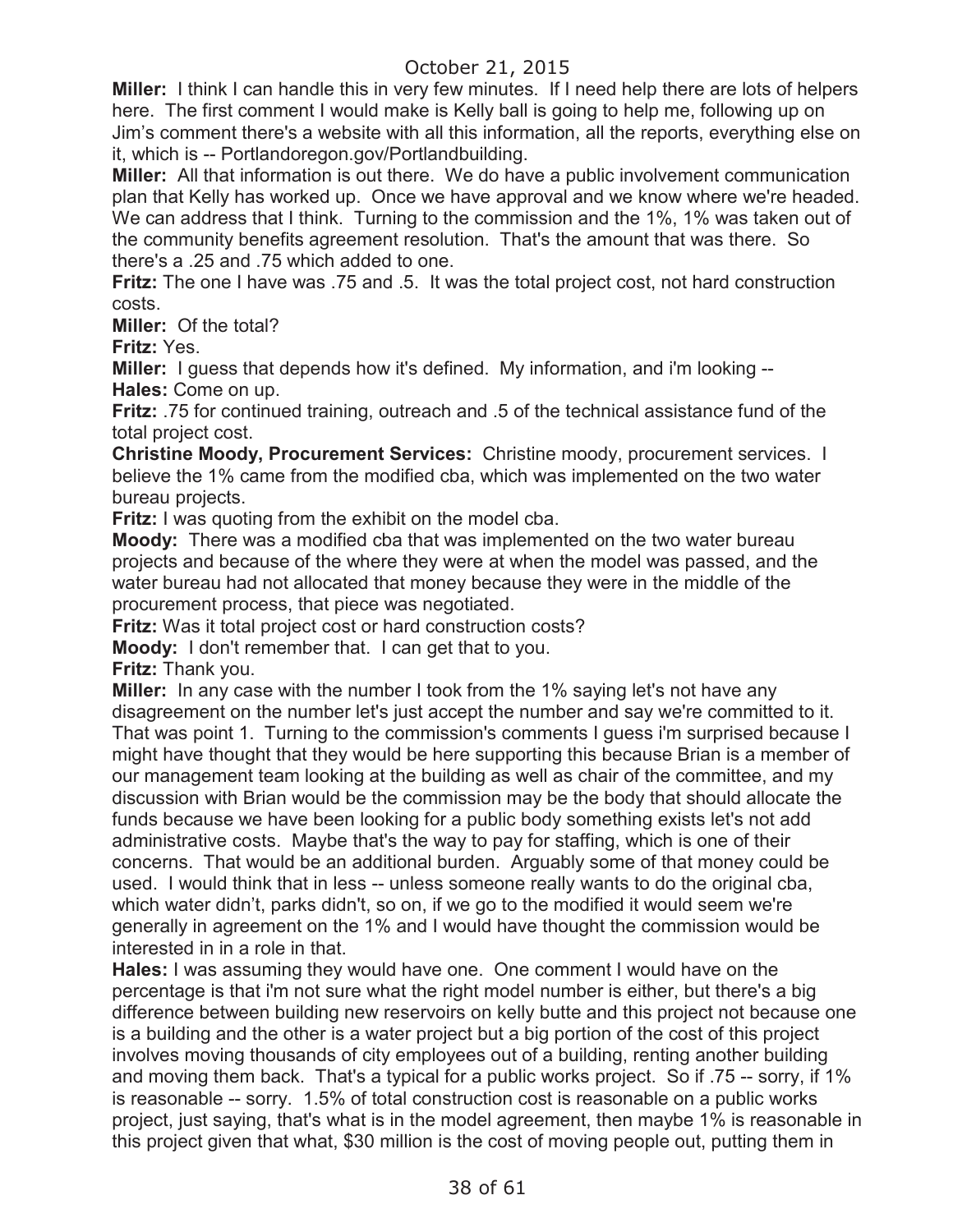another building and moving them back. That's not construction cost. It's not architectural design cost, it's just the cost of doing business for this project. Again, i'm not subscribed to 1% as a hard and fast number. I like the idea of what the team has brought forward here and that is saying at the outset it's a \$195 million project, period, including construction. Including design, including moving people in and out. Including being responsible with our tenants. All the other goals that we're going to have and 1% of that construction cost is going to go to work force training and the other elements that are outlined here.

**Fish:** Another example of that to make the point is that the water bureau will be coming to council sometime in the next few months to talk about the fortifying the pipes under the Willamette river.

**Hales:** \$50 million project plus.

**Fish:** Thank you for highlighting that, mayor. [laughter] it's a heavy on technology, light on work force project because of the technology of putting a bladder within an existing pipe. There's equipment and technology. It's not a big public works project by definition, so it isn't necessarily well suited to the cba model reservoir project, which is heavy on men and women doing lots of work over a period of time that was sort of the original vision. Commissioner Fritz's example of parks even though it fell below threshold she tailored it to make it adapted to a park -- the point is it was always a concept that meant to be adapted. It meant it was a concept and we are adapting it to meet the realities. I think in this instance it's a question of what is the right percent.

**Fritz:** May I make a process suggestion given the hour, really only the first of the three resolutions needs to be voted on today in terms of getting the bureau moving forward. Given that we have a commission who are recently appointed to ask for more time to discuss the community benefits plan, we could perhaps hold over the second two to get the questions answered for the second one and have more discussion on the third one. **Hales:** I'm open to that.

**Miller:** I would rather have them all. You're right the first is the most important one. I thought the equalization I don't think there's much debate about. When you get it back you're going to do what commissioner Fritz suggested. I understand you need some time. On the 1% I think the value at least partially is to separate it from the project per se because all the time before where there was something like an eight month period before signatures could be gathered, that would cost us another million bucks. I want to just say here's the pot of money and I frank lip don't care if you want to say 1.5%, the principle, we're aimed at this, you do the best practices you can, involve people and come back with a recommendation which we can improve, i'm not sure where that should be objectionable. **Hales:** I would be inclined to do that and let the commission come back with a recommendation to modify.

**Fish:** Say that again. You just said something very important that may capture two votes. You don't care where it lands in terms of percentage. The most important thing is you can deliver this project for under \$195 million.

**Miller:** Correct.

**Fish:** We have had three small businesses all of whom are minority owned come before us and say, time out. This project is going to put us out of business or hurt us financially. One is a gentleman who runs the larger restaurant, another woman who runs the convenience store, the third is my favorite bento restaurant within walking distance of city hall. How are we going to cushion the blow during this transition?

**Miller:** If I were sitting where you are I would probably direct me to come in with a recommendation.

**Fish:** Mayor, can we make a friendly amendment? These are family owned businesses that have provided great service to our community just like the daycare provider and we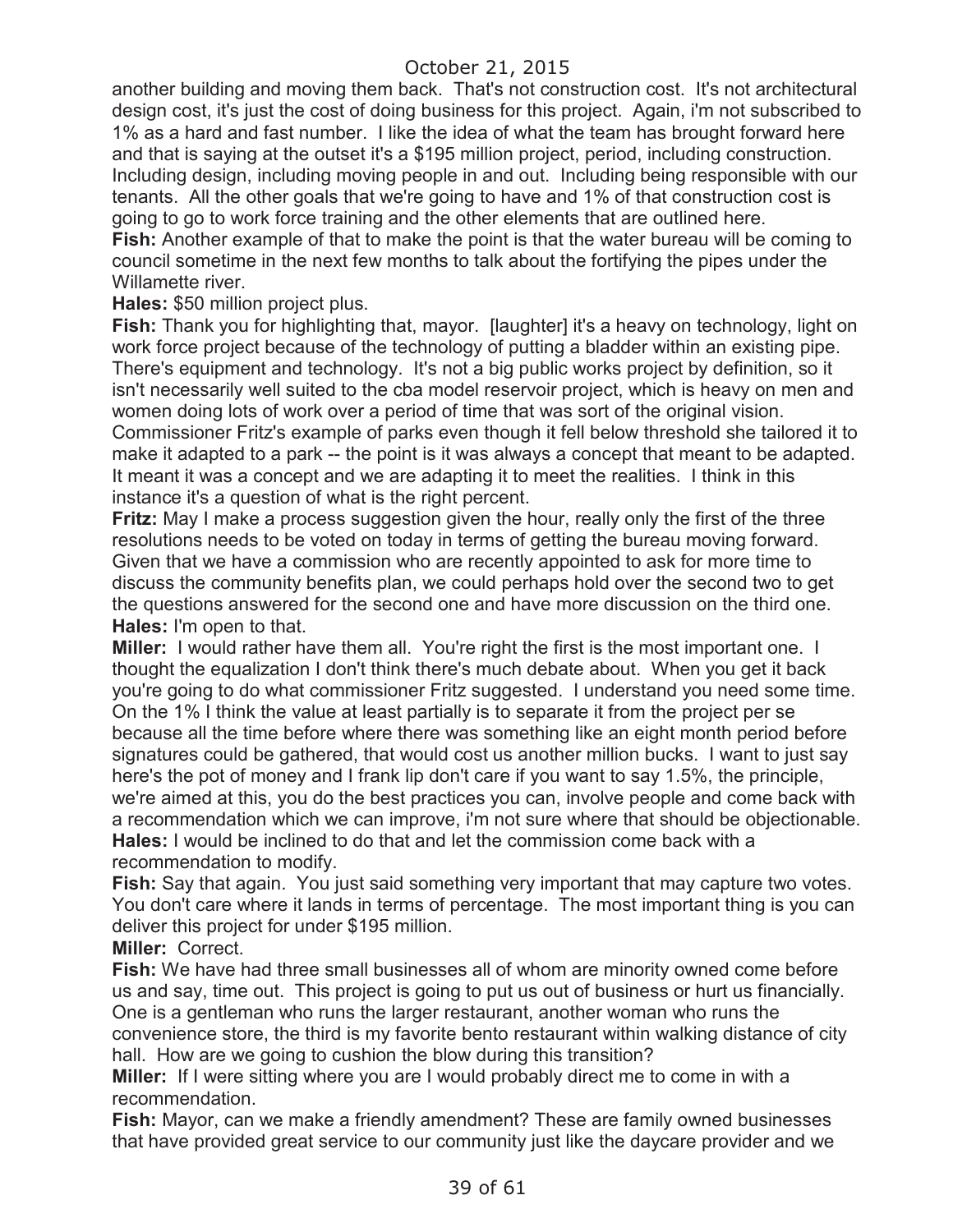have gone to some length to cushion the blow. Can we direct Fred to come back with a plan?

**Hales:** I think he has just been directed. I think you should do that, Fred. Doesn't have to be in the resolution but obviously it's the sense of council we want a socially responsible plan for how we operate as a landlord in this situation. That's again not quite the normal situation for city government but it is here in this particular --

**Fish:** One gentleman's testimony about the cloud of uncertainty over his business rendering the value of his business almost zero, that's very compelling. We're the sole contributor to that cloud and I think we have an obligation if not a legal, a moral obligation  $\mathsf{to}$  --

**Miller:** Another reason to move ahead is to get the analysis that would tell us are we going to leave people in the building in which case it's a different proposition for the businesses so I would like to move ahead. But I will come back with a suggestion on how to handle the relocation or how --

**Fish:** We have the ecpc, which the council has established, made up of distinguished people in our community who care about this issue and have history. Other groups in the community have strong opinions on this subject. I would hope that through that process that namac, other groups that have strong opinions and lots of history are welcome to fully participate in developing a plan that would come back for review and approval. **Miller:** That's our intention.

**Hales:** Further questions for Fred. Then let's take a vote on the first of the resolutions, which is 1062.

**Novick:** Obviously this is an important issue, critically important that we address the concerns of that building, we have employs' already in an unhealthy atmosphere. It's going to get worse. That building is not seismically sound. And we've done…..Omf has done extensive analysis. I want to reiterate that regardless of historic character of the building, shows renovation is the appropriate course. Obviously, we're not today committing to spend \$195 million on anything. This is the first step in the process. I really appreciate the analysis that was omf done. I think that our employees really appreciate the fact that we're finally addressing the concerns of this building and i'm pleased to vote aye.

**Fritz:** I appreciate those comments and the diligence of the staff. Thank you for multiple briefings on the work sessions to get to this point. We still have city employees in other buildings in disgraceful conditions, so that is -- this is only a start. This is a building that rents can pay for the mortgage, so i'm able to support it. Aye. [laughter]

**Fish:** Fred, I want to thank you and your team for the way you have managed a very complicated process. I don't remember a process or issue that was more complicated in some respects, and I have had a lot of conversations with friends and people I meet about this. It's a hard thing to explain. We're talking about a lot of money. I think instinctively people say, well, if you've got a building with these problems, ditch it. Level it. Do something else. I appreciate the comments of my two colleagues. You have walked us through all the options. And i'm persuaded this is the most responsible approach because it's the least cost, it meets a set of values we have clearly identified, things like proximity and accessibility. And frankly, it allows us to start thinking how we can configure our work force. I'm very keen on having bes all together. I have had concerns about the bureau being dispersed. I want them all under the same roof with their leader. This has been an incredibly complicated and difficult process but I think you have been the captain of the ship leading us through turbulent waters. You've done a great job. Ultimately since i'm not a developer and I don't play one on tv, it's our -- part of our job is to put good people in place and ask them to give us their best advice. We have a chief administrative officer, a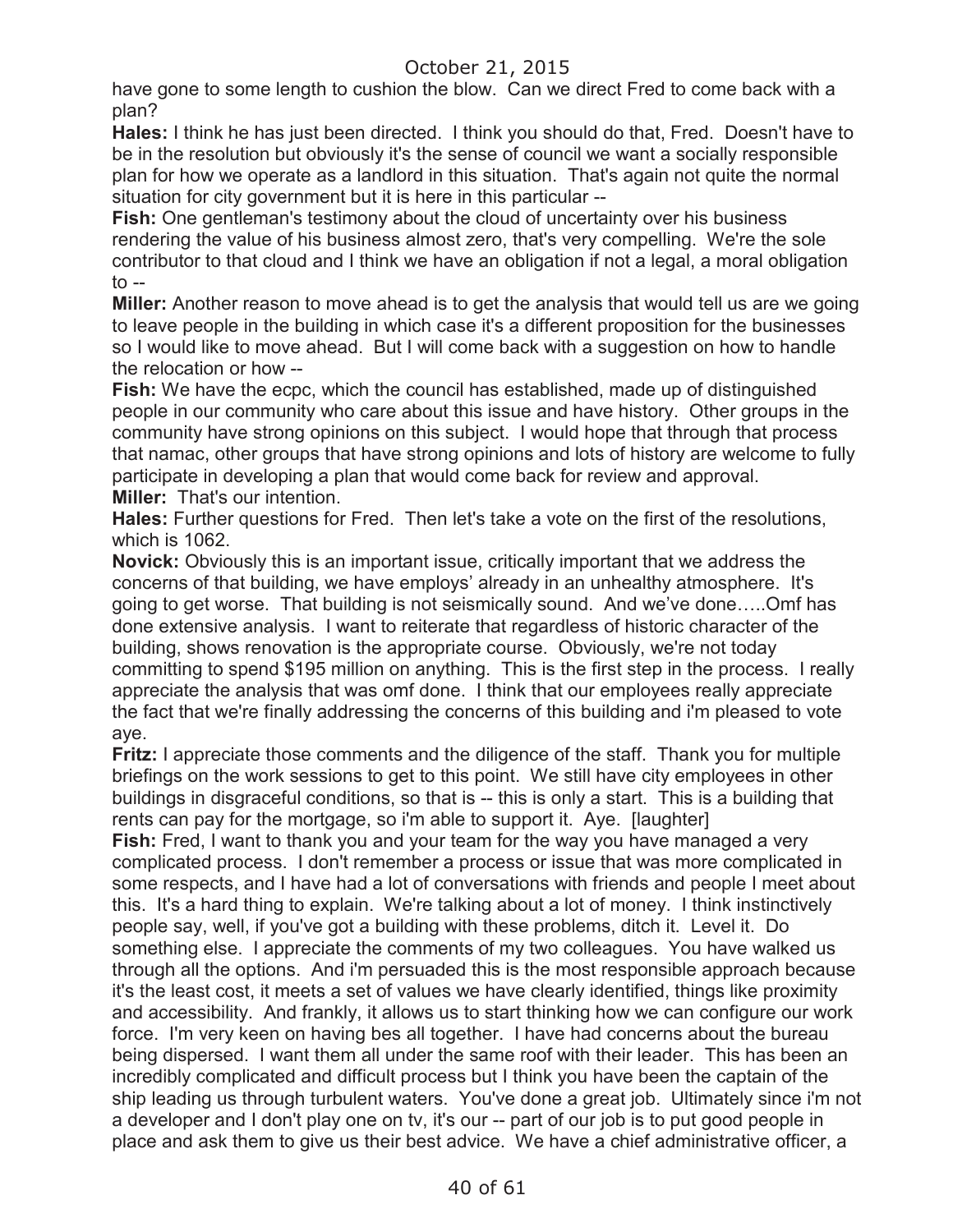cfo that I fought for, an independent panel of experts who do development and some peers from other levels of government saying this is the right approach. With some humility i'm going to accept those recommendations because they are coming from people that know a heck of a lot more about this than I do. I also appreciate in taking this action we're not resolving all the questions. We are resolving one question that's important to all of us up here, which is this project will not exceed \$195 million. That's the last conversation we'll have about that issue. Thank you, everyone, for your quality of your work and professionalism. I'm going to vote aye.

**Saltzman:** Well, I think that I actually hope this is the last conversation we have about the 195 million. I'm not necessarily persuaded this will be the last but i'm hopeful, so hopeful because I really appreciate the good work that staff has put in but also the stellar advisory committee, you have assembled people that speak from experience. My original instinct when I heard it was 95 million was to demolish it and build something ourselves, nice, shiny, more sustainable, energy efficient and seismic resistant. I realize there are a lot of political, logistical issues that are probably insurmountable to do that, so i'm prepared to support this recommendation that has been brought to us with a lot of thought about how to make this work. I still await the answer about whether we move people or we stage them or not, but my tendency is to think we probably need to move everybody. This is a well thought out process and i'm pleased to support it. Aye.

**Hales:** Fred, thank you. Ken, the rest of the team, thank you. When I asked Fred and ken to like me return to public service for something of a victory lap, to come back into these difficult issues it was in part because I knew that Fred could help guide us through this kind of very complex, very high stakes question for the city of Portland. So thank you. Well done. And more great work ahead. This is a day that we wish we didn't have to be here for. We wish that the Portland building had been built so well the first time and that corners weren't cut and that it had not leaked, and all those other would have, could have, should have, I wish we didn't have to do this but we do. The question is, is this the most responsible thing to do under difficult circumstances. I have had some of the same reactions and skepticisms that my colleagues have had. I think all of us in a situation like this say there's got to be a cheaper alternative than that. But it appears that that's not the case. That building a new building would be more expensive than repairing this one even as odious as the bill for that repair might be for all of us. We figured out a responsible way to pay for this with what the bureau's pay in rent over time and with a mortgage that we carry for a long time in order to do the right thick. Again, this is a difficult conclusion to get to but you've gotten us there in the right way. So I also believe that you have put us in a position to say to you, you have 195 million. Repair this building. Get it done right. Make us proud. And no more discussion about whether it's 196 or 197 or 198, and we should take this opportunity to empower this effective public servant with that budget and say, that is it. We have done this before in other public works in this community, particularly transit projects. So it can be done. But you put us in a position to exercise the kind of discipline that the public would hope for from their city council. Thank you very much for doing that. Aye.

**Hales:** let's take up the next one, please.

### **Moore-Love:** 1063.

### **Novick:** Aye.

**Fritz:** This is on the rent equalization, one of my core principles has always been who pays, who benefits and is that fair. Under the resolution currently structured without the amendment, the beneficiaries are those who will be in the Portland building after it's fixed. The bureaus that lose are the ones who are currently paying higher rents in the 1900 building. To be very clear i'm not commissioner in charge of any of those bureaus. My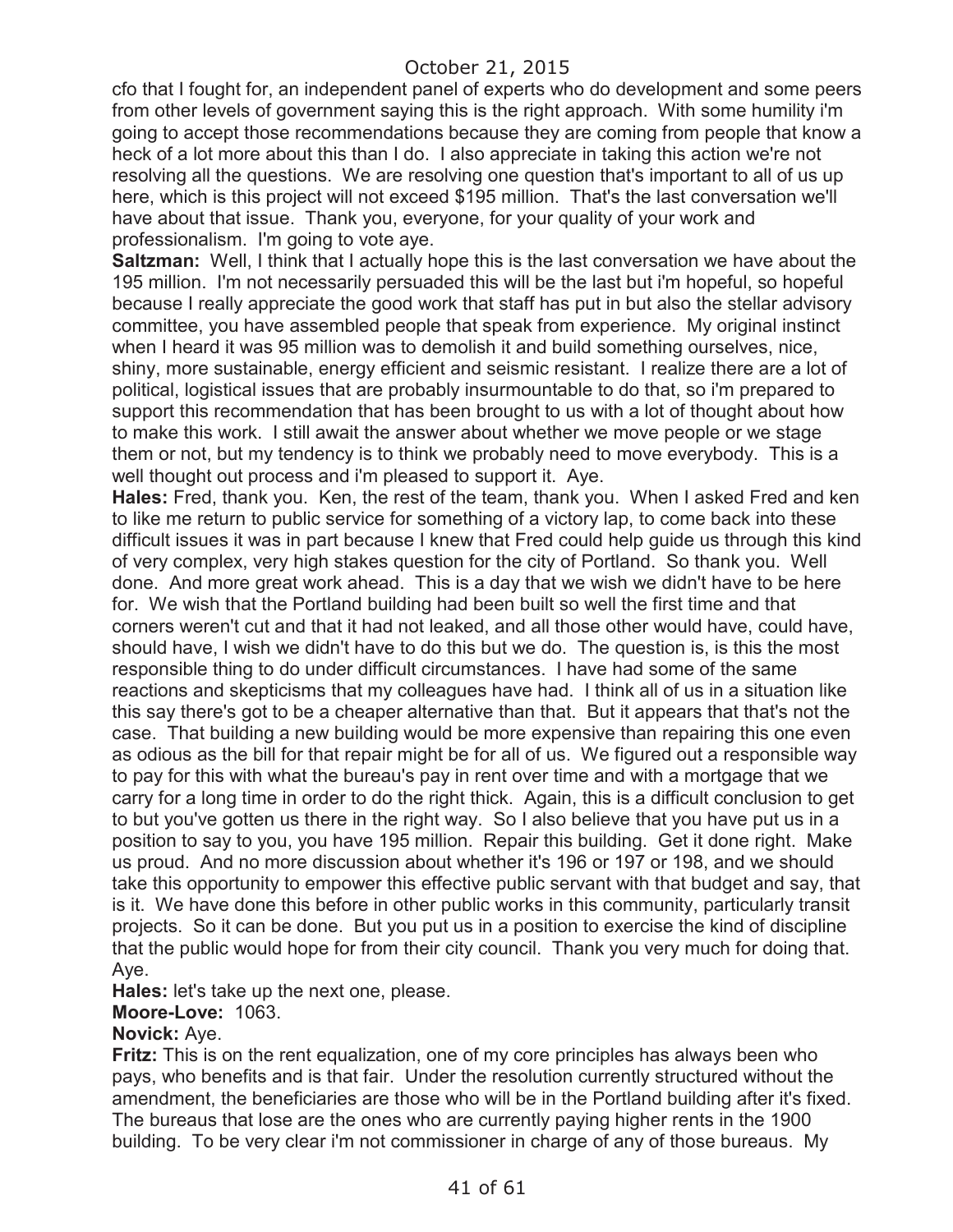bureaus will benefit from the resolution as structured. I can't support it because I don't think that's fair. If we believe in the principle we should be implementing it as soon as possible and it's unfortunately I can't support it as written. No.

**Fish:** Just to be clear, when we get an analysis of Commissioner Fritz's amendment and I understand it i'm likely to support it but I don't think it makes this particular resolution fatally flawed so I will support it. Aye.

#### **Saltzman:** Aye.

**Hales:** I agree with commissioner Fish's statement. Aye.

**Moore-Love:** 1064.

**Novick:** I'm torn about this. I think it's a reasonable proposal but I was concerned by the opposition of the members of the equitable contracting and purchasing committee, so it's out of respect to them and the other community members that testified with the assumption that we can reach a reasonable resolution on this issue for today i'll vote no.

**Fritz:** I agree. I don't have the confidence that 1% is the right number. Especially construction costs rather than total costs. I would like to see a revised resolution to include mention of the commission and the office of equity and human rights and to be more inclusive in setting up the resolution so our community partners understand that we are indeed committed to doing the right thing. I know you are, but part of the process is having a community benefits agreement rather than something that's handed down and we were very careful when we did the community benefits planned park to engage the community in figuring out what that looked like. No.

**Fish:** I am proud to serve on the council that really believes in this concept of opportunity and equity. As with many noble aspirations, these are very complex matters. The devil truly is in the details. I know that more than anyone up here because of the fact the water bureau has hosted the two biggest cba projects and has a track record of pushing the envelope on equity and opportunity. Too me the question is, is this the right frame work for moving forward realizing that all the hard work follows. Provided, Fred, you follow through on the commitment you made to the council to bring the commission together to review this, provided we have a subsequent work session on cbas generally and how we're doing, because that report is going to be critical to deciding how we move forward with that plan, and provided this comes back to council for our ultimate deliberation, which I think we have committed to on all three scores, i'm comfortable supporting this approach because I do think it's a package and frankly while I take this concern about accountability very seriously, there's nothing more accountable than putting a number or percentage in a legal document and saying we're operating off of that. If at the end of the day smarter people than us conclude that that is the wrong figure then you will come back to us and report that because we want to get it right. But I think this is a suite of actions and I think in respect to all the work that's been done they should be adopted as a suite so I will vote aye.

**Saltzman:** I appreciate the concerns brought forward by the equitable contracting commission members and other public testimony today. But I am persuaded that we can tweak those details with their help and figure out what the right projects or activities are but i'm otherwise very comfortable with this determination of 1% community benefit. Aye. **Hales:** Well, I brought forward the resolution to create the equitable contracting commission and believe in it very much. Thanks to the discussion that we have had here today both with members of the commission raising issues and with our chief administrative officer making commitments to follow through on their concerns, I am going to support this. Here's why. We have said this is 195 million dollar project. We said 1% is going to go to these specified purposes. And we have said we're willing to change that 1% based on what we hear further, the commission, and from our administrators, but the top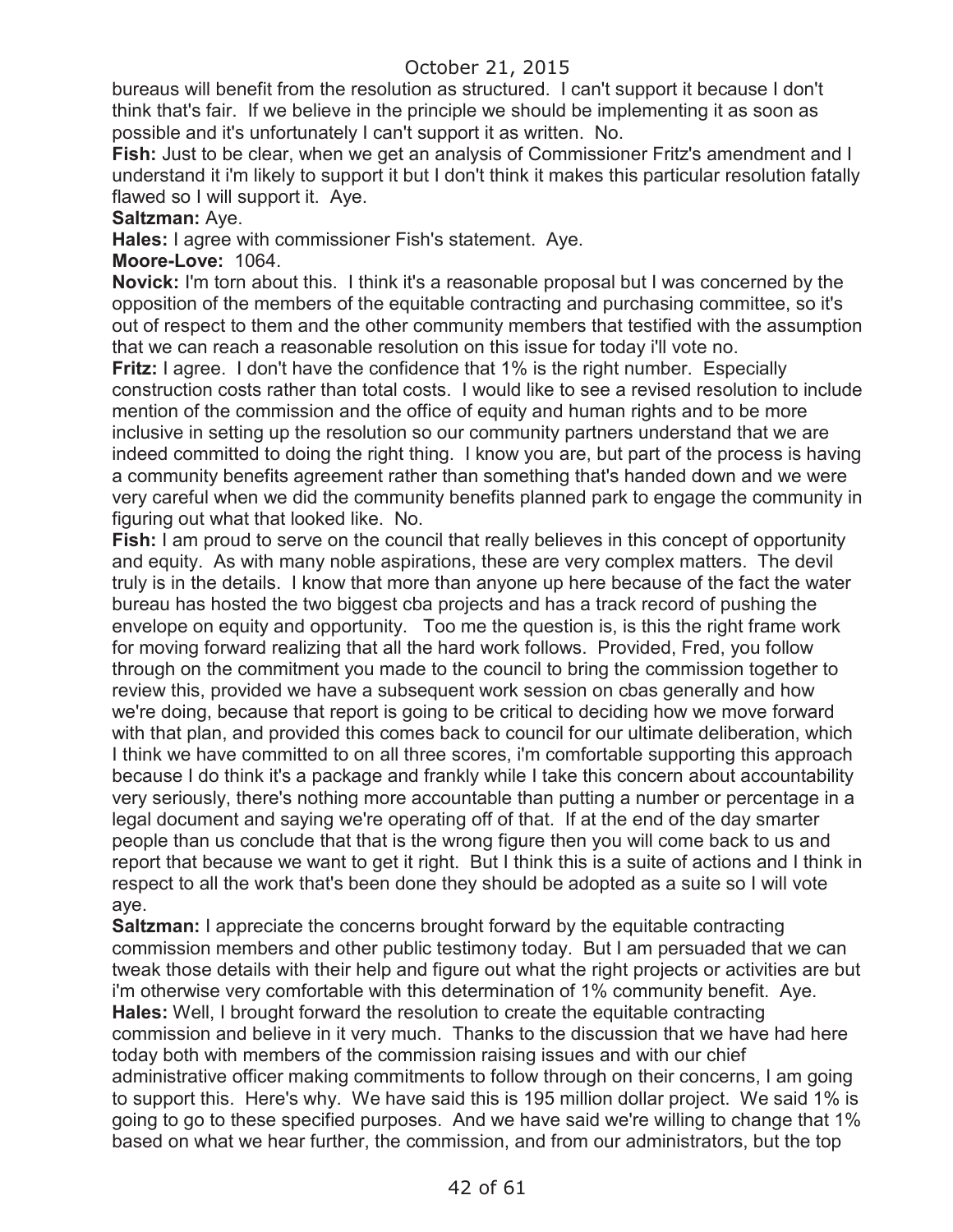line number doesn't change. It is still \$195 million project. The question is how much are we going to devote to these purposes as opposed to other hard construction costs that go into the reconstruction of the building. Since we all have that understanding I think it's better for us to start with a percentage than to start with a question mark or any confusion that this would just start adding to the cost of the project. That would be a shame if we did that. So with those understandings that we'll return to this issue and we'll hear more about what the percentage should be and how it should work, i'll support the resolution. Aye. **Fish:** Mayor, can we take a two-minute --

**Hales:** We're going to take a two-minute compassion break and come back at half past the hour.

[break]

**Hales:** So I think we could run through 1078 please and we're going to try and get the rest of this work done. With these understandings.

**Hales:** Items 1079, 80, 81, 82, and 83 are moved to tomorrow's calendar at 2:00 p.m. And we'll try to deal with the rest of them while we're all still here. Could you please take up 1070, 1071 and 1066, the item that we brought forward from the consent calendar. **Item 1070.**

**Moore-Love:** 1070, a five-year grant agreement with volunteers of America for two advocates for victims and survivors of domestic violence, not to exceed \$630,000. **Item 1071.**

**Moore-Love:** 1071, authorize a five-year grant agreement with catholic charities for an advocate for victims and survivors of domestic violence not to exceed \$315,000. **Item 1066.**

**Moore-Love:** 1066, accept a grant in the amount of \$92,143, for fiscal year 2015-16. And authorize intergovernmental agreement with the county for domestic violence enhanced response, partially reimbursed through December 31, 2017.

**Hales:** We welcome acting captain Wendi steinbronn and Annie Neal from Multnomah county, welcome to you both.

**Wendi Steinbronn:** Thank you, good afternoon. I'll start with 1070. 1070 and 1071 are of a grant we've applied for and received every year since 2005. And 1070 has to do with contracting for two advocates from volunteers of America to work in our office. They are cohoused with us and they work alongside of the domestic violence investigators and the purpose of having them there is for enhanced services to the survivors. They do things like safety planning, seeking shelter, and getting other resource services for survivors outside of the actual police investigation.

**Steinbronn:** 1071 is for one advocate to do the same thing, work in our office side by side with the investigators. I should probably mention that we have a total of eight advocates in the police bureau, sheriff it is three, and Multnomah county sheriff is 5 advocates. We supply the office space, computers, vehicles for them to drive. We have a day shift and afternoon shift that respond directly to the scene to help officers out. I should mention that's part of the cost, as well. So the 1071 is for the one advocate. 1066 is part of the doj, united states dog grant to supply this year .25 fte of a full-time sergeant assigned to the dvert program. It's the enhanced response team and they work with really serious offenders and the more serious cases, some of the cases that take a longer time to resolve.

**Hales:** Thank you. Welcome, Annie, welcome.

**Annie Neal:** I'm just here to provide any information or answer any questions if you need it. The domestic violence enhanced response team is what I consider a homicide prevention unit. They do great work, they work collaboratively with law enforcement during their evaluation, offender accountability, and the victims service partners providing wrap-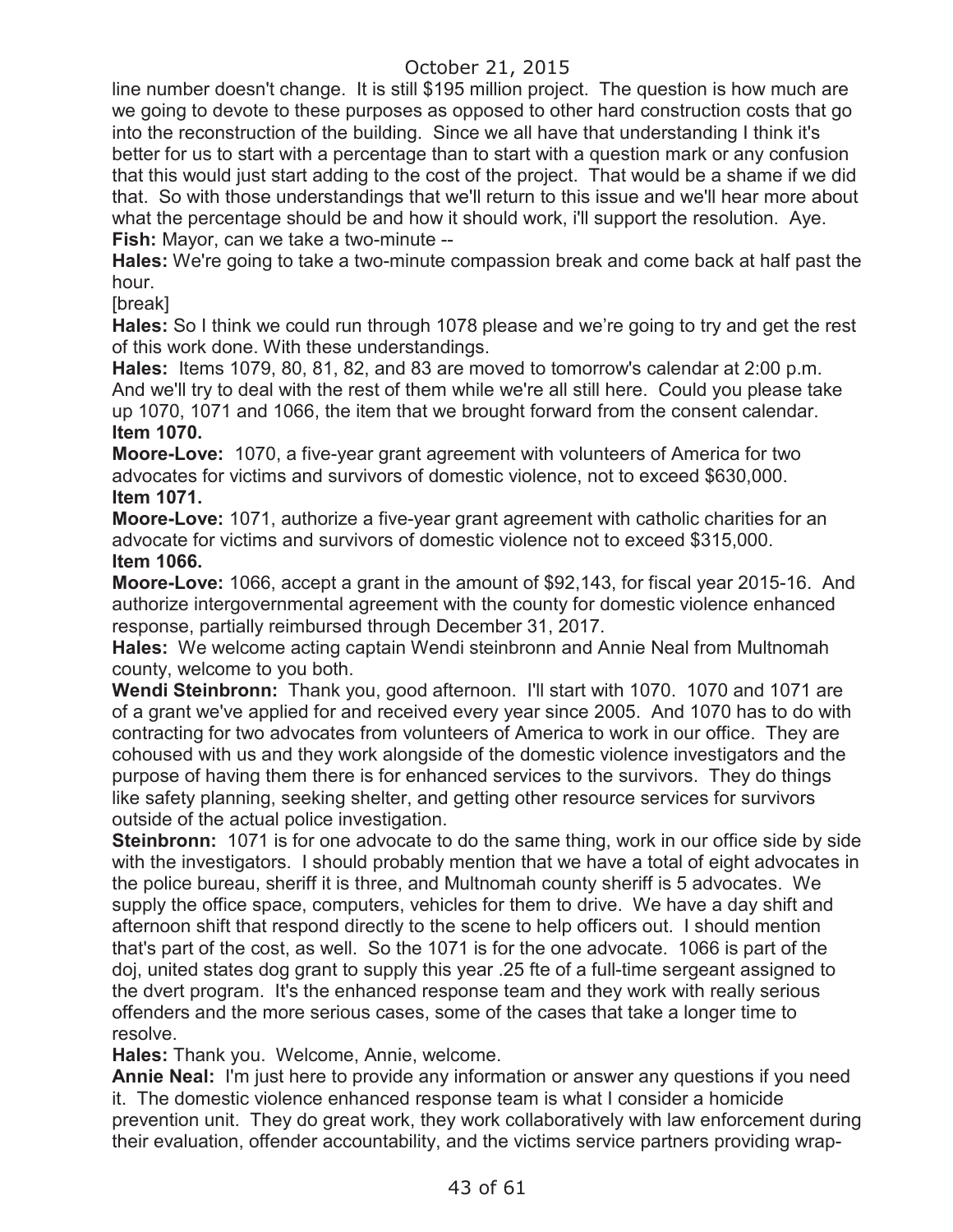around support beyond the criminal justice case. It's been a great partnership for many years.

**Hales:** Thank you both. Question for the city-county team? Thank you both very much. **Steinbronn:** Thank you.

**Hales:** Does anyone want to speak on those items? If not, let's take a roll call vote on each in turn, starting with 1070.

**Novick:** Aye. **Fritz:** Aye. **Fish:** Aye.

**Saltzman:** I just want to thank you for all the good work that you do, dvert team, aye. **Hales:** Women and families and safety, doesn't get more important than that. Thank you both very much. Aye. [gavel pounded]

### **Moore-Love:** 1070.

**Novick:** Thank you very much for your work. Voting first sometimes catches my by surprise still. I forget to be appropriately polite. Aye.

**Fish:** Aye. **Saltzman:** Aye. **Fritz:** Aye.

**Hales:** Aye. And the third one, please.

**Moore-Love:** 1066.

**Novick:** Aye. **Fritz:** Aye. **Fish:** Aye. **Saltzman:** Aye.

**Hales:** Please keep up the good work. Aye, thank you. [gavel pounded] okay, let's move on.

### **Item 1072.**

**Moore-Love:** 1072, pay claim of Tasha Moore in the sum of \$12,500 involving the police bureau.

**Hales:** Good afternoon, it's afternoon now.

**Randy Stenquist, Risk Management:** Commissioners, Randy Stenquist I'm the liability claims manager for risk management. It will resolve a tort claim for Tasha Moore and her attorney. The underlying incident followed a traffic stop which led to a vehicle search. She was charged with two offenses including a drug charge at that time. The officers held back other drug charges from that engagement after having a dialogue with Ms. Moore and an agreement about her acting as a informant in other drug cases. The following week after failing to meet with the officers they went to her house and arrested her and booked her on the underlying charges from the week before. The Multnomah county d.a. Later dismissed those charges. Our investigation has revealed that the officers did not follow well-established protocols spelled out in the police directives about working with informants. There's an active internal affairs investigation underway to investigate further, but there's clearly a problem with how it all played out in this particular instance. The directives have been updated further to clarify the responsibilities of command staff to coordinate the processing and review of informant information and these are currently under review. The proposed settlement of \$12,500 compensates the claimant for the loss of her freedom on that February arrest as well as her attorney fees and costs resolving the claim at this point will prevent us from having to spend more money litigating the case and an uncertainty of the outcome with that. We recommend approval of ordinance. **Hales:** Questions? Thank you so much, appreciate the summary. Anyone want to speak on this item? If not, roll call, please.

### **Novick:** Aye.

**Fritz:** Mary, I appreciate you putting this on the regular agenda. I also appreciate the follow up in terms of police protocols and trainings. Aye.

### **Fish:** Aye. **Saltzman:** Aye.

**Hales:** Aye. [gavel pounded] thank you all, thank you. 1073. **Item 1073.**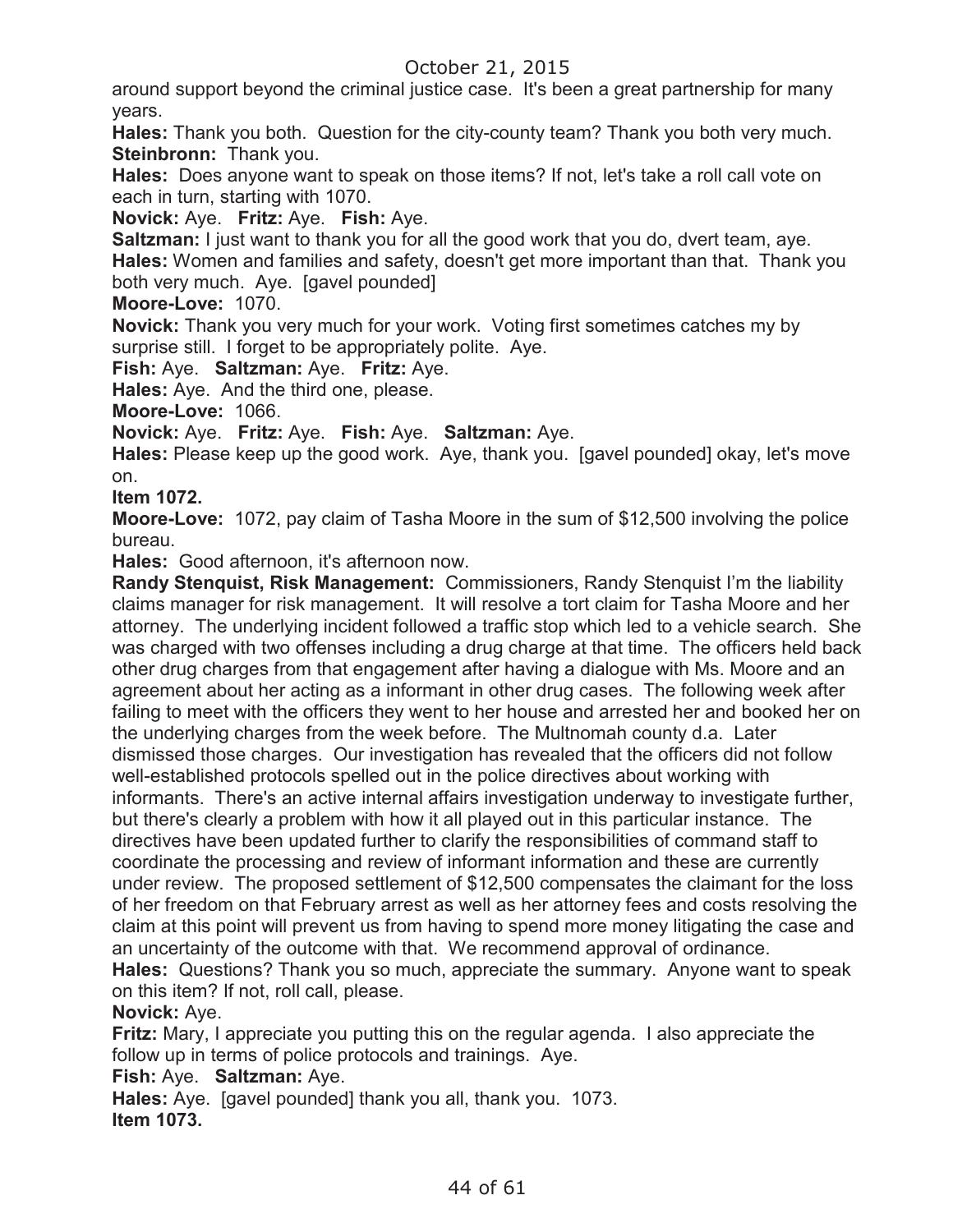**Moore-Love:** Authorize a five-year lease extension with upi commonwealth, llc, for leased premises. Second meeting roll call.

**Novick:** Aye.

**Fritz:** This dovetails nicely on the discussion we just had on the Portland building, the lease will be expiring very close to when the Portland building will be reoccupied. Aye.

**Fish:** Aye. **Saltzman:** Aye.

**Hales:** Aye. [gavel pounded]

**Hales:** 1074.

### **Item 1074.**

**Moore-Love:** Amend contract with trimet represented to the operation and maintenance to add payment to trimet for operations, maintaining and other services for fiscal year 15- 16 through fiscal year 19-20 for \$40,490,618.

**Hales:** I understand there's a request to reschedule this to October 28th. 1075. **Item 1075.**

**Moore-Love:** Authorize central eastside interim commercial off-street parking pilot program.

**Novick:** 1075 and 1076 are related and have to do with removing regulatory barriers promoting shared use of parking stalls. This would allow such shared use of an interim basis in the central eastside while permanent changes are developed as part of the central city 2035 plan. The central eastside, it's been a major theme in the parking management discussions for over three years. In 2012 pbot worked with local stakeholders to develop the parking management plan. On street parking reaches full by 8:00 a.m. But off-street parking is not utilized. Changes are expected to be before the council sometime in 2016. The second ordinance will specifically address parking along Water Avenue that has seen the most job growth since 2006 and has added significant pressure on the street parking apply. Several vacant parcels are purchased from odot and intends to create parking for employment. Temporarily allowing parking will provide immediate relief to the oversupply parking. There's been extensive public outreach related specifically to this issue and there's broad support for the special pilot parking program. We talked about this concept to share parking a couple of weeks ago. If a bank has a parking lot that is not used by bank customers then the bank can rent out those spaces to the general public under this pilot, for example.

**Fish:** Commissioner, I fully support your ordinance but I have a question. In this concept of shared parking, particularly in the example you used of a bank that might make the space available in the evening hours, would that property owner be subject to a different regulatory framework than a typical property owner in the full-time business of providing parking services?

**Novick:** Grant, do you want to take a shot at that?

**Grant Morehead, Portland Bureau of Transportation:** I don't believe that they would, no, I don't. Under this interim program we're proposing that commercially shared parking would be limited to monthly agreements at least during this 18-month period and pbot would manage the administration of those contracts.

**Fish:** Let me state it in plain English. I've heard they want to capitalize on after hour's spaces like bank parking spaces. One of the things that will discourage people from doing that is if we overregulate that use. You heavily regulate the people that run our full-time parking. There's all kinds of rules about what you have to do and you have to have an operator and equipment. I'm hoping that we're developing a lighter touch for shared parking since its more episodic, more opportunistic.

**Morehead:** That's our approach. And removing regulatory barriers is what this ordinance is all about.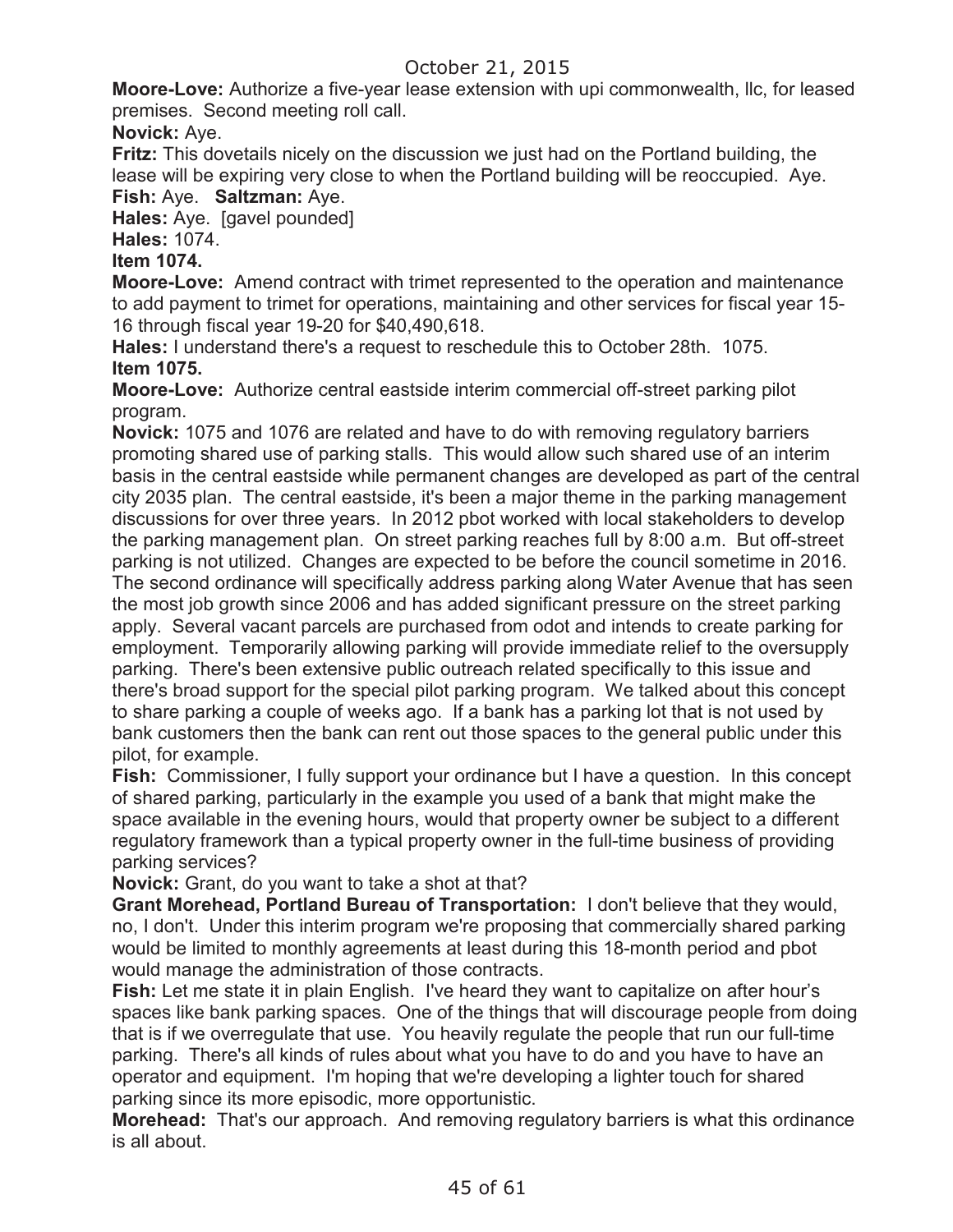**Fish:** Thank you.

**Hales:** Other questions? Thank you very much. We want to read the second one. **Item 1076**

**Moore-Love:** 1076, authorize temporary commercial parking on Oregon department of transportation blocks as part of the central eastside interim commercial off-street parking pilot program.

**Hales:** Further explaining of this, I know you covered it a minute ago.

**Hales:** Questions?

**Novick:** There is anything in particular?

**Morehead:** You did an excellent job of summarizing what would have been my

presentation.

**Hales:** Good answer.

**Novick:** Actually I summarized by looking at talking points.

**Hales:** Great. Anyone want to speak on these items? Both 1075 and 1076 pass on second reading. [gavel pounded]

**Hales:** Let's take 1077.

### **Item 1077.**

**Hales:** Authorize the bureau of transportation to acquire certain permanent and temporary rights necessary for construction of the east Portland active transportation to transit project through the exercise of the certifies eminent domain authority.

**Hales:** Roll call vote, please.

**Novick:** Aye.

**Fritz:** Thank you to commissioner novick for getting back to me about my concerns. Aye. **Fish:** Aye. **Saltzman:** Aye.

**Hales:** Aye. [. [gavel pounded] 1078.

**Item 1078.**

**Moore-Love:** Amend marijuana licensing procedures and requirements for converting existing medical dispensaries to recreational retailers and amend hours of operation. **Hales:** Roll-call vote, please.

**Novick:** I'd like to thank the stakeholders who have engaged on extensive discussions on this issue over the last few weeks. Aye.

**Fritz:** Thanks to the mayor for signing with the office of neighborhood involvement, and it's been an honor to participate in this extensive community process, particularly working with my staff, Teresa, Victor salinas, Amy archer and also Claire Adams and my staff. It's a new program, we're going to manage recreational marijuana sales much better than historically our state has managed liquor sales. I'm looking forward to implementing the program and ensuring the wise and safe use of this legal substance. Aye.

**Fish:** I want to thank the Oni staff and thank the stakeholders and community member whose provided input and helped us craft these regulations. I believe the city is taking a balanced approach trying to be faithful to the intent of the voters, and also to the intent of the legislature to create the right fit for Portland. These regulations take into consideration the rights of consumers, the impact on neighborhoods and the investments of lots of local small businesses they have been working thoughtfully, intentionally and transparently to create a unique Portland solution and I believe they have found the middle ground. I want to offer my special thanks to friend and colleague Commissioner Fritz who has led this process thoughtfully and openly which is evident in the final product before us. This is new territory and everyone in my judgment has done their best to find the right answer. Today i'm pleased to vote aye.

**Saltzman:** All due appreciation to Commissioner Fritz and everybody, the office of neighborhood involvement and the public who worked hard on these regulations. If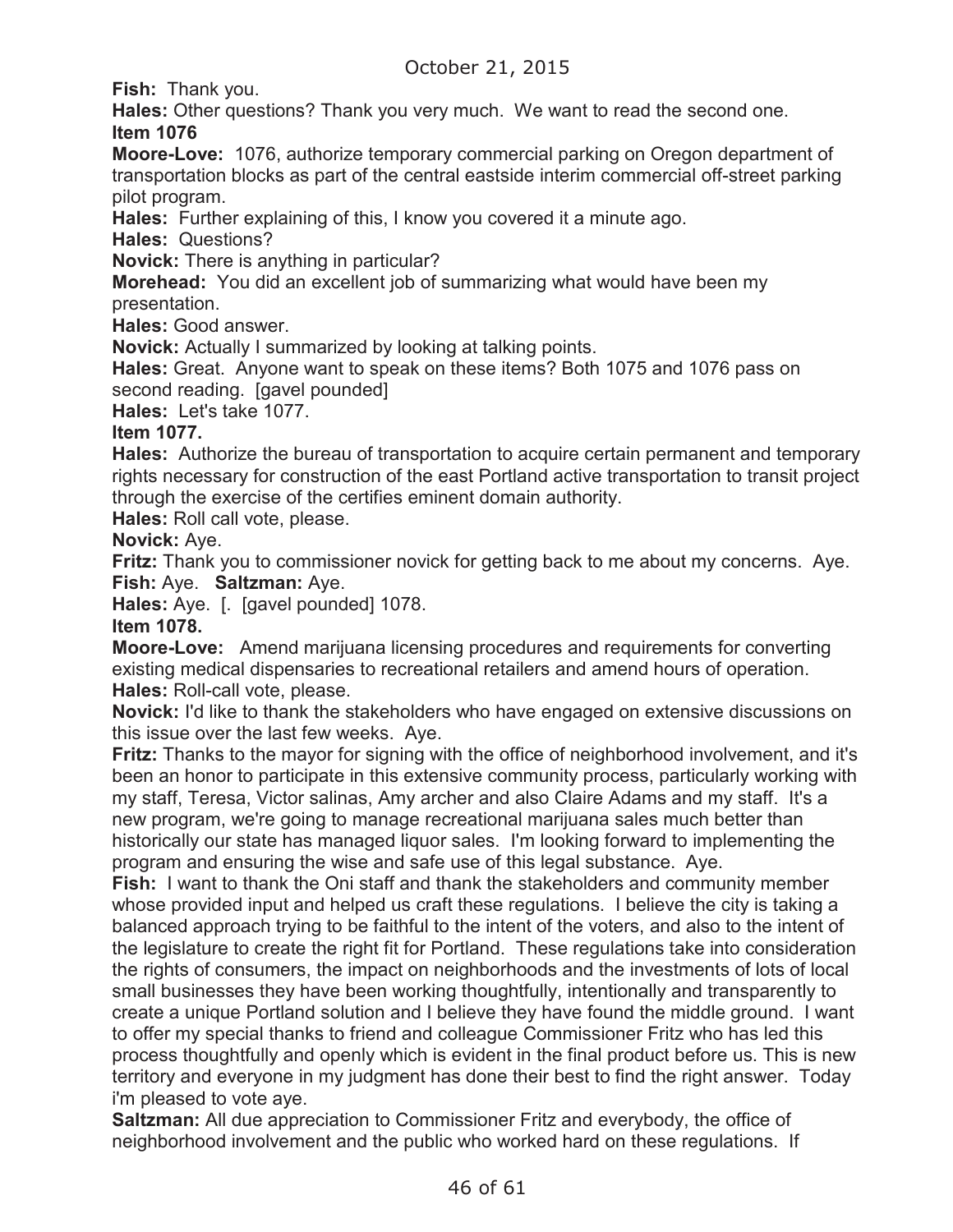anything in the ensuing weeks I have become persuaded that this is regulations that are unnecessary. We are -- I watch every day in the newspaper and on the news, the activities of the olcc as it moves forward with its march to regulating the same things we're trying to do here today. I'm convince we had don't need two layers of regulatory authority. And we don't need as a city to be spending a million dollars a year hiring four to eight people to oversee an effort that 21 days into legalization of recreational marijuana, all's quiet on the western front. I'm not persuaded that we really need this. To me it's regulatory overkill and it's being duplicated at the state. I appreciate the work that's gone into this but I think this is a regulatory effort we can't sustain funding for and I don't think we should mimic what's happening at the state level. I respectfully vote no. **Hales:** I want to join in thanking you, commissioner and the oni staff who worked hard on this. Commissioner Saltzman, I think we'll have the opportunity in the future to dial back regulations which every now and then government actually does if we turn out to not need all the rules that we propose, but we have had bitter experience having the state operating a system of selling controlled substances it doesn't work out very with follow neighborhoods and communities. An excess of caution in this case and very new territory for me is justified. I want to note this again, I think we noted it at the hearing. I often hear from people who say it doesn't do any good to talk to government to, got involved in the political process, things are always decided behind closed doors. They come to one of these city council hearings and say something smart and new and we hear them, and we change the plan. It happened again in this case. It happened more than once in this case where people come to their city council, have their say and have the five of us listen to them and make change in this room. I hope people get to see that, whether it's on television or in person. It actually happens. Maybe it doesn't happen in congress, it does happen at the state legislature, they should get credit for that, too, but it happens here all the time. It happened on this issue and one more reason why we should celebrate democracy actually works here. Thank you all for good work. There was a lot of careful thought to get to this point, as well. I'm very happy we ended up where we are. Aye [. [gavel pounded]

**Hales:** We are recessed until tomorrow at 2:00 p.m. [gavel pounded]

**At 12.49 p.m. Council recessed**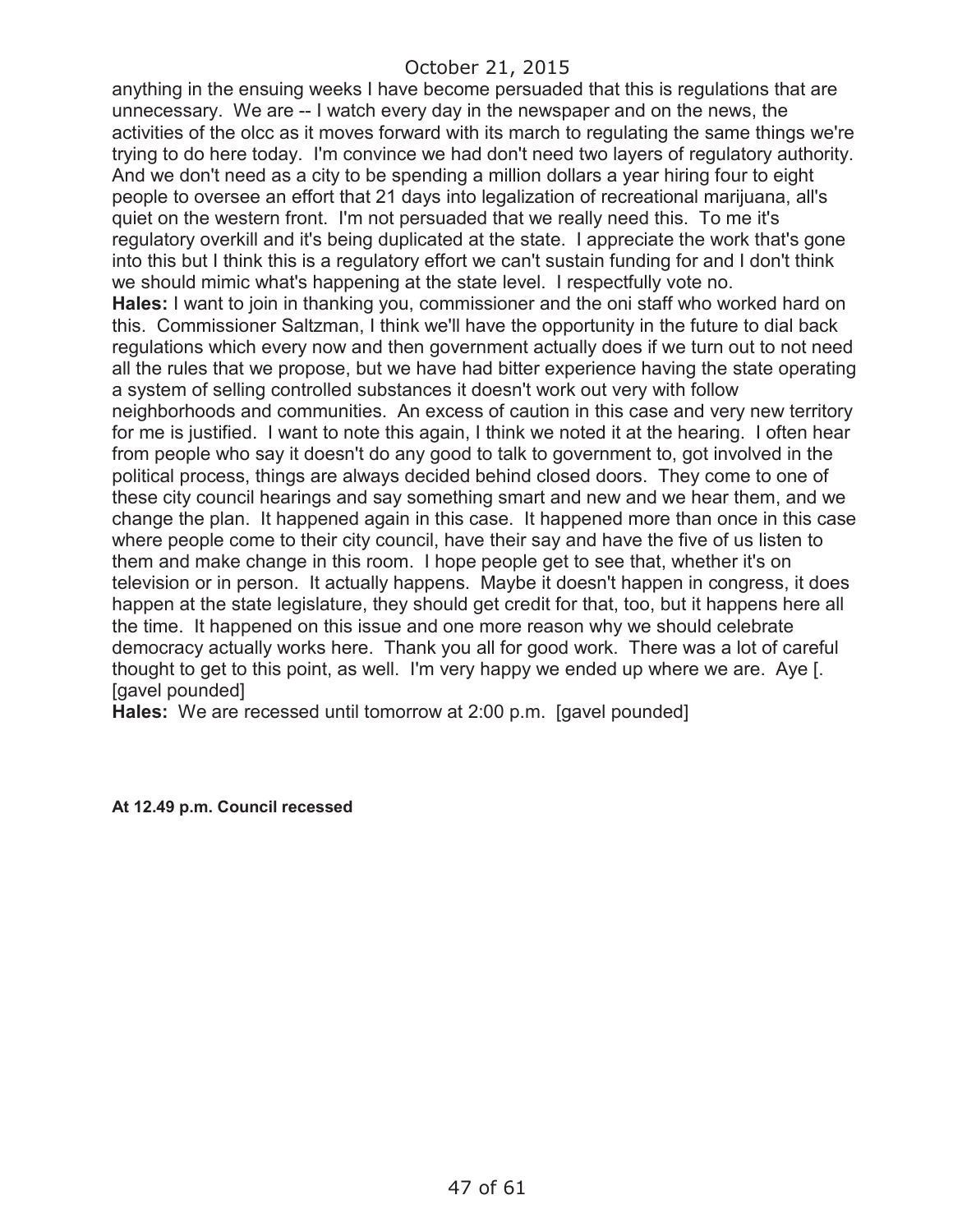# **Closed Caption File of Portland City Council Meeting**

This file was produced through the closed captioning process for the televised City Council broadcast and should not be considered a verbatim transcript. Key: **\*\*\*\*\*** means unidentified speaker.

### **OCTOBER 22, 2015 2:00 PM**

Hales: Good afternoon everyone and welcome to the October 22<sup>nd</sup> meeting. **Hales:** Please call the roll. [roll call]

**Hales:** Welcome everybody. We have four items I believe it is a total of four -- five items left over from yesterday's calendar. We will take those swiftly and move to the scheduled time certain items. Please call 1079. And do you want those two together commissioner Fish or separately? 1079 and 1080.

#### **Item 1079.**

#### **Item 1080.**

**Fish:** Bureau of environmental services is leading the Columbia wastewater treatment plan in 2010. Since then, treatment plan has completed some significant improvements to treat the increased wet weather flows. The Oregon department of environmental quality or deq is requiring us to update the 2010 facilities plan by December 30, 2016. First item is a budget request to complete the update of that plan. Second item that Scott will brief us on has to do with a contract, authorize a contract with the lowest responsive bidder for construction of the Columbia boulevard wastewater treatment plant influent pump station transformer addition, blah, blah, blah. This ordinance authorizes the contract for a transformer addition project on a facility that pumps wastewater into the Columbia boulevard treatment plant. Since this is a family program, I have kept the other details out. Program of this project will provide redundant electrical services to the pumping facility to ensure that it can continue operating in the event of a power failure. Scott, take it away. **Bill Ryan, Bureau of Environmental Services:** Thank you, commissioner, and Scott is mountain biking in Utah. I'm bill Ryan, mayor, commissioner --

**Fish:** Shame on you for coming here and posing as Scott Gibson. Bill Ryan, welcome. **Ryan:** I sent him away, last time you said tell Scott we miss him last time I filled in. I'm chief engineer of the bureau and with me today is Muriel Gueissaz-Teufel, and she is a senior engineer. A supervisor and project manager and she will tell us about the facilities plan update.

**Hales:** Thank you.

**Muriel Gueissaz-Teufel, Bureau of Environmental services:** Thank you. I have a presentation on that ordinance. So the Columbia boulevard treatment plant -- sorry. **Hales:** We've got it. It's here anyway. I am not sure if it is up on that screen.

**Gueissaz-Teufel:** Trying to get the next page. Columbia boulevard treatment plant is the main wastewater treatment plant that the city owns and operates. Located along Columbia Boulevard in north Portland. And the treatment plant treats on average 60 to 80 million gallons of wastewater that is conveyed to the plant. But -- wet weather, it can treat up to 415 million gallons. A really big peaking factors to average flows to peak wet weather flows. For that reason, treatment plant has a unique wet weather and dry weather treatment configuration. It has -- it has a primary treatment train and a secondary treatment train. This is just a schematic -- I won't go into details. Illustrating the two different trains, dry weather and wet weather treatment. In 2010, when we completed our last facilities plan, the -- we looked at alternatives for expanding secondary treatment process. In 2011,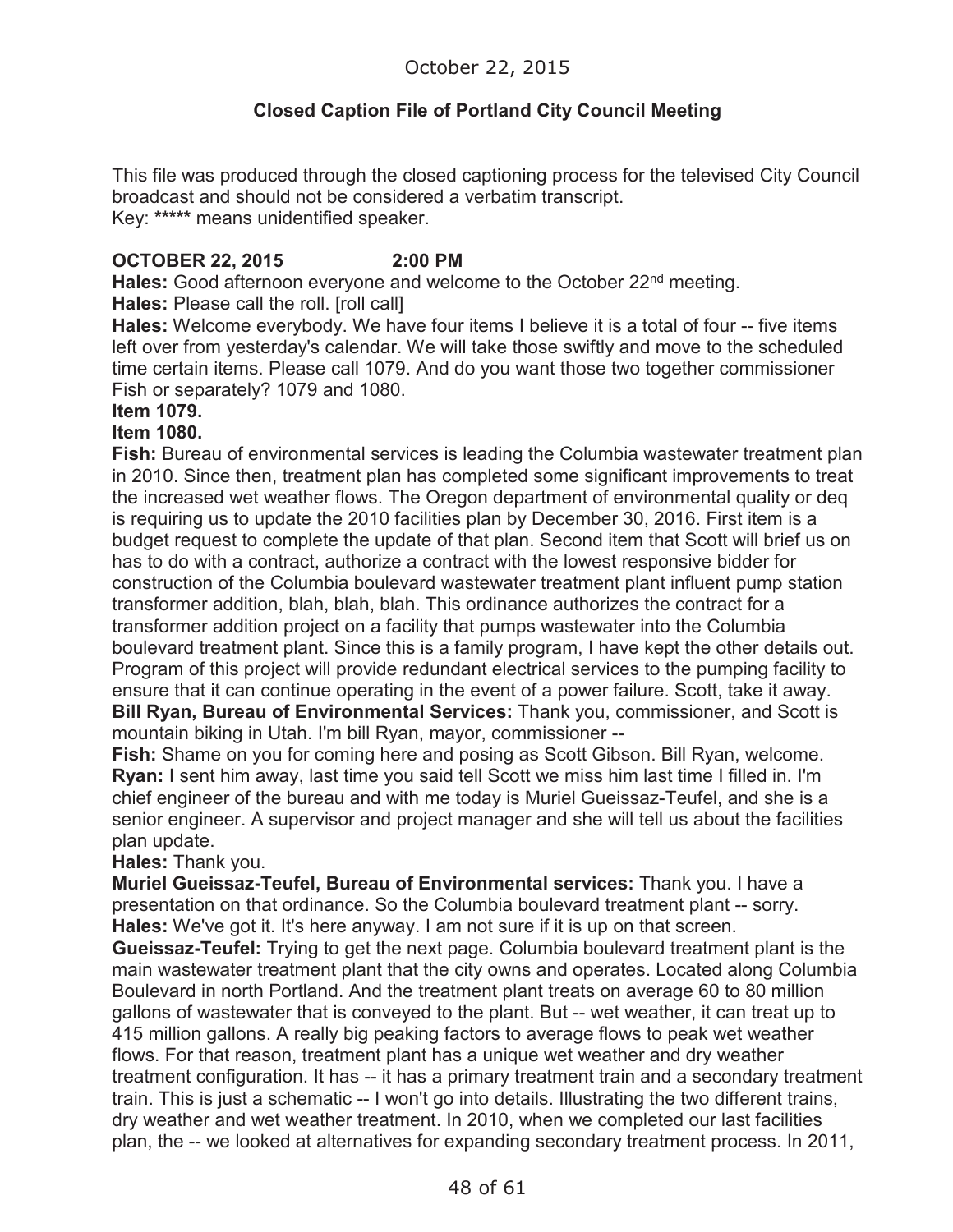that is when the city entered into a mutual agreement and order with the -- the department of environmental quality. The mutual agreement and order stipulated conditions that we had to comply to. There is a compliance schedule attached to it. City has met all of the requirements of the compliance schedule to date. Updating the facilities plan by 2016 is one of those requirements that we have to meet. Other requirements that we have met since the meo was implemented in 2011 included large investments to capital facilities. Improvements to secondary treatment, cost of \$16 million. Improvements to our primary treatment for wet weather flows and that was about \$5 million. So, after the completion - i'm sorry, I will back up. The importance of the facilities plan is to lay out capital investments for the planning horizon. Typically that's 20 years. This one will look at 25 year horizon. The picture here shows the limit of the property currently owned by the city and reserved for the treatment process. The property is within that yellow boundary. In 2010, before we entered into the meo with deq, we looked at alternatives to expand secondary treatment, which is what deq is asking us to do, push more flow through secondary treatment as opposed to doing secondary and primary treatment during wet weather. We looked at alternatives and the response or outcome of that study was to add a lot of facilities across the railroad tracks here and north Portland road. So, the initial capital costs to do these improvements is significant because of the railroad crossing, and -- which you can see in that red box here. Really, the objective of a facilities plan is to -- engage into that discussion at deq and the epa to meet the clean water act conditions. As an outcome of the facilities plan, recommending long-term capital improvements. So, at the -- when we completed the secondary process improvement in 2014, we started up that system. And then we initiated the process to write an rfp for -- starting the steps to meet our compliance schedule with deq. We started an rfp, engaged in the selection process and selected competitively. Received four proposals, interviewed three teams and the ordinance today is to initiate that contract. The – here's the overview of the tasks we are asking the consultant to do. They will do a regulatory review analysis, focused on wet weather treatment and compliance for cfo plants and things that have changed since the meo was put in place and prepare a no feasible alternatives analysis, a requirement from the mao. Evaluating the performance of the newly improved facilities. You will provide a basis of planning update for flows and loads projections based on population growth, aging facilities, and regulatory requirements in the future. So, ultimately we look at biological treatment expansion alternatives. Other tasks include the master plan update. We will have public involvement as always. And ultimately it will lead to an updated facilities plan update to submit to deq with a no feasible alternatives analysis. Optional tasks included which are sustainable return on investment evaluation that might help in differentiating some of the alternatives we will look at. Effluent hydraulics mainly focused on how we operate our outfalls and a traffic analysis might be needed as part of the master plan. So, the base contract with hdr is just under \$500,000, which is what we had budgeted. Typical facilities plan is in -- is about \$1 million. That's the typical fee we have for our facilities plan. This one is a mid-year cycle \$500,000. The optional tasks at \$76,000, and then the total contract would be \$576 to \$100,000. The total budget for the effort is estimated at \$731,000. And that includes the internal costs and the submittal of the facilities plan is required by December 30th, 2016. That is a little less than 14 months from now. And delays in authorization of this contract will adversely affect compliance with the mao and we are hereby requesting an emergency ordinance for initiating this contract. After the facilities plan update, I wanted to give you an outlook on what would come after this. Because there are other requirements in the mao. We would submit by December 30th, 2016, deq will have 90 days to provide a response and tell us, let us know if we require expansion of the facilities. After which we would submit a schedule, and then next June,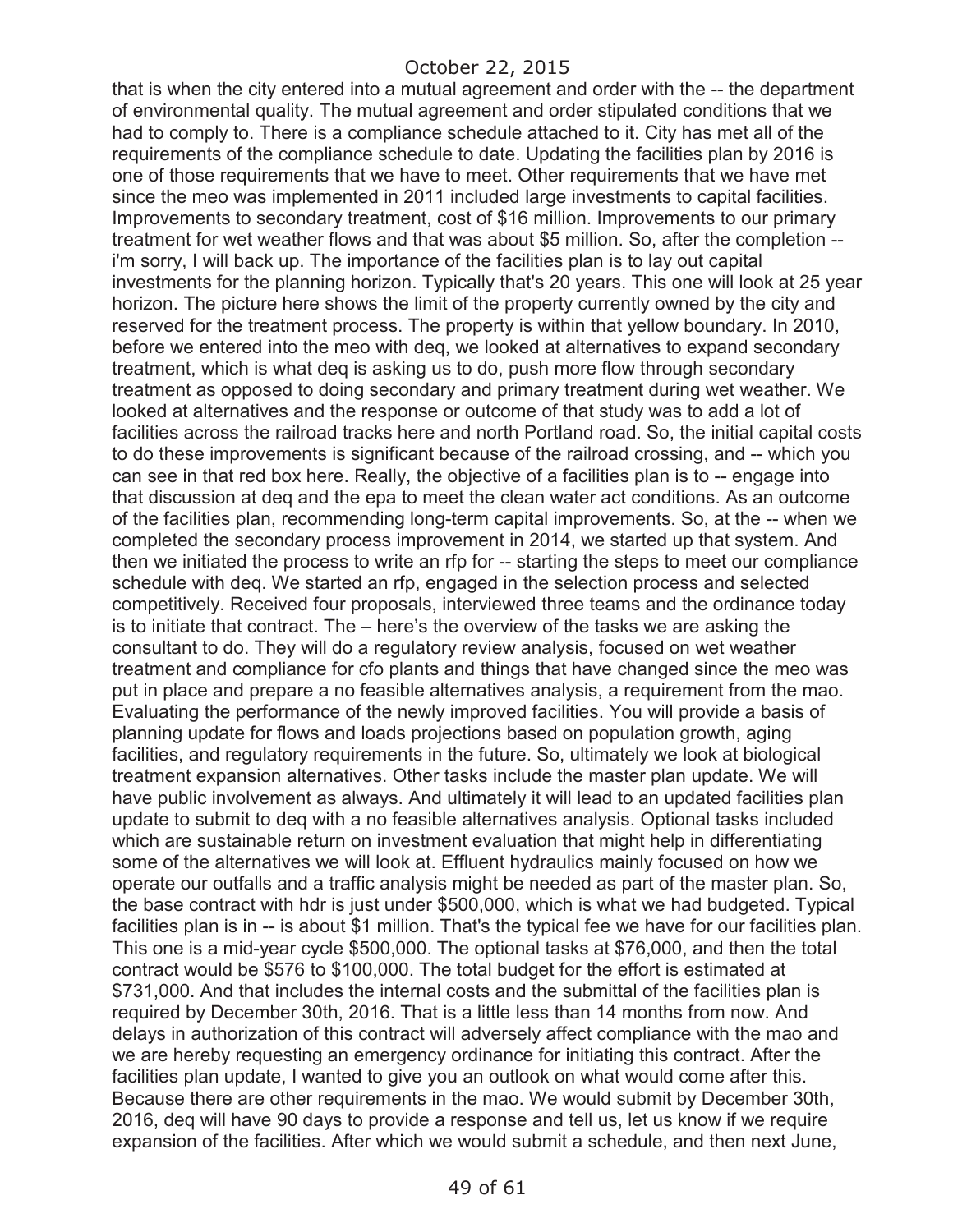and extend the facilities would have to be operated -- operating by December 31st, 2021. I will leave it here for the authorization request.

**Hales:** Great. Thank you. Questions anyone? Mr. Saltzman.

**Saltzman:** One question. Did you say that deq or epa wants us to do secondary treatment only? I thought you had to do primary treatment before you got to secondary treatment? **Gueissaz-Teufel:** Yes, we always do primary treatment, but during peak wet weather

flows, we have an enhanced primary treatment process. Normal, what we call dry weather primary treatment when we get peak wet weather flows, those facilities are overwhelmed. We go into an enhanced primary treatment but it doesn't go through biological. Enhanced primary means we're using chemicals for increasing the settling.

**Saltzman:** The goal is to get all of that to secondary treatment, is that --

**Gueissaz-Teufel:** That is what -- yes.

**Saltzman:** Deq -- that is what we are looking at.

**Gueissaz-Teufel:** Yes, exactly. Perspective in 2014, 89% of all of the flows coming to the plant have been going through secondary treatment and 11% are -- have gone through that enhanced primary treatment process.

**Hales:** Other questions?

**Fish:** I want to note that you have taken a mind-numbingly complicated matter and reduced it to a five minute presentation that even I can understand. Even if I don't recognize the guy sitting next to you. Congratulations.

**Hales:** Thank you very much.

**Fish:** Take a vote and go to second matter or take the second matter and do two votes. **Hales:** We can take the second matter.

**Fish:** At this time I will recognize bill Ryan -- and don't do that again, okay. Go ahead bill. **Ryan:** Muriel can probably fill you in more.

**Fish:** Second reading. We have an emergency under the first and a second reading so I think we're done. Thank you both.

**Hales:** No need for explanation on the second reading. Thank you both very much. Any testimony on item 1079? If not, we will take a vote, please, on that emergency ordinance. **Novick:** Aye.

**Fritz:** Thank you for an excellent presentation. Good to see so many senior engineers in environmental services and water bureau being women who are serving with distinction. Thank you. Aye.

**Fish:** I think this is another example of how busy council your utilities are going to be in the next five years, maintaining and upgrading our system and we appreciate the support that you have given us in this endeavor. And thanks for an excellent presentation. Aye.

**Saltzman:** Thank you for the presentation. Aye.

**Hales:** Thank you. Aye. [gavel pounded]

**Hales:** 1080 please, roll call.

**Novick:** Aye. **Fritz:** Aye. **Fish:** Aye. **Saltzman:** Aye.

**Hales:** Aye. [gavel pounded]

**Hales:** Thank you. Okay. Now 1081, please.

**Item 1081.** 

**Hales:** Commissioner Saltzman.

**Saltzman:** Thank you, mayor. This amend. Amends two existing contracts that the Portland housing bureau has with Portland community reinvestment initiative and reach community development. Adding money that mayor hales led the charge to bring to the north, northeast housing strategy. \$20 million in additional tax increment funding that council approved last january and this funding will be used for greatly needed home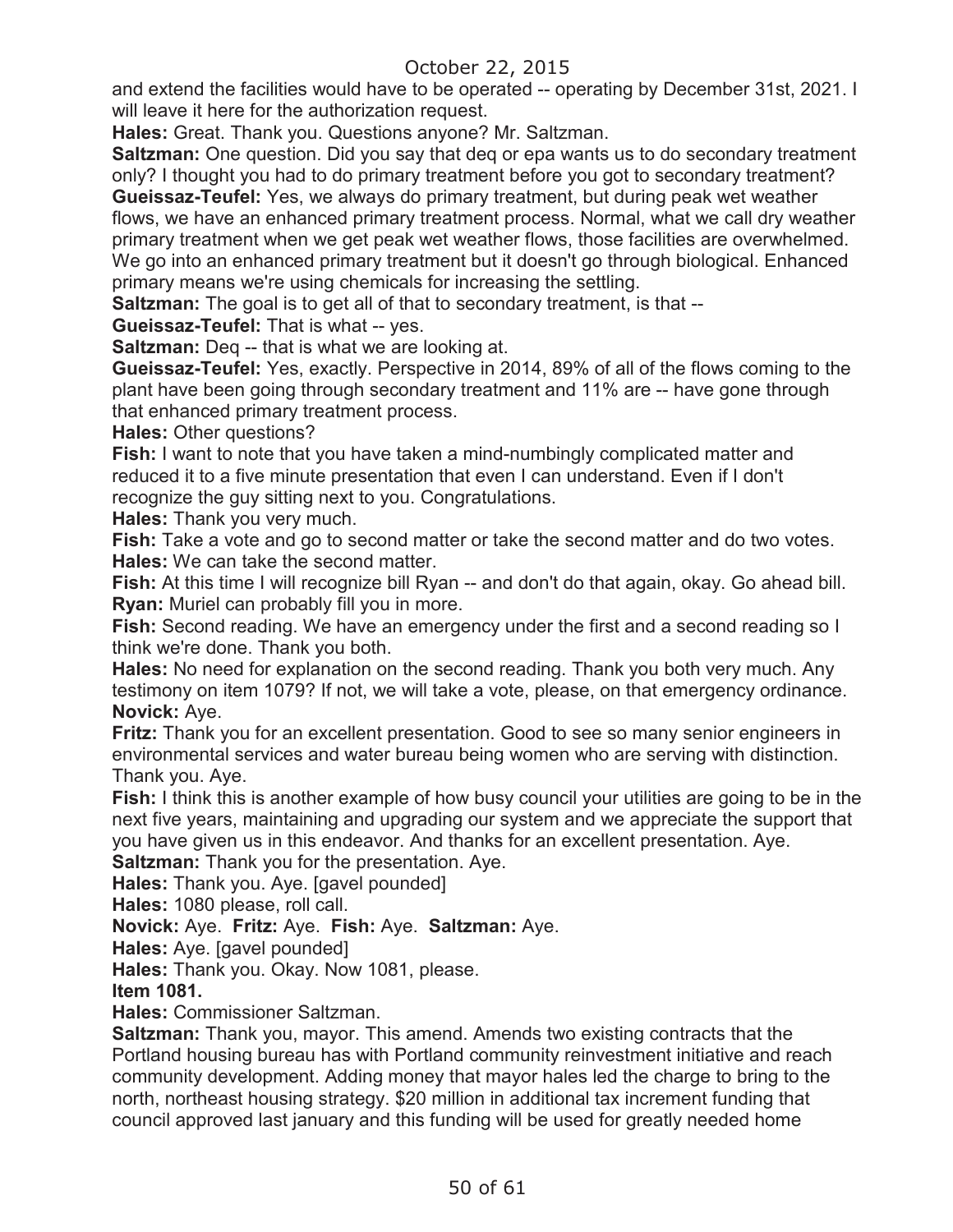repairs for low-income homeowners so that they can hopefully stay in their homes rather than sell them.

**Hales:** Thank you. Questions? Anyone here to speak on this item? If not, it is an emergency ordinance, so, let's take a vote, please.

**Novick:** Great program, aye.

**Fritz:** Aye. **Fish:** Aye. **Saltzman:** Aye.

**Hales:** Appreciate commissioner Saltzman you and the bureau moving this initiative into actionable pieces quickly, and obviously the community wants that and more. Thank you. Aye. [gavel pounded]

# **Hales:** 1082.

# **Item 1082.**

**Hales:** Mr. Saltzman.

**Saltzman:** Thank you, mayor. This is a -- authorizes our annual intergovernmental agreement with the city of Gresham. This is for \$968,000, which is Gresham's portion of the home funding, which is a federal funding formula for housing assistance determined by population and other criteria. City of Gresham intends to use this to fund tenant-based rental assistance, development of affordable housing, and down payment assistance to low-income home buyers.

**Hales:** Just in case anyone is wondering, this is not a spending Portland general fund on Gresham. Conduit for federal funds to Gresham. Anyone have any questions about this item? Anyone here to speak? And if not we will take a vote, please.

### **Novick:** Aye. **Fritz:** Aye.

**Fish:** I just want to make one observation. The two principle funding sources we get from the federal government are community development block grants and the home program. It's been a long time since congress was able to adopt a budget. We have been operating under continuing resolutions. This past year, the jurisdiction, senate, voted to essentially the home program, which will not happen because it would otherwise get a presidential veto and we're back to continuing resolution. So, the good news is it will not be eliminated even though it is one of the two most effective tools we have from the federal government to help leverage affordable development in our community. The bad news though is that it is each year being reduced by sequestration, and, so, it is steadily declining even though the need is increasing. So, I wish frankly in a perfect world we weren't talking about cuts to home and cdbg and we were looking elsewhere in the federal budgets for cuts but that is the hand we have been dealt. Aye.

**Saltzman:** Aye. **Hales:** Aye. [gavel pounded]

**Hales:** One more item from yesterday's calendar, 1083.

**1083.** 

**Hales:** Commissioner Saltzman again.

**Saltzman:** Thank you, mayor, from our 2015 point in time homelessness count, we know on any given night, more than 1,000 women experience homelessness in Multnomah county, including more than 560 without basic emergency shelter or transitional housing. Without too much detail, this funding within this amendment will allow catholic charities to help 10 additional households to move from homelessness into housing. Representative - it is really a reprogramming of funds from join to catholic charities serving the same population. I urge adoption.

**Hales:** Anyone to speak on this item? If not, it passes to second reading next week. Not an emergency. Let's move on to scheduled items for this afternoon starting with 1084. **Item 1084.** 

**Hales:** Commissioner novick, do you want the two read together or separately? **Novick:** I think they're separate.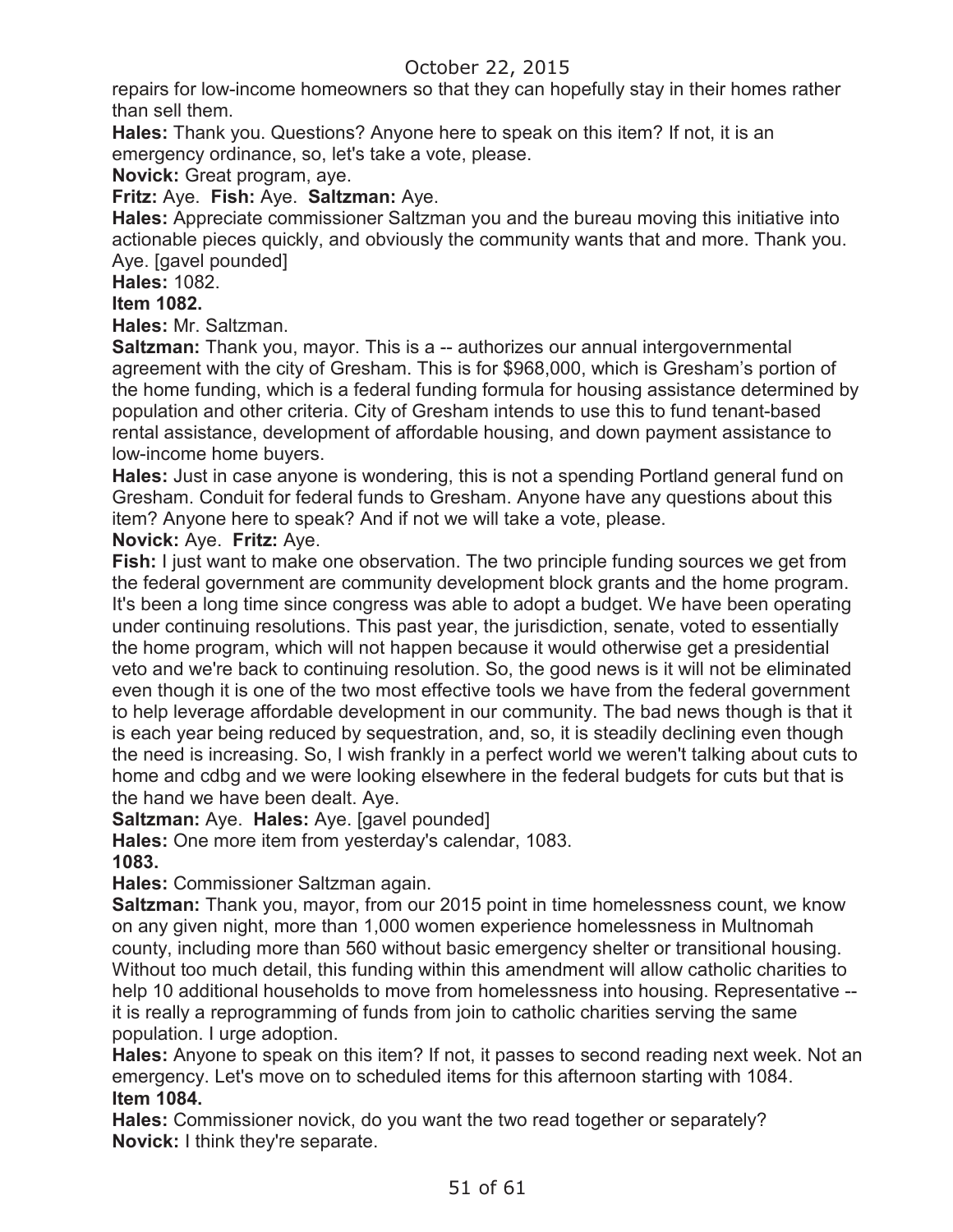**Hales:** I will turn it over to you and the bureau.

**Novick:** I will give a preview. Construct two structures, bridge across southwest Whittaker connecting the existing to the new center for health and healing south and tunnel under southwest vine -- to the guest housing. Sky-bridge purpose is to connect the existing - surgical suite -- private transport of patients to and from surgical suites. And the tunnel will be used to transfer of materials -- ohsu employees will have access. Tunnel will keep patients' families separate from the transfer and delivery of materials and supplies -- sterile patient environment is maintained. With that introduction, I will turn it over to Kurt.

**Kurt Krueger, Portland Bureau of Transportation:** Good afternoon mayor and city council. My comments will be brief but I did want to frame today's discussion. It has been approximately 10 years since the sky-bridge has come before the city council. One of the tasks that I actually say no to pretty strongly and firmly in my day job is proposals for sky structures. I believe the mayor made comments back in may expressing his concern around sky structures and I have used those comments to help inform proposals that come our way. So, we actually have two sky structures before you today. A lot of work has gone on behind the scenes. I want to highlight the fact that we have a rather old antiquated 1982 document that strongly discourages these sky structures and the bar is set extremely high for applicants to propose a new sky structure for the city of Portland. Primary reasons for doing that, we want to keep the streets active, people on the street, retails to thrive, we want people not above, not below, but at the ground level in our streets. That in short is the reason behind this document and why the bar is so high for these sky structures. I have asked my staff today for to keep these brief. There has been a tremendous amount of work and conversations to get to this point. Although brief, a very important presentation and then I think you will hear why the bar is high and how they reached that bar from both of these proposals today.

**Fabio de Freitas, Portland Bureau of Transportation:** Good afternoon, Fabio de Freitas from PBOT. Here to present the engineer's report for ohsu major encroachment for the sky-bridge and the tunnel concerning blocks 25, 28 and 29 in the south waterfront district. Just a general overview of where we are. No doubt council is aware where we are. South waterfront, we're west of i-5 freeway, south of Ross Island Bridge. And we're here talking about blocks 28, 29, and actually 25 as well. Aerial perspective of the south waterfront district again in the area that we're talking about. You will see currently there is a surface parking lot on block 28. There is an existing below-grade parking lot on block 29. And there is the existing center for health and healing on block 25. So, this is a good overview of the site and general project description on block 28, where the proposed next-use building, including above-grade parking. Block 28, the new chh south building on block 29, and importantly, connection between -- for the tunnel is between blocks 28 and 29, below southwest bond, and the sky-bridge connecting the two buildings on blocks 28 and 29 and 25 over the southwest Whittaker right of way. This is just a graphic representing the connection of the sky-bridge between the proposed chh south to the existing chh north building. You can see they're outlined in yellow at the third and fourth levels, sky-bridge proposing to connect the two buildings. In plan view, again, we're talking about levels three and levels four of the existing building on the north side and the proposed building on the south side. One of the policies that we had to consider was in relation to the sky-bridge was its relationship to the right of way and proximity to the corner. Where in the policy suggests that sky structures should be closer to a mid-block location. Very impossible to do in this consideration in this situation. Existing facilities within the existing chh north building, where in the only connection point that could be made was here towards the intersection. Some quick images, proposal in front of you is the proposal for the sky-bridge with the building on the left side of the slide that proposed chh south building, connecting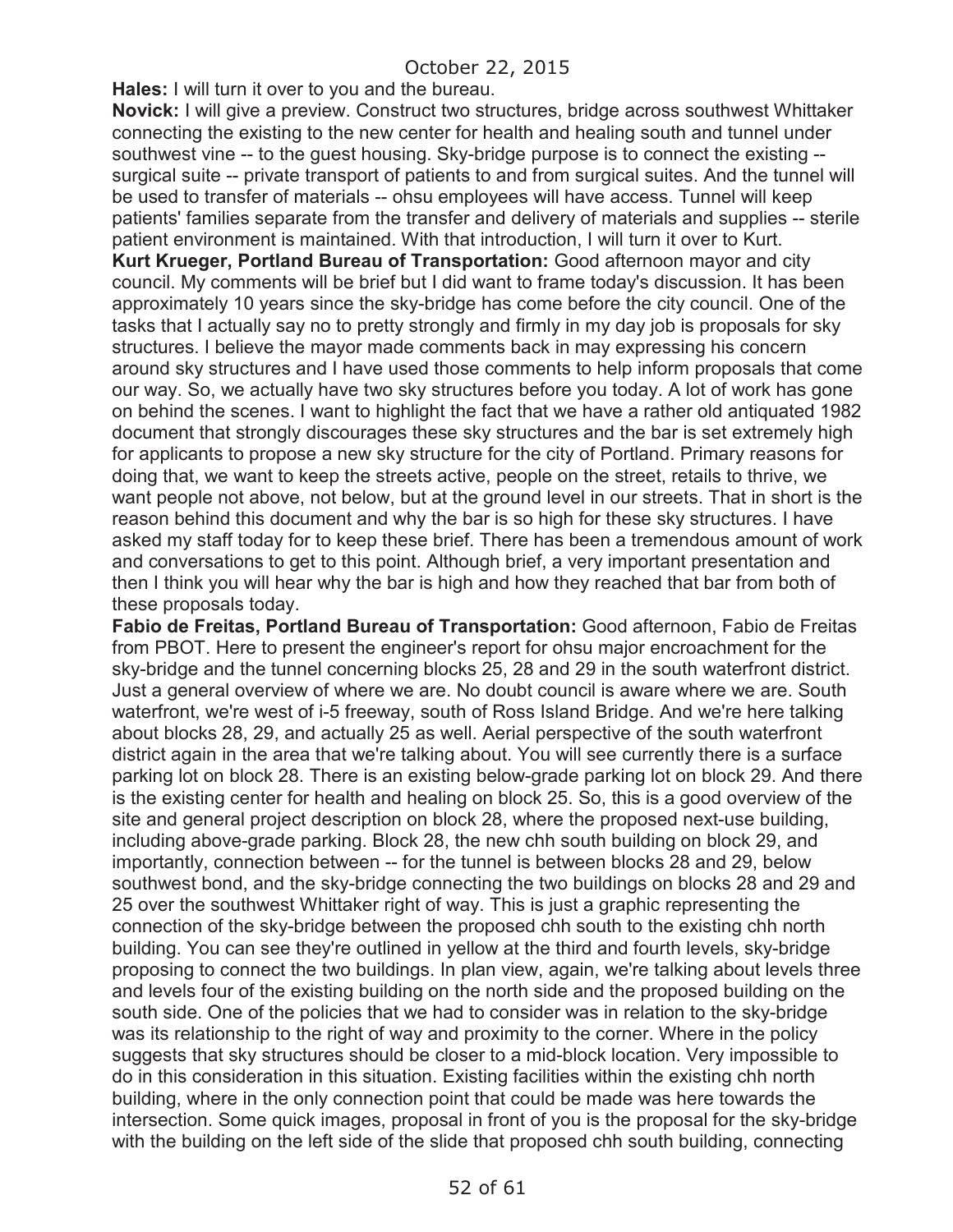to the existing building on the north side of the -- of Whittaker. Closer perspective of the proposed sky-bridge, you will see that it is two story structure, two levels to it. Dimensionally we're talking about 38 feet from grade of the street to the bottom of the structure. The height of the structure itself is approximately 33 feet. And overall width of the structure is approximately 26 feet.

**Fritz:** Why does it need to be a double-decker?

**Freitas:** Again, because connectivity between the functions and operations of the existing chh north building to the similar functions in the proposed building. And i'm sure the applicant can provide you with more detail.

**Fish:** Clarifying question, developing both block 29 and 28, parking block 25 at block 29, will the parking connect to the building, block 28 as well? Will you have access to that parking to both buildings?

**Freitas:** There is no proposal for parking garage connection below grade. So, there will be separated, existing separated garage structure under existing block 29, under the new building, and a new garage above grade actually on block 28.

**Fish:** I was just actually there yesterday getting my flu shot. Great -- one of the great amenities here is when you go to ohsu, the clinic there, you can park and take the elevator straight up. You're saying that you can theoretically continue to park at the existing place but it will not give you access to the new buildings?

**Fish:** You will address that in your comments.

**Hales:** Parking under the chh --

**Fish:** There is a great amenity about being able to park and access the health care -- a lot of people in wheelchairs or whatever. So, maybe the technical team will address that later. **Freitas:** Just a section of the sky-bridge again, demonstrating that it is two levels. The connection for the tunnel between blocks 28 and 29, below grade, below southwest -- and tunnel again in section view, you will see the top of the tunnel is approximately 18 feet below the street grade. Tunnel itself will have a continuous 12-foot height within. That concludes my presentation about the project. I just want to identify as kurt mentioned, we did a thorough analysis of the policy document. So we have a number of standard policies that we are to consider, including a number of area-wide policies and standards that we have to take into account. Staff identified that all of the policies are met and satisfied, all of the standards, including some very stringent environmental standards, which we received support and documentation through a number of different reports that were reviewed throughout the city. Were all satisfactory and met the policies as well. I should note for your purposes, as well, there is a design review element to this project that is in process. Applicant filed the application for design review several weeks ago. I believe the current status is incomplete, though the applicant filed additional information this week. Our design commission will be considering the two buildings as a whole, however, there has been a public hearing in front of our design commission in relation to the sky-bridge structure itself, and they have blessed the proposal for this single sky structure. I should also stress that the project initially began with two sky structures connecting both of the new -- all three of the new buildings. The design commission urged the applicant to rethink that option of two sky-bridges. The applicant has done so. And before you today are consideration -- one sky-bridge and one tunnel.

**Krueger:** Last thing that council might find of interest, 1982 document references different parts of the city. South waterfront did not exist in 1982 as we know it. Tried to apply this as best as we could.

**Fish:** If you look at the small print, it was authored by Charlie hales. **Hales:** I waived it a lot but it was done before I got here.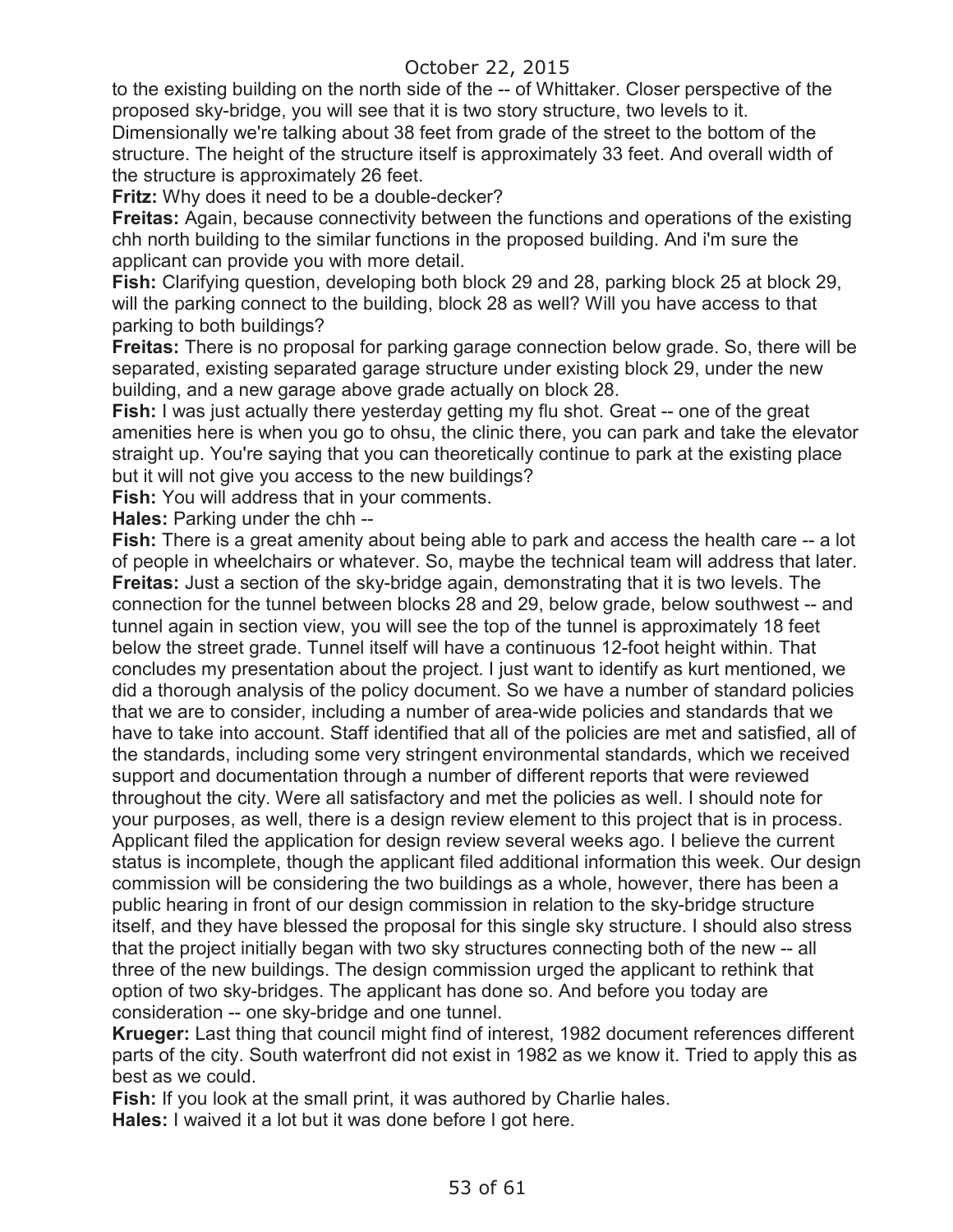**Fritz:** I think to remember in other encroachment situations, we charge for use of the right of way. Are we doing that in this case?

**Krueger:** We are. We moved the lease discussions and agreements out of the council discussion and back to pbot. Something the right of way section does, looking at land and lease values in the area.

**Fritz:** That happens separately.

**Krueger:** That is happening.

**Fish:** Now that i'm looking at the right slide on page two, you have the proposed skybridge is in yellow. That connects the existing building with the new building, and the tunnel connects it to the building to the east.

**Krueger:** Right.

**Fish:** And the tunnel, therefore, connects the garage.

**Krueger:** You will hear more from the applicant. More of a goods and services movement of material. Not a movement of the necessarily people, vehicles.

**Hales:** Because block 25 and 29 do share parking.

**Krueger:** They do.

**Hales:** Right, yeah. Okay. Okay. Any other questions for our team? Thank you both very much. I think we have a presentation from the applicant. Good afternoon.

**Brian Newman:** Good afternoon.

**Novick:** Hello Newman.

**Newman:** Hello novick. Mayor hales, members of the commission, it is a pleasure to be in front of you today to testify on this matter. My name is Brian Newman. . I am the associate vice president for campus planning develop and real estate at Oregon health and science museum, and i'm joined here with David. Seeking approval of two major encroachments for our new outpatient tower that will begin construction next year the center for health and healing south. One a tunnel under bond avenue which I will get into more detail to answer commissioner Fish's questions and another sky-bridge between chh south and center for health and healing. We're prepared to give substantive testimony in support, as far as programmatic justification for the sky-bridge as well as the level of design excellence that we think will enhance the public realm. We understand that sky-bridges are not prohibited or discouraged. We are not asking you to lower the bar. We feel because of the programmatic justification in the design of what we're proposing we more than exceed that bar. Design commission when endorsing the proposal was careful in the write up and comments to make sure that they were not creating a precedent-setting decision that others could easily follow whether others are ohsu or anyone else. So we took that very, very seriously. We worked in an iterative fashion with the staff and design commission to get what you see in front of you as good as it could be for your approval today. Let me start by talking a little about the ohsu strategic plan. Maybe you can click forward for me. Thanks, David. So, we call the -- our growth into south waterfront and the programmatic elements of that, cascade of acute. Marquam hill is almost out of all developable land. Very few remaining sites. We have prioritized those sites for in-patient expansion, and moving outpatient care more to the waterfront and beyond. Big change in health care right now is this change in mode of care from in-patient to out-patient, things that were inpatient, bone marrow transplants and hip replacements are becoming more and more outpatient procedures and reimbursed on an outpatient basis. Much of this care is high acute outpatient care. South waterfront, high acute outpatient facility. Let me orient you to the block. We refer the six blocks from the tram to waterfront, ohsu commons. Where ohsu over the next 20, 30 years will be building a major medical center here in downtown Portland, all six of those blocks and possibly block 33 along the freeway as well. Block 25, existing chh north. Flagship outpatient facility that opened in 2006. Chh south is on the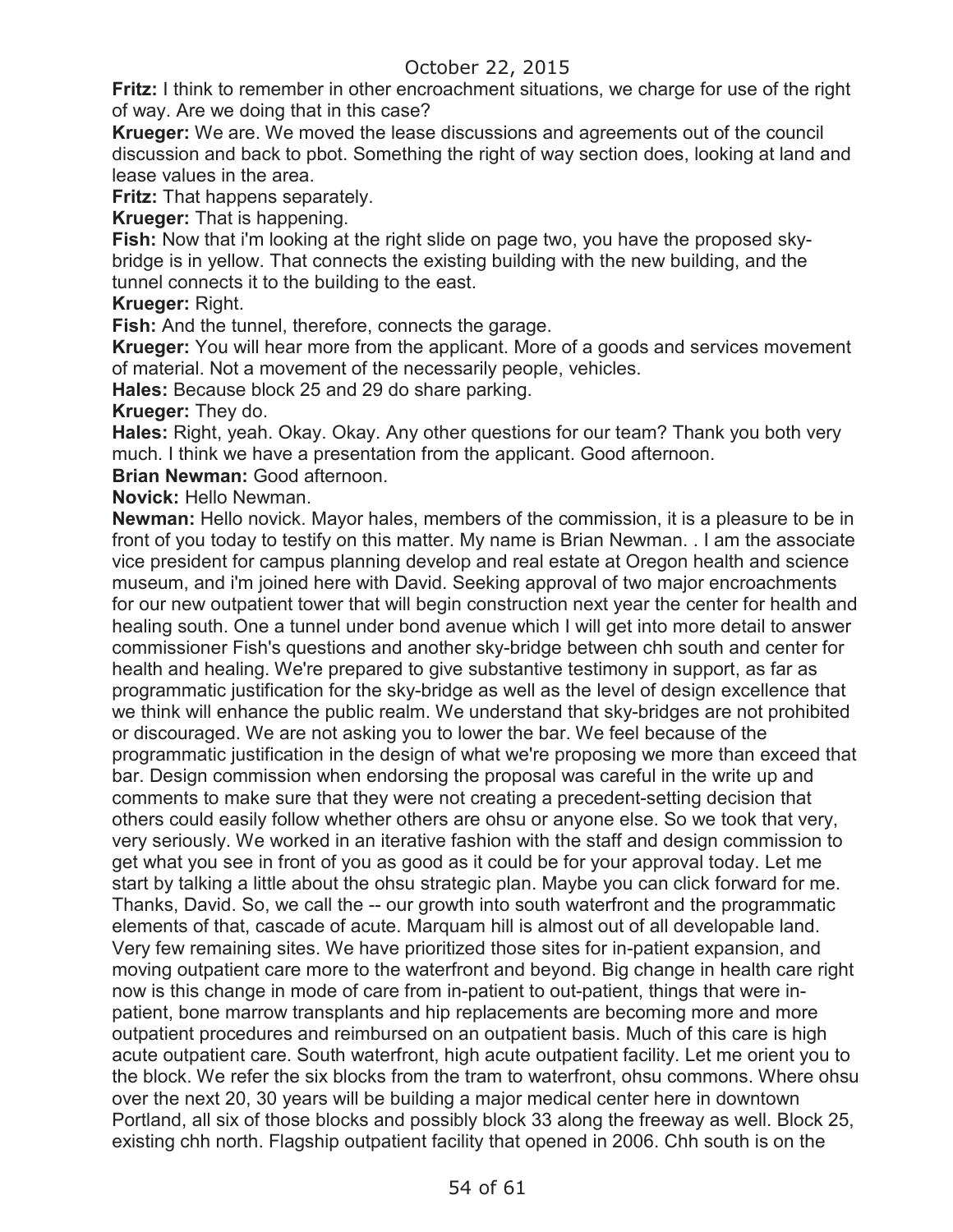parking garage. So it is connected to the below-grade parking garage directly south, guest house to the east. Guest house is something that i'm extraordinarily excited about and proud of. One of the biggest barriers to care from people from outside of the Portland region, and 50% of our patients come from outside of the region, as high as 60 percent in some service lines like cancer. One of the biggest barriers to care is not just insurance, which has largely been addressed with the affordable care act, it is access to housing for people here weeks at a time, if they can't get affordable housing, they can't get care. That guest house, if you will, 76 units of housing, much of it free for those people who stay there is to meet that need. The program stacking is as follows. Chh north is our specialty clinics. But chh south and then combined with the surgical floor in north, it is not a medical office building with day surgeries. We call it an ambulatory hospital. It is going to have 15 operating rooms, a whole floor of invasive procedures with 14 procedure rooms. It will have two floors of extended stay care. 48 patient rooms, bigger than a lot of community hospitals and these patients will stay overnight up to 48 hours because that is the threshold for billing under out-patient care. We are topped by a six-story cancer center for the cancer institute. So, it is highly specialized. It is high acuity and operates like a hospital 24 hours a day, highest seismic, structural and life safety as it exist so it's built at the same level as a hospital in case of emergency. How do you fit that into Portland's 200-by-200 foot block? We love Portland's 200 by 200 blocks like everyone else. One way vacating streets and creating super blocks. Studies of peer institutions like the Dana farber in Boston, almost four blocks large. The next one, memorial Sloan Kettering, downtown Manhattan, as large as three blocks. The mayo clinic building, which recently opened is also much larger. We are not asking for a street vacation and making a super block. But in order for us to fit our program in a way that we committed to doing and expending the south waterfront, it requires some flexibility, but setting the bar high and meeting it. Third and fourth floors are the essential connection between north and south for procedural and surgical care. Next slide to get into more specifics to answer Commissioner Fritz's question. Fourth floor is where the 15 operating rooms are, as well as our pre-op, stage one recovery, stage two recovery, all accessible to our care teams which we have interdisciplinary team care on that section. So, there is a corridor that is behind the red line for infection control, patients being wheeled on gurneys and these are not people who are going to be on the street crossing as pedestrians. The third floor is really connecting our diagnostic imaging, which we're making a major investment in with image guided procedures. Gi, interventional radiology, bronchoscopy -- pulmonary -- bronchoscopy. And finally it is cardiology, our cat lab. Having that connection as well where patients can get between diagnostic imaging and our procedural space is very, very important. These are patients being wheeled and transported, but it also is an important connection for sterile processing and material flow that serves all of these procedural areas. Next I will turn my attention to the tunnel. The tunnel is not for the public. It is not for parkers. Ohsu employees or not. What we have done with the support of the design commission and staff at the city is really look at centralizing our dock function. Whether than having a large dock in every one of the buildings, building one large dock, block 28, it will serve all three of the blocks and future blocks as well. We are building phase one of the tunnel to the west to connect it to chh south. And, so, we did originally propose a sky-bridge. That was going to be mixed between material and patients parking. And back and forth with the staff and design commission, you know, they acknowledge that those patients are ambulatory and we have a harder time justifying the connection above grade. We agreed to drop that in lieu of the tunnel. The tunnel is not for patients or parkers. Beckett house, connected to the dock, and those patients that do park there will cross the street. Many patients will be directed to below grade, below the existing building so that they can park and come up.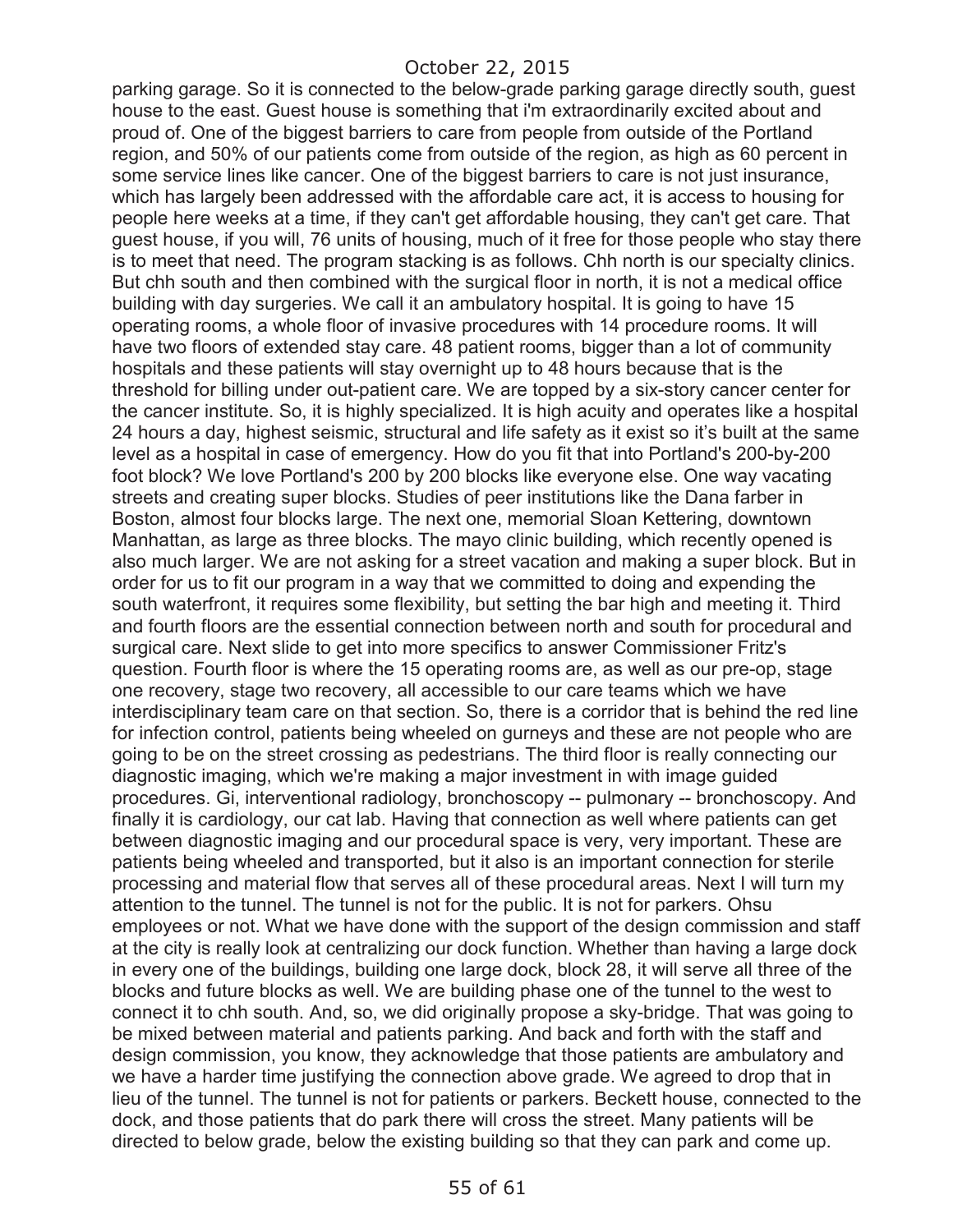Some of the patients will cross the street. The tunnel is -- in section, is there, and we're doing -- we're going to be boring under as opposed to cut and cover. We do not interrupt surface traffic or transit operations during construction. We have to start construction as early as this January to get down 30 feet to make that connection since we're not doing the sky-bridge. Let me close before I give David the opportunity to talk about the design, by saying we have done our homework when it comes to outreach. We have had two open houses that have attracted 300 neighbors to the facilities, presentation to the land use committee, met and presented to the Mirabella, closest neighbor to the southeast. And we met with anybody who has asked us to. We have tried very hard to answer every question presented to us and all of the feedback with this refined proposal has been very positive. We are enthusiastic about that and we're hoping that you will find that this also meets the bar that you set very high to justify these connections.

**Davis Staczek:** Mr. Mayor, commissioners, good afternoon. David Staczek, my very brief design discussion will be focused on three key areas, scale, vision, and detail. And so I will start with scale slides so that we can understand how this building and how this project is going to relate to its neighbors on the south waterfront. First slide, representing the new 15-story building and the relationship to the Mirabella its 30 story residential tower next to it you can see at 15 stories and almost the same size of chh north, buildings are the minor players in the skyline of the south waterfront. This view shows you a view, a west elevation that shows the relationship of the bridge in scale to chh north and the new building chh south and you can see it as a double high bridge. It is 38 feet above the street. And you can see it is spanning the Whittaker right of way, which is 62 feet. If we want to talk about design vision, ohsu set a very high goal for the design vision of this building and this bridge. Aspirations are light, bright, and uplifting and we are going to achieve that with a very light material palate of lightly tinted glass vertically oriented textured metal panels the material palate will be very light and bright. How does this relate to the bridge? Bridge has not been conceived as a simple tube between two buildings but more of an expression or extension of the lower floors of the new building. Third and fourth floor will extending out from the new building and reaching out to meet chh north. The two levels of the podium will be light and open and allow daylight to enter the building and allow views to and from the spaces. If we peel some of the building away at the bridge, we can kind of see how we're going to do this. We are going to span between both buildings with plate girders. This allows us to have a column free span between the two buildings, just the curtain wall and the glass there. And the other thing that these long span beams will do is allow us to suspend the third floor of the bridge with pane rods you can see how much thinner the third floor of the bridge is in that illustration and that's because we're suspending it. That is not standing between the buildings. We are maximizing and trying to minimize the -- make the bridge structure as thin as possible. The other thing that Brian mentioned when walking through the floor plans, this bridge is divided down the middle. Divided down the middle to help separate that procedural and surgical space from the more family and caregiver space and that is divided down the middle with a full-height glass wall. Translucent film up to about six feet. It will provide privacy back and forth from those two spaces but because the film stops at six feet and it will be clear glass above that that allows light and views through the bridge. At night, we will try to use lighting to emphasize the warm wood walls and the fascia's in the ceilings of the bridge and podium floors of the new building, and by placing the bridge at the intersection, you know, closer to the intersection as opposed to mid-block, it helps identify that northeast entrance to the new building as well as provide shelter over that entrance. As we zoom in, we can see the openness and transparency of the all-glass façade. We can see the warmth in the wood of the ceiling and the materials. You can see the lightness and skinniness of the structure. You almost don't see it there. In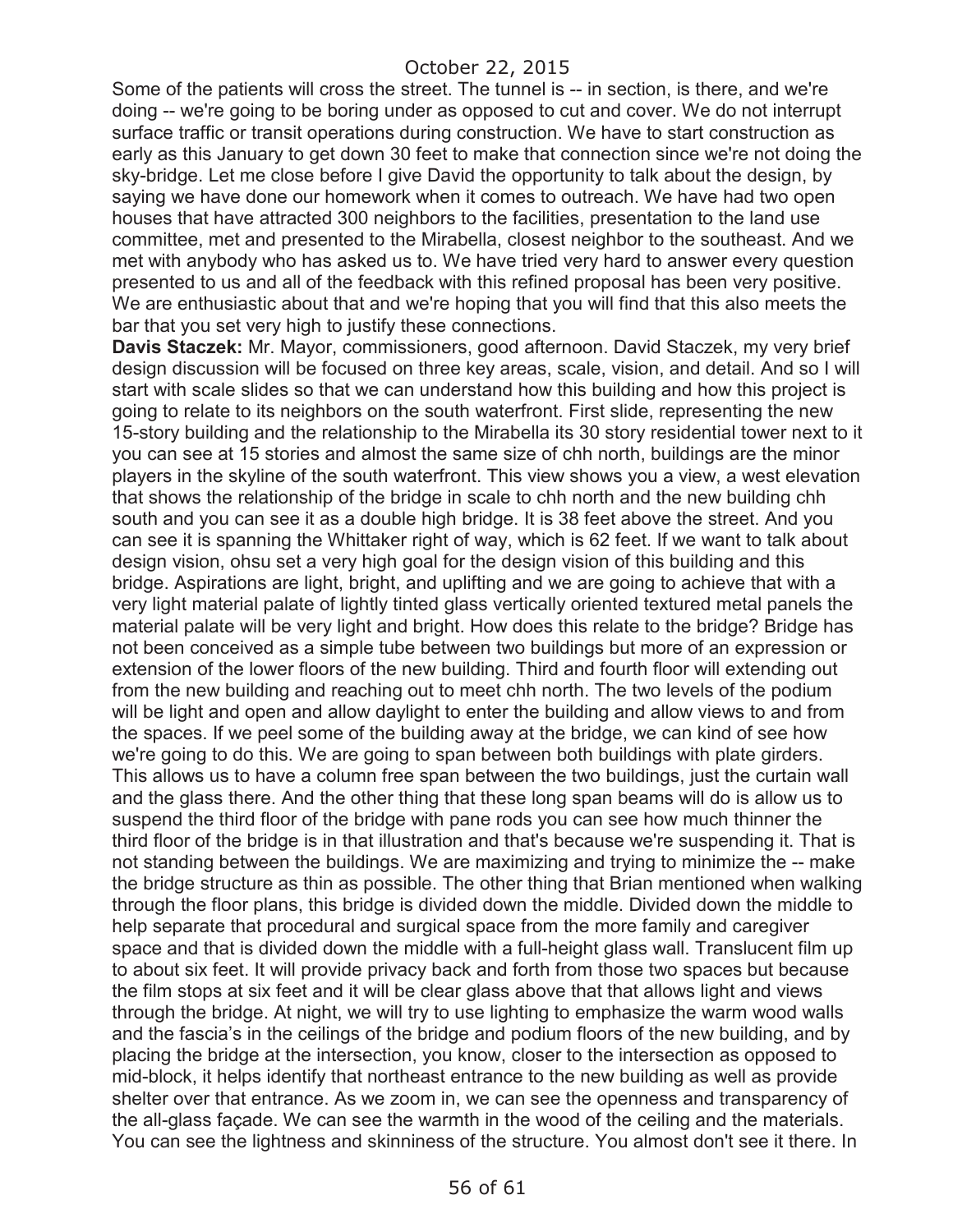closing, this bridge is a very crucial and integral part to the success of ohsu's mission in the south waterfront and we think it will be a very warm and welcoming addition to the south waterfront neighborhood. Thank you and we will take any questions.

**Hales:** Thank you very much. Questions?

**Fish:** So, thank you for -- it looks like an absolutely splendidly beautiful building. And block 29 will overlook one of the great parks in our park system. So, let me go back to what I tried to raise unartfully before and have you respond to it. I will use an example. So, I get all of my -- my family care medical services I get from the existing facility, block 25. And recently I raced to an appointment, parked in the parking structure, walked safely to the elevator, took the elevator up, and took another elevator up to the family doctor and was told I had gone to the wrong facility.

### **Newman:** Uh-oh.

**Fish:** So, and that happens as you get older. So, I went down to the ground floor, went out the entrance, got on the tram. Didn't have to cross -- there was no hazards along the way. Tram drops me off and I walk out the exit, into a building to my doctor's appointment. It was all protected. It was all safe. And I didn't have to cross any intersections.

### **Newman:** Sure.

**Fish:** And I think i'm probably not atypical of someone who coming to this complex is going to park wherever I can.

### **Newman:** Yes.

**Fish:** And you will have parking at block 28, but you could as easily park at block 29. As I understand it, though, the way this is configured, if i'm going to the new facility in block 28 I would have to cross the street to get there.

**Newman:** That's right.

**Fish:** No protected place. Partly because design commission discouraged you from putting a sky-bridge, but i'm wondering, since the idea here is to have connectivity, what is the barrier to having some connection from the parking in block 29 so that you could access either building in the health care services? Is it a cost issue or is there some other technical barrier?

**Newman:** The last point though, the question you made, what is the obstacle to doing what, i'm sorry --

**Fish:** If you park in the existing parking structure but you want to go to the new building -- **Newman:** You will be able to. Thanks for clarifying. The blue gray parking structure under the one you parked in when you were there, well, that is a two-block parking structure. Under blocks 25 and 29. So, it is a two block and we built it to anticipate a future tower on block 29. So, you actually enter on block 29 and drive under right now block 25, which is chh north.

**Fish:** Right.

**Newman:** There will be two elevator corridors in that parking garage that will bring you up to the existing chh and new chh south. If you continue to park below grade, you will still be able to use either of those elevator cores --

**Fish:** That I understand, that part I do understand. But I can't get to block 28 without going upstairs, out the door on a rainy day and crossing a busy street and going in. And the beauty of what you -- what you have accomplished in the existing structure is you don't have to do that. You can park and everything is protected.

### **Newman:** Yes. So --

**Fish:** Including the trip on the tram if you go to the wrong place for your appointment. **Newman:** theres a lot of people at OHSU who have a similar concern. What we are trying to do, below blocks 25 and 29, a mix of employee and patient parking. We are moving all of the employees out and they will be parking in block 28. So, all of the parking below chh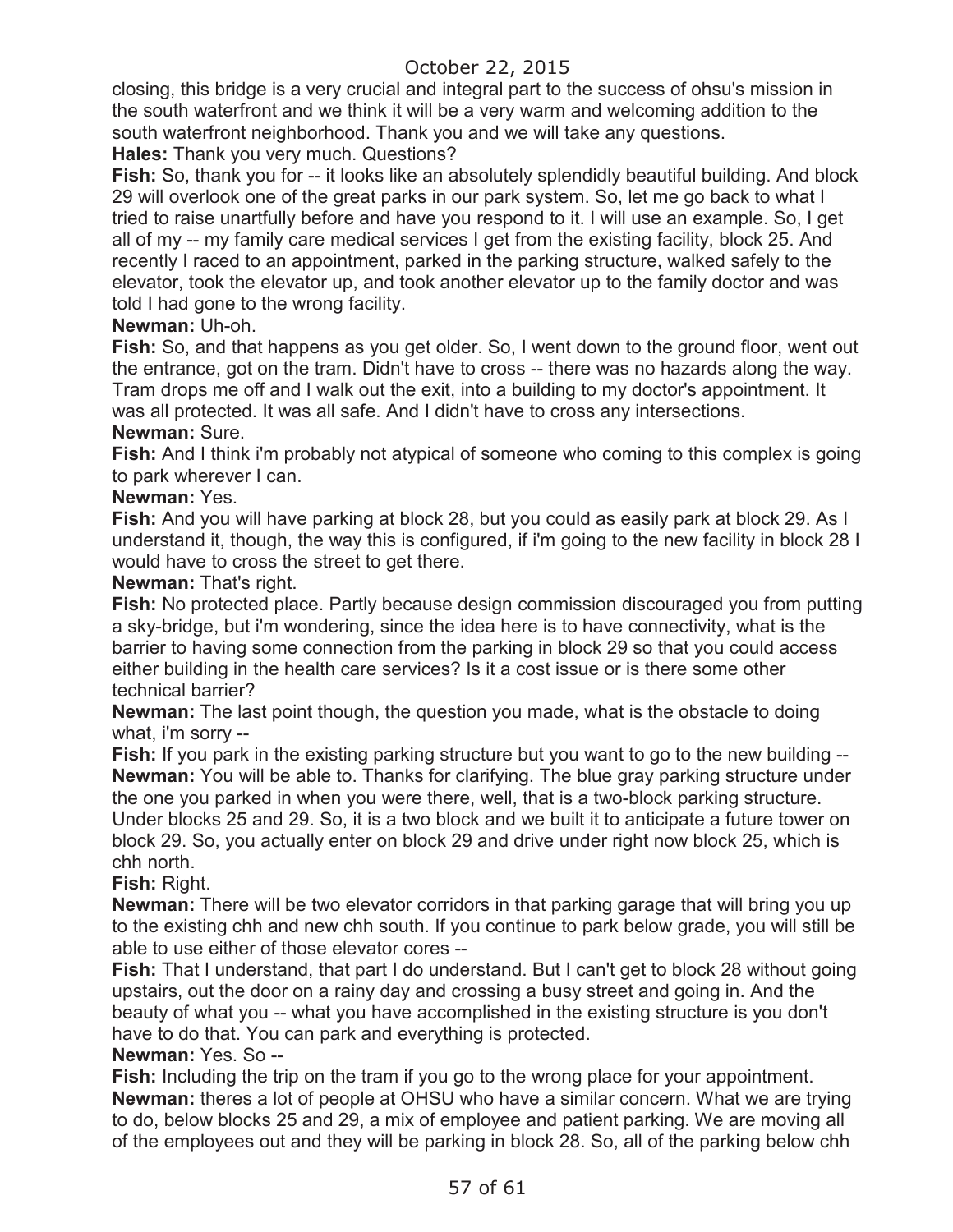north and south is going to be patient parking. We will still need some patient parking in block 28. And we're going to do as best we can to direct people there that we know from their prework before they register, when they register, that are ambulatory and that won't be a challenge for them from a physical access or a convenience perspective. But you're right, they are going to have to cross the street. The small group of patients that do park in block 28. One of the reasons we had a proposal for a sky-bridge initially was to avoid that. We understand that this is iterative and it was a harder justification to the design commission and the staff to justify that sky-bridge connection. And, so, we drop that in order to make sure we have a stronger case for the other sky-bridge which is absolutely essential. Another need for the central dock to connect, which we're doing by a tunnel. I'm not trying to avoid your answer, your question. You're actually right. There will be a minority of patients that will have to cross the street to get to chh south parking block 28. **Fish:** It sounds like you thoroughly vetted that as an issue. What struck me if it was just a passageway at the parking level that would allow people to walk into the -- you could allow someone who parks at block 29 to go to the new structure to the east or to the structure to the north.

**Newman:** Connection at the parking level. We talked about that and patients parking above grade. It is a question of how far out of direction do we want to send the patients because then they would have to walk through the parking garage once they got to the other side of the tunnel I think for a lot of different reasons, there is others as well, we just - - we arrived at this --

**Fish:** The other question is for the architect. The housing above block 28 is on the north end of the building, running on an east west axis. What made that the most appealing in your design?

**Staczek:** A couple of reasons that we did that. One of the first reasons by sliding that tower to the north and sliding the new tower, levels above the podium of chh south to the south, a little closer to Caruthers park, that kept some views for chh south over that now 5th floor terrace that was the space that the tower could have been in. The second is to maintain as much south facing terrace on the top of the parking structure for those folks in the guest housing. So we have a completely landscaped and hard-scaped terrace that is an elevated terrace that overlooks the south and facing south and has views of the river. To get the patient housing -- so we could maintain the breathing space between the urban structures.

**Fish:** Good answer. Thank you.

**Hales:** Other questions? Thank you both.

**Newman:** Thank you very much.

**Hales:** Anyone else here to speak on this particular item? And this is not an emergency ordinance. The way this is structured, get council questions answered by staff and maybe make some comments and then schedule this for second reading in a week. So, comments, concerns.

**Fritz:** I do have a question for staff.

**Hales:** Please.

**Fritz:** And for the commissioner. Certainly appreciate the proposal here and as a former worker at ohsu 22 years, fond of our tunnels and sky-bridges and connections and such. It will feel like home to have a tunnel -- or a sky-bridge and a tunnel. My question is about the 1982 policy, and about other perhaps less well connected facilities such as Russellville where we don't have patients going back and forth, but the reason I ask my question about the second floor, certainly makes sense where you have surgical and recovery rooms to have a connection, the second floor doesn't seem to have quite that compelling need for connectivity, and I also think that seniors living at Russellville and need to cross a small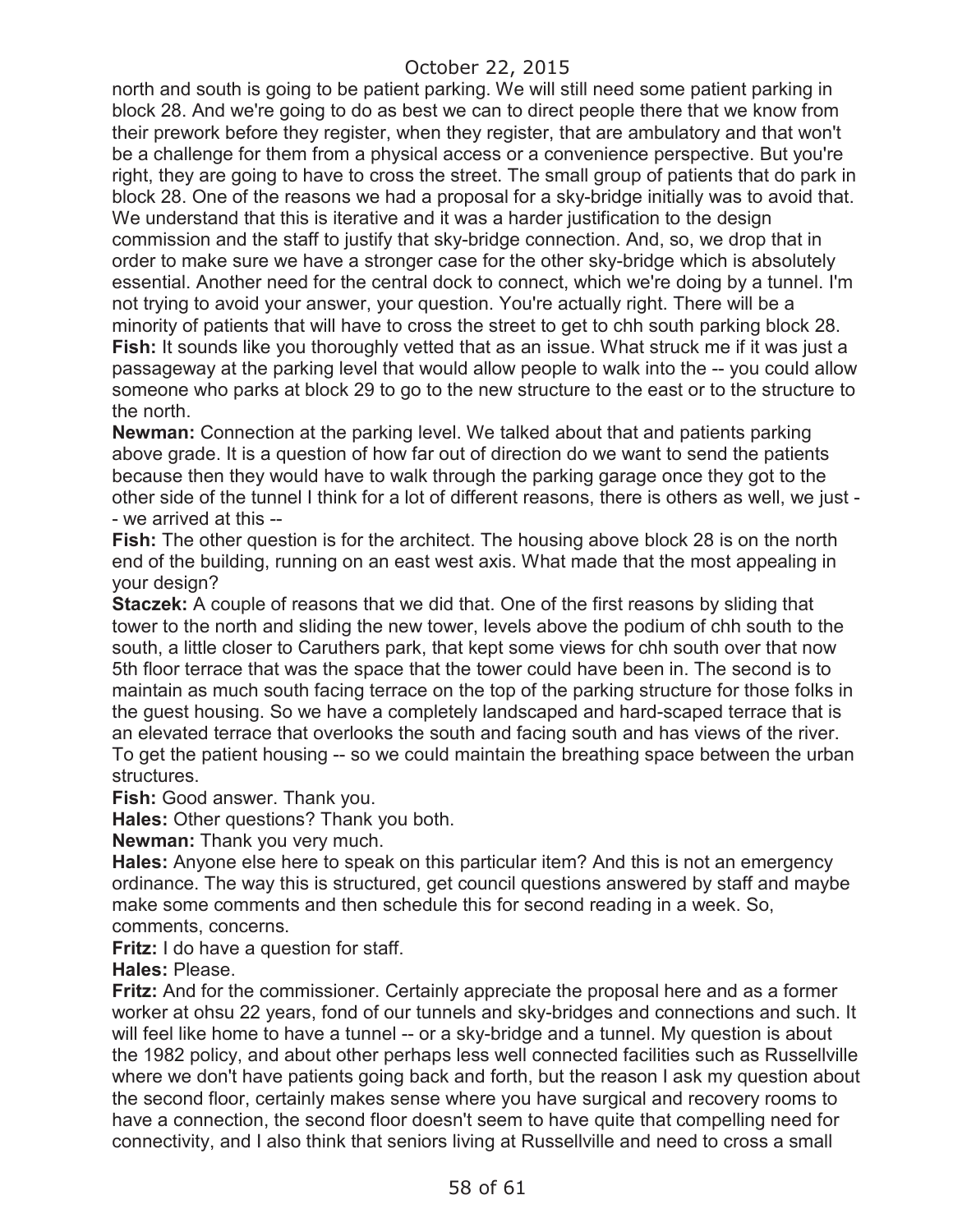one-way right of way should be allowed to have a sky-bridge there so that they don't get rained on. There is no public happenings happening in that right of way. No shops for them to shop at, holding on to their walkers and wheelchairs trying to get to activities. What is the process for another entity in a different part of town to come and ask for something which is needed for their residents and clients?

**Krueger:** Great question, thank you. Remembering back to 2005, when the Cherrywood village sky-bridge was here, younger days at PBOT, this room was full of a lot of interested parties. Residents of that facility and they made a compelling case to council. And I think other entities like that could go through the process that has been there. Comments made by the council and I believe Mayor Katz at the time that said there should be an encouragement to allow these special circumstances to exist. And that has resided at least in my mind and unofficially there. I will say that this document needs to be updated. I'm trying not to highlight that as a work plan that council is going to ask us to be given the other volume of work. That document needs to be updated. Maps are out of date. City has changed. Capturing your comments something that would be wise in updating in that document. But certainly Russellville could make an application like this and make this case and go through the criteria, go through commission and work on design and bring a proposal to council.

**Fritz:** I would hope if that happens that we would be as accommodating for a lesser known entity as we are for ohsu. Thank you very much.

**Hales:** Well, up to a point. I will make some comments. You know, maybe the document needs to be updated, but the philosophy of lively public realm and weariness about sky bridges I think is still justified and it has been 10 years since we have -- yes, 2005. So, given the amount of construction in the city in the last 10 years, if we haven't had one for 10 years, I would say we're operating at about the right pace. These ought to be rare and exceptional. Philosophy behind that document is not outdated which is that a lively city happens at street level and that is why the design regime is so much about the first 30 feet of a building. I'm happy that this is a rare exception and I think in order to pass the test, proposal has to rise from being an internal convenience to being a necessity or serving a public purpose. And I think this one passes the test. My version of that test. Because, again, we have a community interest in a lively public realm that we have tried to capture in the policy and in making this a very high bar. I think ohsu and their architects have done a good job of both meeting that requirement, and doing it in a way that the design does honor the public realm. I particularly appreciate that the transparency, even though this isn't a design case before the council, transparency of the sky-bridge is carried into the whole floor plates of the building because it does make it clear. This is a public way that's connected to what's happening at the street level. I think you have finessed both in design and how you have been measured in your use of the tool here in a way that certainly as these guys know, I had concerns about this, and I just want you to know that I think you met my standards for when this is appropriate. So thank you for doing a great job. **Fish:** As a consumer, I agree with your comments. If there was an example of a particular use where having the maximum circulation seems to me to be in the public interest, it is in a health care setting, because as I noted, the alternative is people having to go out on the street level to cross and -- to cross to other buildings, and i'm struck every time I go to this particular area how many people arrive by -- in wheelchairs or have other barriers. So, the idea that the -- it's internally structured in a way that you can seamlessly go throughout the campus without actually having to cross the street or go outside, is one of the charms of how I think you're designing this campus. I agree, I think that is a bar that is higher than the mere convenience of connecting one office building to another just for the convenience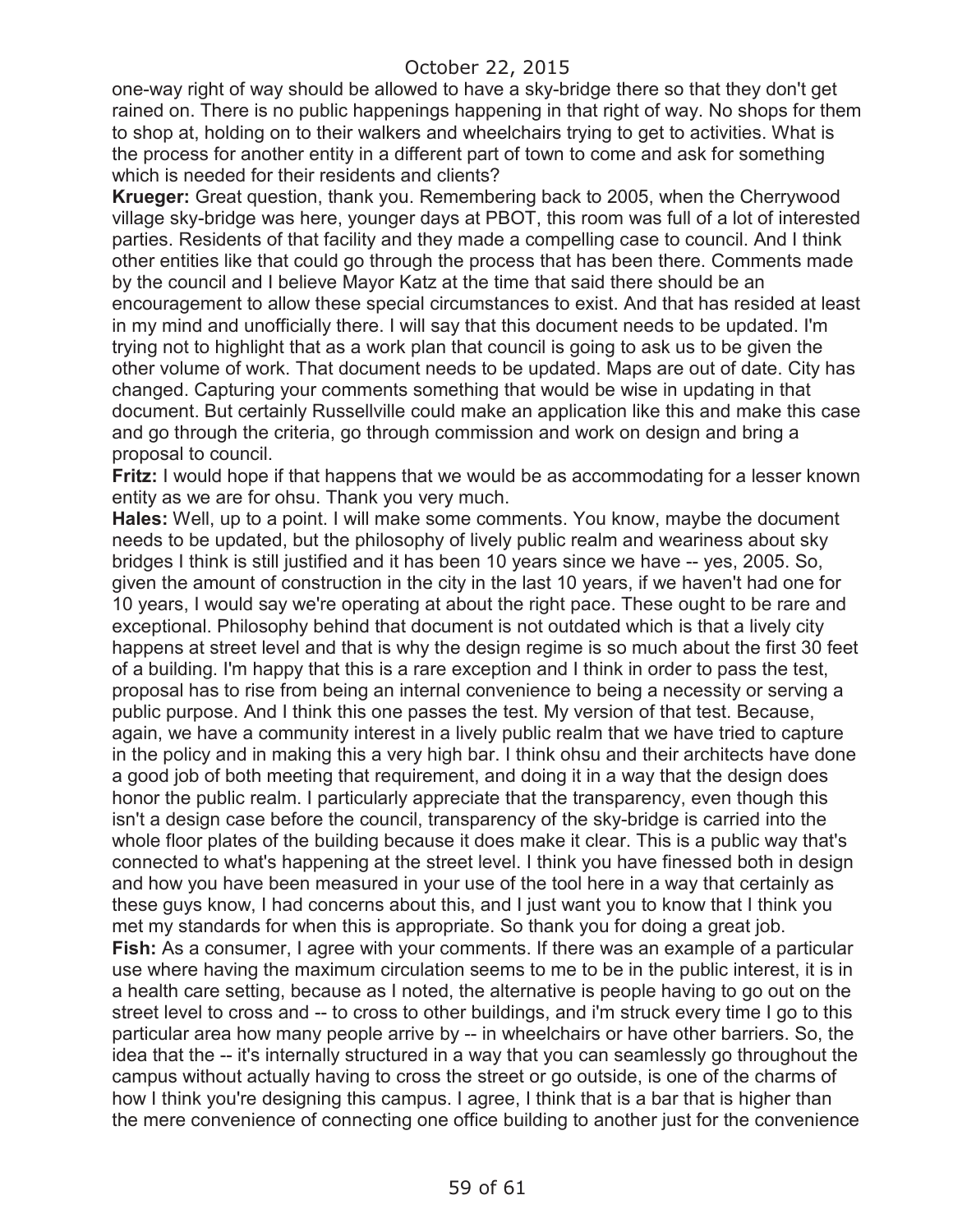of employees, for example. I also have to note that while it is not necessarily before us, it does look like a spectacularly beautiful building.

**Hales:** Any other questions for staff? If not, this passes to second reading next week. [gavel pounded]

**Hales:** Item 1085. Same subject.

### **Item 1085.**

**Hales:** Mr. Novick.

**Novick:** Psu -- existing sky-bridge connecting the school of business and administration, southwest montgomery, replaced with a new sky-bridge, much shorter -- reducing the -- [inaudible].

**Krueger:** Mayor and council, transportation. My comments still applicable to this one, although I will note that the mayor's comments about our target of one per 10 years will drastically be reduced in half.

**Hales:** 20 years from now the council is going to have another hearing like that. **Krueger:** We're moving this one in the right direction. We are getting shorter, presentation on the sky structure as well.

**Bob Haley, Portland Bureau of Transportation:** Bob Haley, pbot development review. Here for the city engineer's report, above-grade sky structure for psu. This drawing gives you an outline of all of the seven buildings that are connected with the existing sky structure. They began as early as the 1960's I think there is one that predates the '60s. **Hales:** Yeah.

**Haley:** This was even in long before we -- the old document that kirk keeps dusting off now and then in front of us. What you also have is -- these are values that psu has identified that the sky-bridge will provide for them. Decreases travel time between buildings, provides alternate evacuation routes, and allows for efficient provision of utilities. Psu, as you probably know, is also a licensed franchise with the city. They do have some utilities strung underneath the sky structures. And it supports a distributed parking system. And centralized shipping and receiving, similar to ohsu had stated that they have one super dock and then this tunnel will be used for moving goods. Psu has a central loading on the southern campus and they use the sky-bridges for delivering goods and services above level so that at least it is preventing conflict with pedestrians as they move goods between buildings. Also additional value to individuals with various abilities. A number of the buildings and existing buildings on psu's campus do not have ada entrances to them. They have elevators that are not ada accessible or in awkward locations. Also there is about a 12-foot grade change from I think northwest down to southeast across this one city block. We also received two letters of strong support. One from the Portland commission on disability. And we received another one from the psu's accessibility committee. Talking about the value that this provides. There is about 85% of the student's population, the classroom for these are served by this sky-bridge and they have a 10-minute change between class in their schedules. A lot of people with disabilities would be unable to make that 10 minute change and they would highly utilize this sky structure system. This is existing, photo of existing sky structure, the one that will be removed. It is about 107 feet long from the existing school of business out to the existing sky-bridge, which is remaining that runs parallel on Montgomery. Just over the sidewalk. The school of -- business administration school is expanding out over this plaza area to the property line. There will be another plaza, I think, on the corner. Just another view from Montgomery. One more view looking east on Montgomery. That's, again, the structure will come down. This is an illustration that shows the -- are we getting this on here? I guess not. You can see the longer structure running north and south. On the right side, structure that will be removed and the new sky-bridge structure replacing is moving a little closer towards Broadway, and